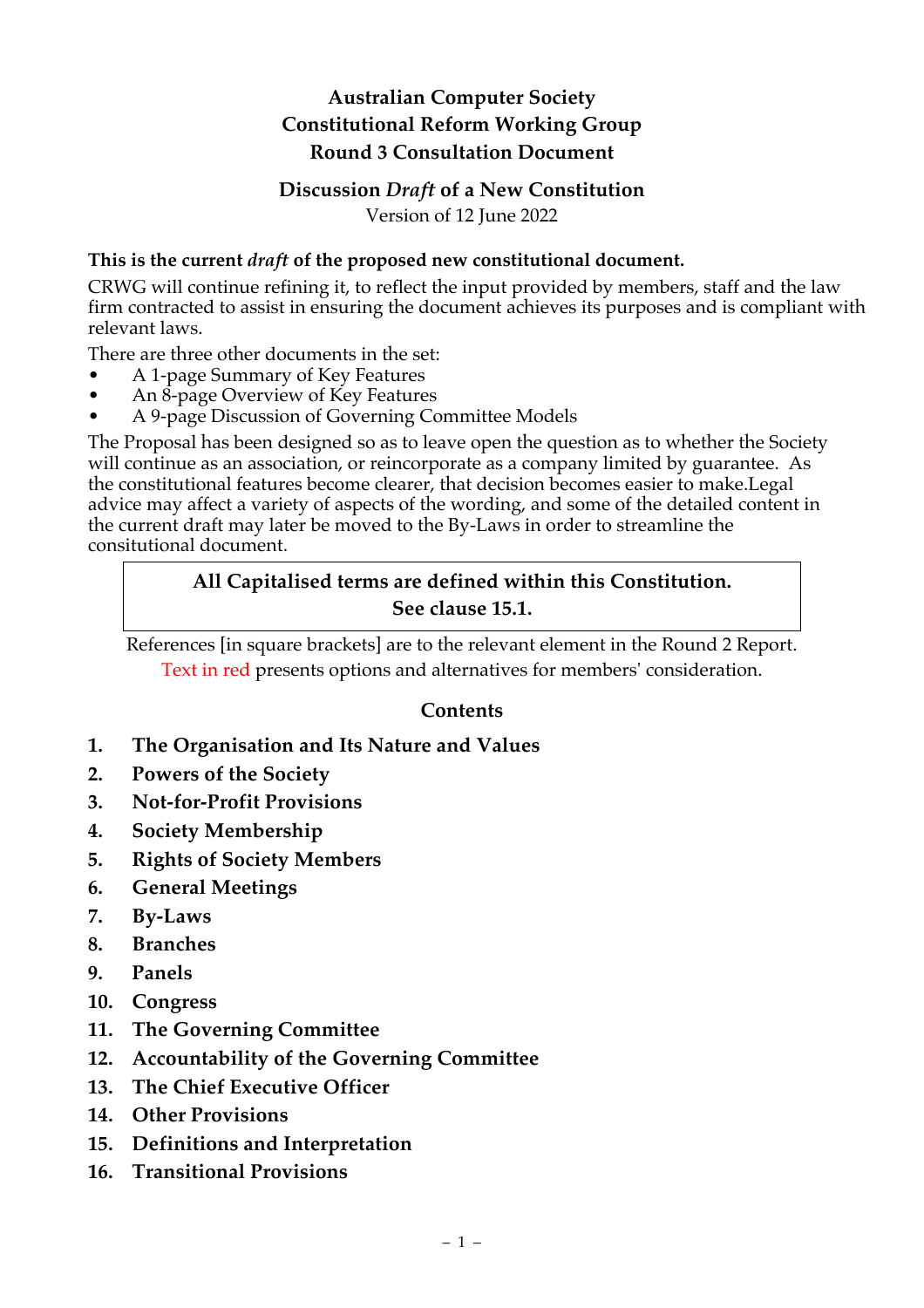# **1. The Organisation and Its Nature and Values**

*[ This section draws together and embeds in the constitutional document expressions of what the Society is, and is about. The text represents guidance to the Governing Committee. It also establishes the criteria against which Congress, Branch Committees and Society Members can assess the performance of the Governing Committee. The accountability of the Governing Committee and its members is expressly linked to these provisions by clauses 11.2(a) and 12.1. ]*

- 1.1 The name of the organisation is the Australian Computer Society.
- 1.2 The organisation is not for profit. [ For further details, see cl. 3. ]
- 1.3 The Society is a professional society. [1.1.1a]
- 1.4 The Society comprises grades of professional members and other members. [1.1.1b]
- 1.5 Professional membership grades are distinguished from other membership grade(s) by means of entry and promotion eligibility criteria that: [1.2.3]
	- (a) are clearly expressed in the By-Laws;
	- (b) emphasise a core of professional, technical knowledge;
	- (c) reflect the specialisations within the ICT professional domain;
	- (d) are updated on an ongoing basis, to address ongoing change, subject to approval by the membership;
	- (e) preclude discrimination against applicants on any grounds other than factors related to professionalism.
- 1.6 The Society is governed by the Governing Committee on behalf of its professional members. [1.1.1c]
- 1.7 The Foundational Value of the Society is commitment to the public good, by means of:
	- (a) the promulgation of professionalism in the field of Information and Communications Technology (ICT); and
	- (b) the provision of services to Society Members in order to assist them to develop, maintain and extend their professional expertise, to advance, and to promote the advancement of, the interests of the public. [1.1.1d, 4.2.5]
- 1.8 The Society's Mission is to advance capabilities in, and applications of, information and communications technologies and practices, for the benefit of the Australian public. [2.2.1, 2.2.2]

*[ Clause 1.8 is a revised version of the current Principal Object, which is: "To promote the development of Australian information and communications technology resources". ]*

- 1.9 The Society's Purposes are: [2.3.3]
	- (a) To advance professional excellence in information and communications technology;
	- (b) To further the study, science and application of information and communications technology;
	- (c) To promote, develop and monitor competence in the practice of information and communications technology by persons and organisations;
	- (d) To define and promote the maintenance of standards of knowledge of information and communications technology for members;
	- (e) To promote the formulation of effective policies on information and communications technology and related matters;
	- (f) To extend the knowledge and understanding of information and communications technology in the community;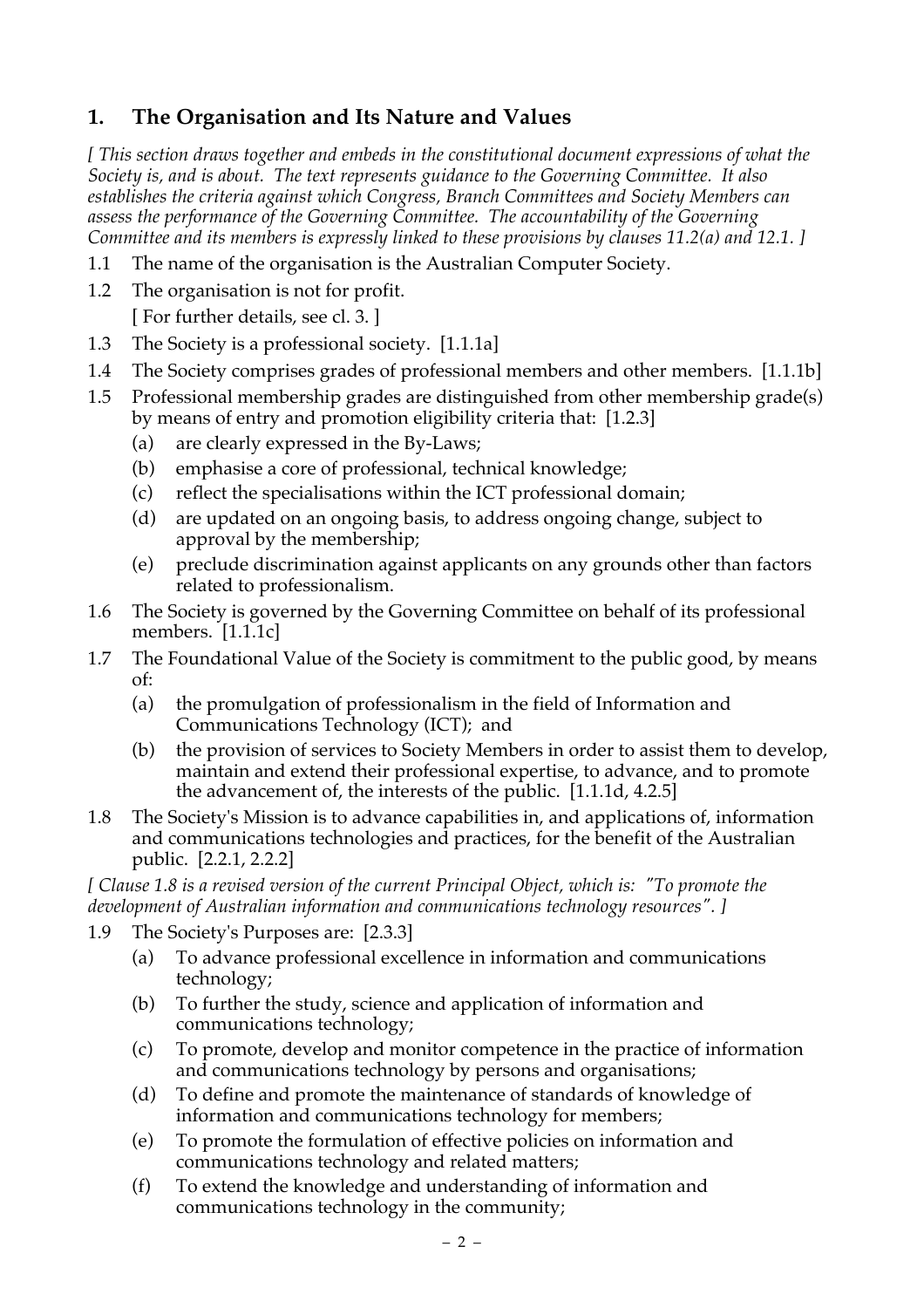(g) To maintain and promote the observance of a code of ethics for members of the Society.

*[ Clause 1.9 contains the (to date, unchanged) text of the current Secondary Objects. During Rounds 1 and 2, members showed limited enthusiasm for amendments. It may be that the possibility should now be reconsidered. However, changes to this clause are subject to legal advice.]*

1.10 The Society is required to [1.1.1e]:

- (a) publish a Code of Ethics (the Code) as part of the By-Laws;
- (b) require commitment by all members to compliance with the Code, and encourage compliance with, monitor the incidence of non-compliance with, and where necessary enforce compliance of, the Code;
- (c) review the Code from time to time;
- (d) publish as part of the By-Laws the process and authority for amending the Code;
- (e) submit proposed revisions to the Code to the Voting Members for approval.

*[ Clause 1.10 establishes constitutional requirements in relation to the Code of Ethics. It keeps the Code outside the Constitution, but requires that the Code be part of the By-Laws, and subject to Member Approval, under cl. 7 and Schedule A. ]*

- 1.11 The following parts of the By-Laws are integral parts of this expression of the Nature and Values of the Society:
	- (a) The Society's Code of Ethics; [1.1.1e]
	- (b) The Society's Code of Professional Practice; [1.1.1]
	- (c) The Principles for Determining how Surplus from the Society's Operations is to be Allocated. [1.1.1]

*[ Clause 1.11 enables several elements of the expression of the Society's values to be adapted more quickly than they would be if embedded in the constitutional document. Items (a) and (c) are subject to Member Approval, under cl. 7 and Schedule A. Item (b) is an expanded version of the Code of Ethics, and is subject to approval by the Governing Committee, under cl. 7 and Schedule C.* 

# **2. Powers of the Society**

*[ This section ensures that the Society has the powers necessary to achieve its Mission and perform its functions. As with all other segments, it is subject to legal review to ensure that it achieves its purpose within the constraints set by the law. ]*

### **2.1 The Society's Powers**

The Society has all of the powers of an individual and of an incorporated organisation.

### **2.2 Constraint on the Use of the Society's Powers**

The Society may only use its powers in ways that are consistent with its Nature and Values as expressed in clause 1.

# **3. Not-for-Profit Provisions**

*[ This section draws together the various elements that articulate the cl.1.2 declaration that the Society is a not-for-profit organisation. This is subject to a range of regulatory requirements. ]*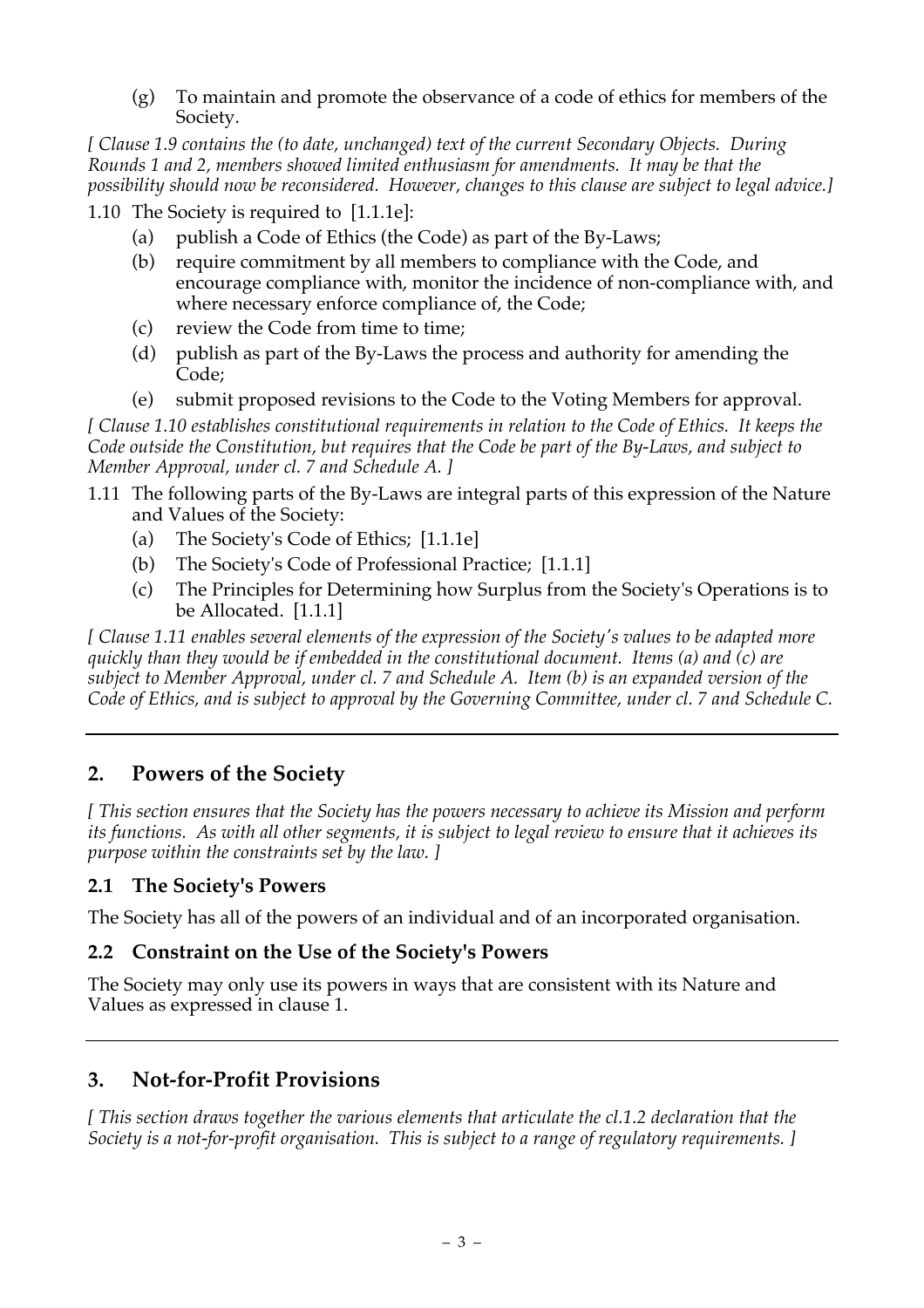# **3.1 No Payment or Transfer to Society Members**

All of the income and property of the Society is to be applied solely towards the promotion of the Purposes of the Society as set out in this Constitution. No portion of either income or property of the Society may be paid or transferred directly or indirectly by way of dividend, bonus or otherwise to the persons who at any time are or have been Society Members.

# **3.2 Payments in Good Faith**

Notwithstanding clause 3.1, the Society may make payments in good faith for:

- (a) Remuneration to a Society Member who has entered into a contract of service to the Society;
- [ Sub-clause (a) ensure that employees who are Society Members can be paid. ]
- (b) Remuneration to a Society Member who has provided goods or services to the Society under arms-length, commercial terms of contract;

[ Sub-clause (a) ensures that contractors who are Society Members can be paid. ]

(c) Reimbursement to a Society Member for costs incurred, with the approval of the Society, in the course of providing voluntary services to the Society.

# **3.3 Contribution on Winding-Up**

- (a) If the Society is wound up, each Society Member undertakes to contribute to the property of the Society, in respect of the costs, charges and expenses of winding-up, for the payment of the Society's debts and liabilities, and for the adjustment of the rights of the contributories among themselves:
	- (i) while that person is a Society Member; or
	- (ii) within one year after that person ceases to be a Society Member.
- (b) The amount to be contributed by each Society Member is not to exceed ten dollars.

## **3.4 Distribution of Property on Winding-Up**

- (a) If, upon the winding-up or dissolution of the Society, and after the satisfaction of all its debts and liabilities there remains any property, this property is not to be paid to or distributed among the Society Members.
- (b) Instead, this property is to be given or transferred to some other institution(s) and/or fund(s) having:
	- (i) purposes similar to the purposes of the Society; and
	- (ii) a constitution that prohibits the distribution of its income and property among its members.
- (c) The determination of an institution or institutions to which property is to be transferred is to be by:
	- (i) a special resolution of the Voting Members at or before the time of dissolution; or
	- (ii) if no such special resolution is passed, by a court of competent jurisdiction.

# **4. Society Membership**

*[ This section establishes the framework for the Society's membership provisions, and requires details to be specified in the By-Laws (to avoid undue length and undue difficulties in ongoing adaptation), with key aspects subject to Member Approval under cl. 7 and Schedule A. ]*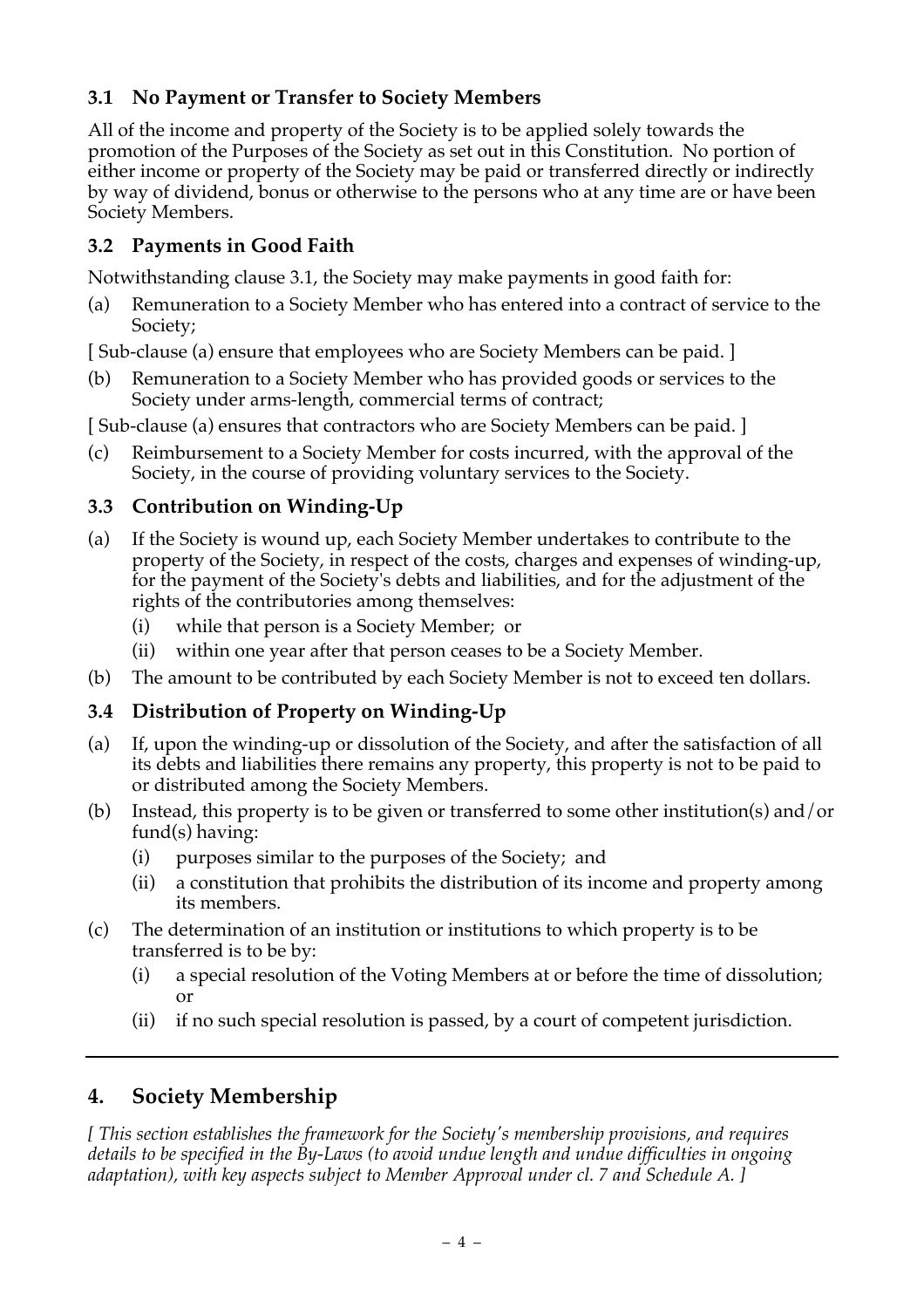*[ Note that the terms 'member' and 'Member' are highly ambiguous. They are therefore avoided where possible, and where used always qualified (e.g. 'member of Congress').* 

## *[ Two membership terms are defined:*

## *• 'Society Member'*

*This means what is casually referred to as 'member of the ACS' (as distinct from 'Member of the ACS' with the right to the postnominal MACS);*

## *• 'Organisational Member'*

*This means a member of the association called the ACS, or of the company limited by guarantee (CLG) called the ACS if and when the Society converts from an association to a CLG.*

*[ Each Society Member has the right to be an Organisational Member as well. The only material differences that arise if a person is both kinds of Member are:*

*• Being an Organisational Member confers the right to vote, under cl.5.1; and*

*• An Organisational Member has an obligation under cl.3.3(b) to contribute up to ten dollars if the Society is wound up.*

*[ If the Society remains an association when the new constitutional document comes into force, each person who is part of the then Society Membership automatically becomes both a Society Member and an Organisational Member.*

*[ On the other hand, if the Society changes to a CLG on the date that the new constitutional document comes into force, each person who is part of the then Society Membership:*

*• automatically becomes a Society Member; but*

#### *• cannot automatically become an Organisational Member, by virtue of the Corporations Act ss.136(1)(a) and 117(2)(c) requirement that each individual must formally signify their consent.*

*[ If the Society changes to a CLG, each Society Member is to be provided at least one opportunity to signify consent. That opportunity is to be provided in advance of the date on which the new constitutional document comes into force or the date on which the first election of the members of the Governing Committee is held, whichever occurs first.* 

*[ Unless and until a member takes that opportunity, they will be unable to vote, because they are not 'a member of the corporation'.*

*[ Each Society Member who has not signified that they wish to become an Organisational Member may do so at any time, and is to be given the opportunity to do so on each occasion that they renew their Society Membership (and, in the case of new members, on the application form). ]*

# **4.1 Applications**

Society Members must be natural persons.

## **4.2 Professional Membership Grades**

Professional membership Grades [1.2.1, 1.2.3]:

- (a) Are to be defined in the By-Laws in a manner compliant with clause 1.5;
- (b) Confer a right to use a specified postnominal.

# **4.3 Other Membership Grades**

Other membership Grade(s) [1.2.2, 1.2.3]:

- (a) Are to be defined in the By-Laws;
- (b) Are to be updated on an ongoing basis, to address ongoing change, in a manner defined in a suitably-named part of the By-Laws;
- (c) Are subject to approval by the membership;
- (d) Do not confer a right to use a postnominal.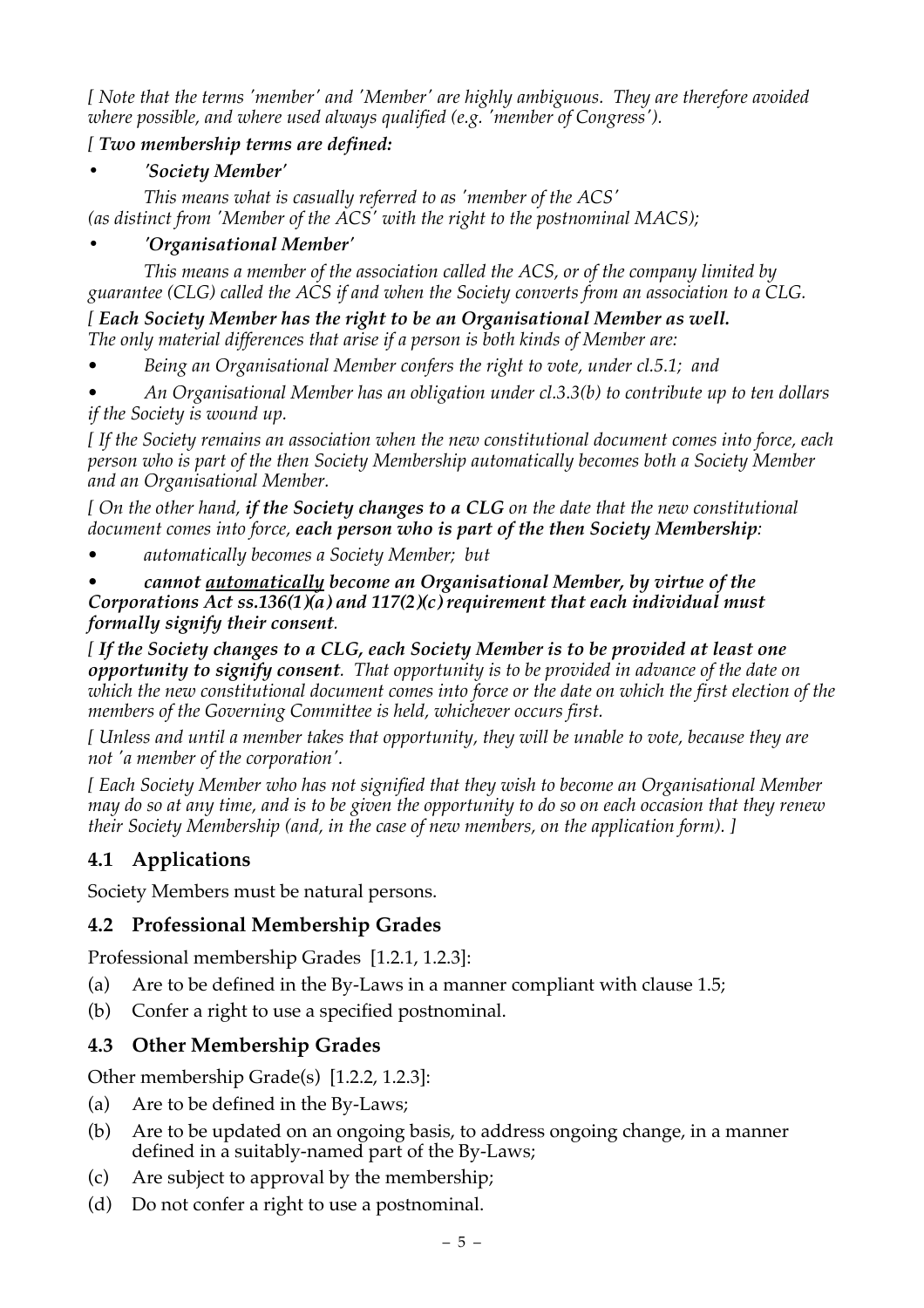## **4.4 Obligations of a Society Member**

- (a) Each Society Member is bound to comply with the terms of this Constitution, including the Values of the Society as expressed in clause 1, and is required to defend and promote those Values.
- (b) In particular, each Society Member is required to undertake to abide by the Code of Ethics.
- (c) Each Society Member is to provide and keep up-to-date one or more contact-points to which the Society can send notices.
- (d) Each Society Member is liable to the Society for fees, taxes and charges payable according to applicable fee schedules.

#### **4.5 Fees**

- (a) The Society is to establish and maintain By-Laws in relation to fees payable by or in respect of Society Members, including:
	- (i) Principles Underlying the Fee Schedule, including discounted and gratis memberships; and
	- (ii) the Schedule of Fees.

[ The Principles are subject to Member Approval under cl.7 and Schedule A, whereas the Fee Schedule is subject to Governing Committee approval under Schedule C. ]

- (b) The fees payable may vary by Grades, groups or categories of Society Members.
- (c) Each fee payable by or in respect of each Society Member in accordance with the Schedule of Fees must be paid in a manner and by the time specified in that Schedule.
- (d) The Society must give notice of fees payable to or in respect of each Society Member who is required to pay a fee at least one month before the due date for payment. The notice must specify the amount of the fee, the time or times of payment, and available manners of payment.
- (e) The non-receipt of a notice of a fee, or the accidental omission to give notice of a fee, does not invalidate the fee, but, in determining the consequences, the Society must take into account the non-receipt of, or omission to give, notice.
- (f) The Society may revoke or postpone a fee, extend the time for payment of a fee, suspend a fee, or waive the payment of a fee.
- (g) The Society may at any time adjust any fee in a manner that does not exceed the change in the Consumer Price Index during the period since the last change to that fee.

## **4.6 Register of Society Members**

The Society is to maintain a Register of Society Members.

### **4.7 Cessation of Society Membership**

- (a) A person ceases to be a Society Member when that person:
	- (i) resigns by giving the Society notice in writing;
	- (ii) dies;
	- (iii) suffers any permanent impairment that renders them incapable of properly discharging their duties as a member;
	- (iv) is removed from the Membership Register as a result of the person having had outstanding fees for longer than the maximum period permitted by the By-Laws; or
	- (v) is expelled, in accordance with the criteria and process specified in the By-Laws.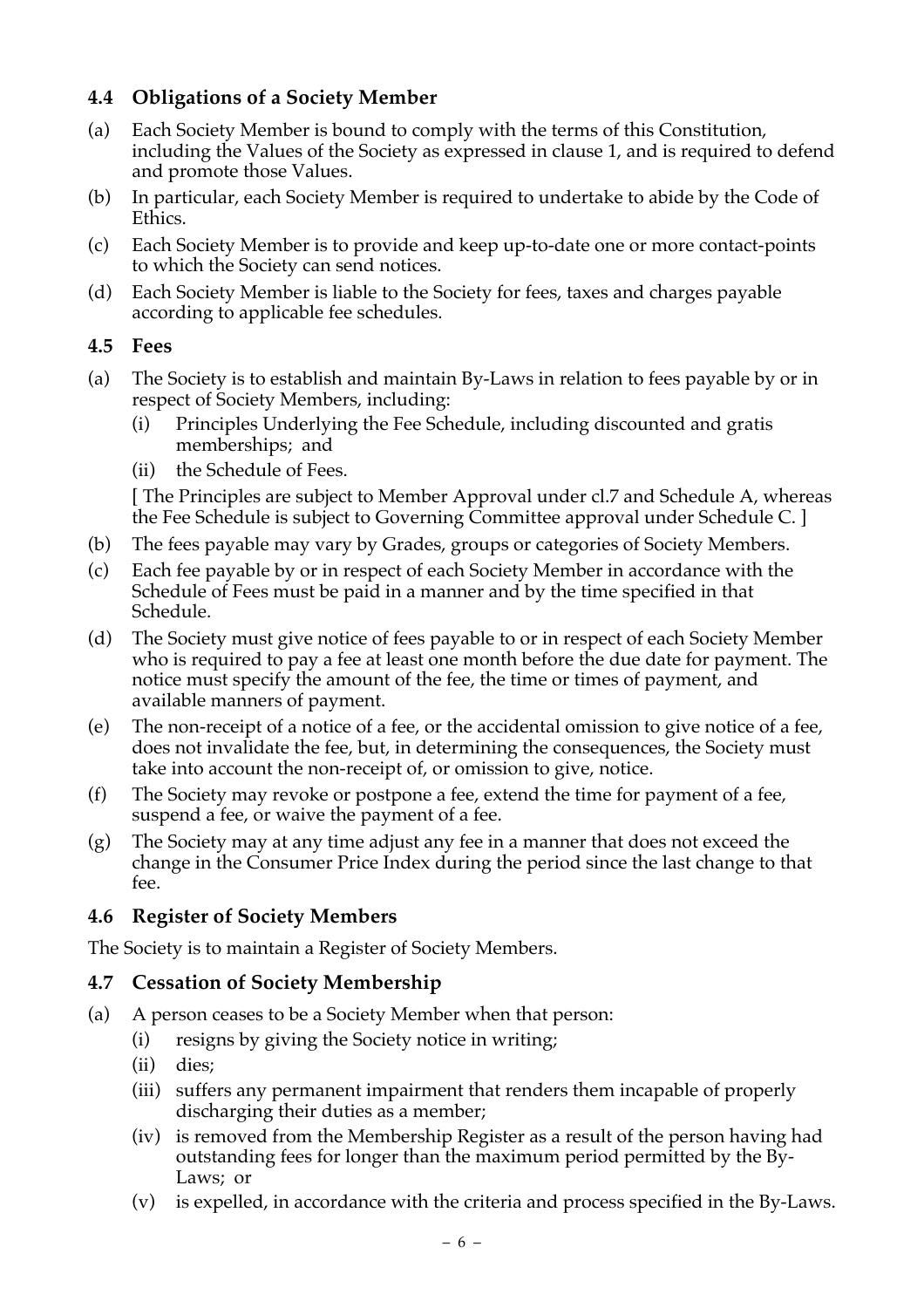- (b) A person who ceases to be a Society Member remains liable to pay, and must immediately pay, to the Society all amounts that at date of cessation were payable by the person to the Society as a Society Member.
- (c) The Society may waive any or all of its rights pursuant to sub-clause (b), and shall do so in respect of cessation due to causes (a)(ii) and (iii).

## **4.8 Member Administration**

The Society is to establish and maintain By-Laws relating to all key aspects of the administration of Society membership, including application, assessment, admission, fees, payment, deregistration, reinstatement and disciplinary structures and processes.

*[ Multiple segments of the National Regulations already deal with many of these matters. Generally, see Schedule C, except for Dispute Resolution Procedures and Principles Underlying the Fee Schedule, including gratis memberships, for which see Schedule A. ]*

*[ The current Rules 6 and 7 – which establish the disciplinary provisions, or a revised version of them, need to be promulgated as a By-Law no later than the date on which the new constitutional document takes effect.]*

# **5. Rights of Society Members**

*[ This section establishes the rights of members, but delegates aspects that may need to adapt over time to By-Laws that are subject to Member Approval. ]*

### **5.1 Voting Rights**

- (a) A Society Member has the right to attend and speak at a General Meeting of the Society.
- (b) The right to vote at General Meetings of the Society, in Branch meetings and in all forms of Online Voting, is available to each Voting Member, being an Organisational Member who, at the time of the vote taking place [5.3.2]:
	- (i) is in a Professional Membership Grade;
	- **(ii) is a citizen or permanent resident of Australia; OR is not a resident of Australia? [ See also cl.8(g)(i) ] OR delete this sub-clause entirely and**
	- **(iii) is not a Student. [ The By-Laws need amendment to make clear that the term Student, in this context, does not include members who are already in a professional grade. (Otherwise a full-time postgraduate student could be treated as a 'Student' rather than a 'Graduate', and be precluded from voting). ]**
- (c) The right to vote of an Organisational Member is suspended if, at the time of the vote, they are not a Financial Organisational Member.

## **5.2 Member Services**

A Society Member has the right to enjoy services provided by the Society in fulfilment of the Society's Mission and Purposes.

### **5.3 Dispute Resolution**

The Society is required to [1.2.4]:

- (a) Publish in the By-Laws a suitable procedure for expeditiously, efficiently and equitably resolving disputes:
	- (i) between one or more Society Members and the Society; or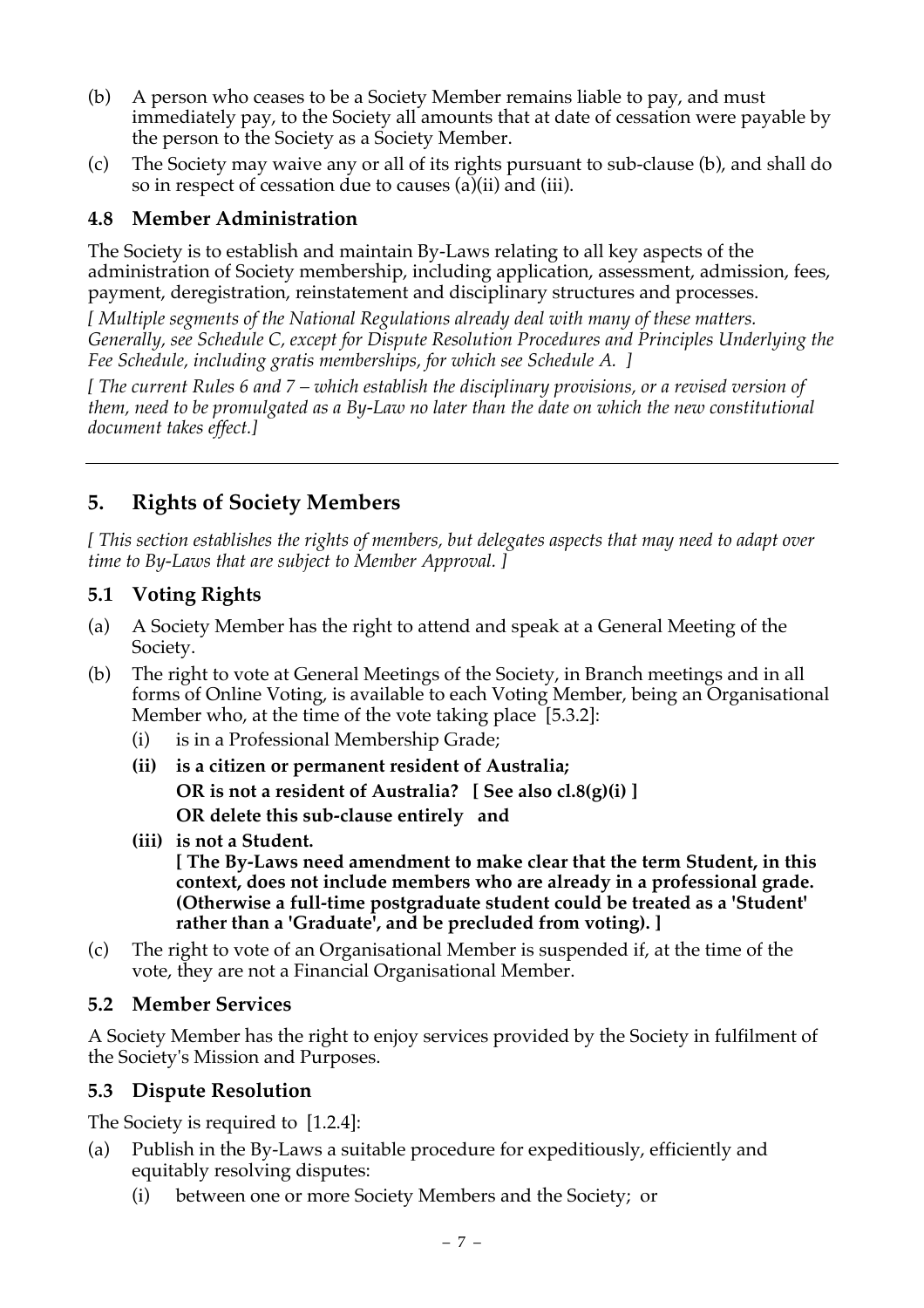- (ii) among two or more Society Members, on a matter that arises in the context of the Society;
- (b) Apply that procedure to all such disputes;
- (c) Review that procedure from time to time; and
- (d) Submit proposed revisions to that procedure to the Voting Members for approval.

## **5.4 Communications with the Society**

The Society has an obligation to provide, and Society Members have a right to, the following:

- (a) In relation to governance matters, communications channels that enable communications from the Society to Society Members, and from Society Members to the Society. The Society must not permit any Society Member to opt out of receipt of such communications, and must make reasonable efforts to ensure that each address for Notices remains valid;
- (b) A choice of communications channels for governance matters including at least the physical post and at least one readily accessible Electronic Means;
- (c) The sending of Notices by the Society to Society Members according to the communications channel preference recorded in each Society Member's profile at the time the Notice is despatched, or, if the person has not recorded a preference, then, at the Society's discretion, by electronic transmission to an address the Society Member has provided, or delivery by post or in person;
- (d) The sending of all documents to Society Members whose addresses for Notices are not within Australia by air-mail, air courier or Electronic Means;
- (e) In relation to matters other than governance, communications channels that ensure effective communications from the Society to Society Members, and from Society Members to the Society, but that provide members with the choice as to whether they receive publicity and marketing material from the Society, and from any other organisations.

### **5.5 Inter-Member Communications**

The Society has an obligation to provide, and Society Members have a right to, the following [1.2.5]:

- (a) Enablement of access by Society Members to profile information of all other Society Members, subject to control by each Society Member over what data does and does not appear in their public profile, and with privacy-sensitive defaults in place;
- (b) Enablement of discovery by Society Members of other Society Members with particular public profile attributes;
- (c) Enablement of communications by Society Members to sub-sets of other Society Members, subject to assurance that each Society Member can choose whether their contact-points are visible;
- (d) Facilitation of communication by any Society Member to any other Society Member, by passing a message to the recipient on the sender's behalf, but subject to a discretion to the Society to decline to do so where it has reasonable grounds for believing the communication to be inappropriate;
- (e) Enablement of the establishment by any one or more Society Members of *ad hoc* online fora, and invitation to enrolment in them by other Society Members;
- (f) Articulation of these obligations and rights in the By-Laws so as to ensure operation of the service in an orderly manner.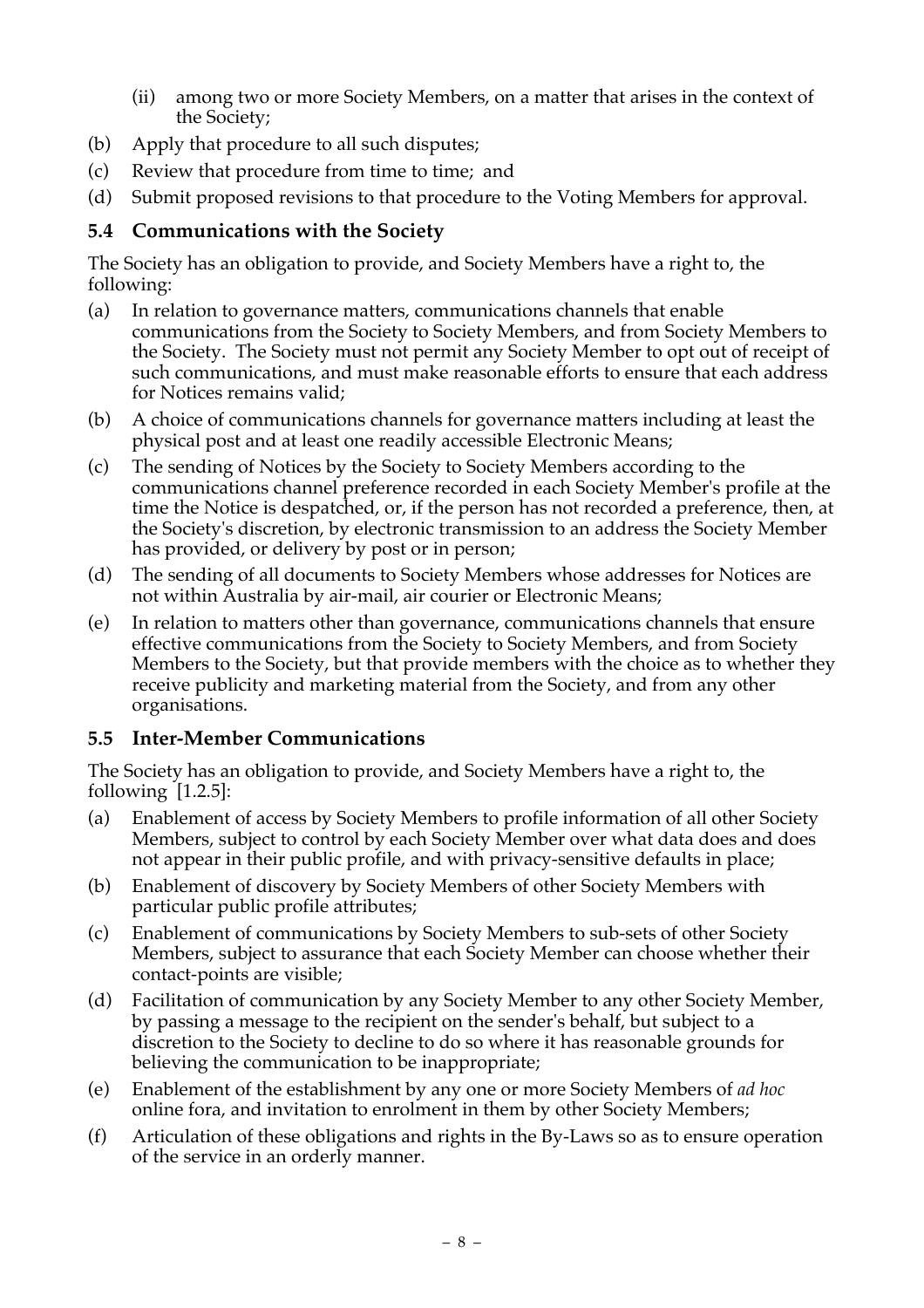# **5.6 Transferability of Rights**

The rights arising from Society Membership are not transferable.

# **5.7 Online Voting**

- (a) The Society is to conduct Open Votes and Secret Ballots by Online Voting, subject to the law, this Constitution and the By-Laws, provided that the security, reliability and confidentiality of the process are of a standard comparable to those of votes and ballots conducted by means that have been conventional in the past.
- (b) Sub-clause (a) applies whether or not the vote or ballot is conducted entirely or partially by Online Voting, and whether or not the Voting Members are present in any particular place when casting their vote.
- (c) The Society is to ensure the availability of suitable infrastructure, and establish and maintain By-Laws expressing the procedures for Online Voting by Voting Members, and by members of the Governing Committee, Congress and other suborganisations.

*[ See Schedule B. ]*

# **5.8 Access to the Register of Society Members**

- (a) The Society is to facilitate inspection by Society Members of parts of the Membership Register, for purposes relevant to the operations of the Society, including confirmation or denial of a person's membership and/or voting rights, and of the numbers of Society Members, subject to law, in particular data protection law, this Constitution and the By-Laws.
- (b) The data made available in respect of each Society Member is to include their name, Branch, membership grade, financial status as a member, town or suburb, and other such descriptive data as is appropriate. However, the data made available for inspection is not to include data of an unduly sensitive nature.

*[ Note that cl.5.5 obliges the Society to enable inter-member communications. Inspection of the Register is not an appropriate vehicle for that purpose. ]*

# **6. General Meetings**

*[ This section contains largely mainstream provisions, but with some custom aspects that carry over existing rights, or implement features requested by participants during the consultation process. ]*

# **6.1 Calling of General Meetings**

- (a) The Governing Committee:
	- (i) may convene a General Meeting at any time; and
	- (ii) is to convene an Annual General Meeting every year, within { five **OR** four } months of the end of the Society's financial year;
- (b) The calling of a General Meeting must be performed in accordance with the law, this Constitution and the By-Laws.
- (c) The Governing Committee must convene a General Meeting if requested by at least 100 Voting Members. – [5.4.8]

[ Participants in Rounds 1 and 2 sought a lower threshold than the 150 in Rule 13.2.2. It is more practicable to express it as a number than as a percentage of the then Voting Members, because a percentage requires identification of an appropriate date, extraction of a count of Voting Members at that time, and calculation of a number. ]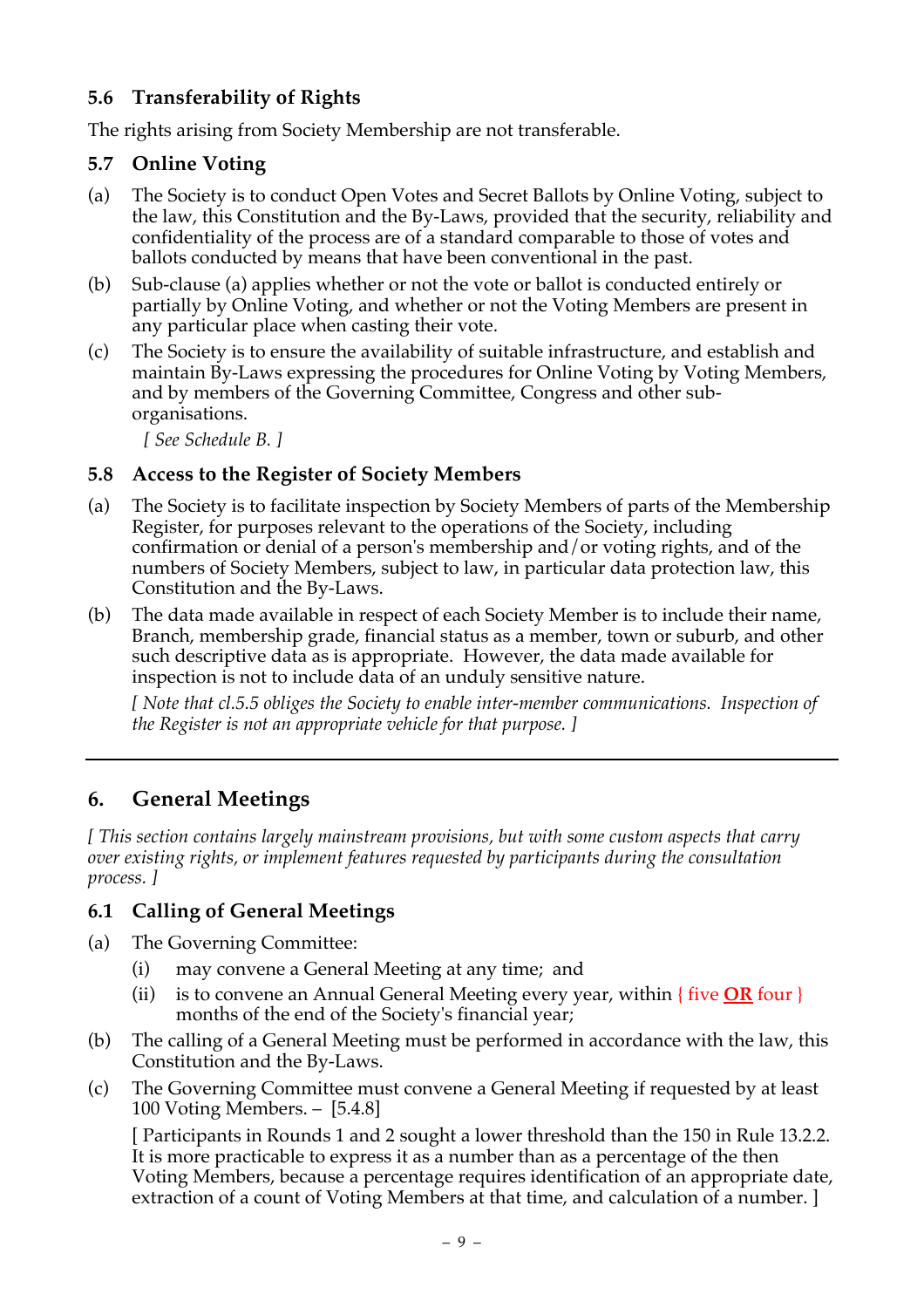- (c) A request from Voting Members for a General Meeting must:
	- (i) state the reason for the meeting; and
	- (ii) be signed by the Society Members making the request; and
	- (iii) be lodged with the Society.
- (d) A request from Voting Members for a General Meeting may consist of several documents in the same form, each signed by one or more of the Society Members making the request.
- (e) If the Governing Committee fails to convene a General Meeting within 3 months after the date on which a request by Voting Members for a General Meeting is lodged with the Society in a manner compliant with this clause, any {10 OR 1 or more of the } Voting Members who signed the request may convene a General Meeting to be held not later than 6 months after the date on which the request was lodged with the Society.

### **6.2 Form of General Meetings**

- (a) Subject to sub-clause (b), a General Meeting may be convened:
	- (i) in a physical place;
	- (ii) in two or more physical places connected synchronously using technology;
	- (iii) in a place or places but also using technology that enables remote participation; or
	- (iv) entirely by technology that enables remote participation.
- (b) A General Meeting is to be convened:
	- (i) in a manner that affords a reasonable opportunity to Society Members to participate, including to hear, to be heard, and to vote;
	- (ii) in a manner that enables remote participation in all aspects of the Meeting if it is feasible, practicable and reasonably economic to do so; and
	- (iii) in a manner compliant with the law, this Constitution and the By-Laws.

**[ The intention is to create a default of online or hybrid meetings, subject to conditions being fulfilled, but permit entirely physical meetings if circumstances arise in which those conditions cannot be fulfilled. See also 10.4(a)(i) re Congress meetings, and cl.11.6(a)(i) re Governing Committee meetings.**

**[ It is hoped that we can refine cl.6.2 so that it covers all meeting categories, in which case it can be moved to cl.14 (along with the Online Voting provisions) and applied generally, including to Panels, Committees, Branches, etc. ]**

**[ In that case, it may be appropriate / necessary to update the Standing Orders for Meetings. ]**

#### **6.3 Notice of General Meetings**

- (a) The Governing Committee is to give not less than 21 days' written notice of a General Meeting to the Society Members, the Members of the Governing Committee and the Auditor.
- (b) The notice is to specify the following information:
	- (i) the day and the hour of meeting, any physical place or places in which the meeting is to be held, and, if the meeting is to be supported by technology that enables remote participation, the relevant details of the facilities that are to be used;
	- (ii) the general nature of the meeting's business;
	- (iii) the details of any Special Resolutions to be proposed at the meeting; and
	- (iv) details on how Voting Members can appoint a proxy.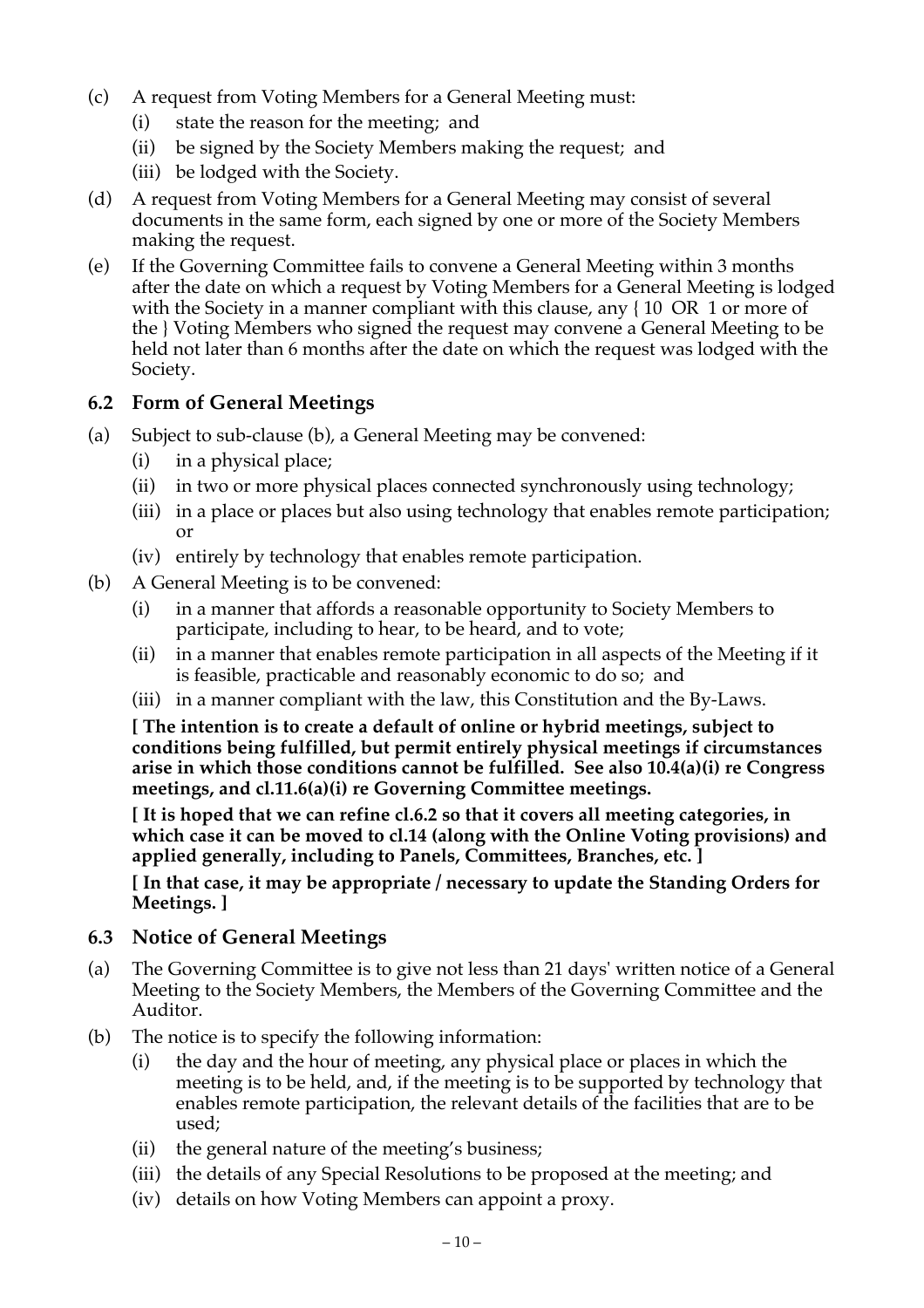# **6.4 Voting**

(a) Each item of business submitted to a General Meeting may be decided by an Open Vote of the Financial Voting Members or their proxies or attorneys present, unless a Secret Ballot has been called for in a manner consistent with sub-clause (b) prior to the item of business being concluded.

[ INSERT into cl.15.1:

**Open Vote** means a system of voting in which voters indicate their choices in a manner visible to those present, such as by a show of hands or equivalent indications in dispersed and technologically-supported meetings.

[ This is simple and quick, and is commonly the default means of determining a vote.

**Secret Ballot** means a system of voting in which voters designate their choices by some relatively secure means, such as marks on an unidentified ballot paper placed in a ballot box, or an online form operated using software designed to not disclose any voter's choices.

[ A Secret Ballot requires organisation, effort, facilities and time, and is commonly adopted only where a perception exists that an Open Vote may result (or may have resulted) in undue influence on voters' choices, which may lead to a result different from the will of those present. ]

- (b) The Meeting Chair or any Financial Voting Member present, whether in person or by proxy or attorney, may demand a Secret Ballot before, or on the declaration of the result of, an Open Vote.
- (c) A Secret Ballot is to be taken in a manner compliant with the law, this Constitution and the By-Laws.
- (d) A demand for a Secret Ballot may be withdrawn.
- (e) If there is a dispute as to the admission or rejection of a vote, the Meeting Chair finally determines that dispute, subject to the law, this Constitution and the By-Laws.
- (f) The Meeting Chair does not have a casting vote.
- (g) The result of a Secret Ballot is the resolution of the meeting at which the Secret Ballot was demanded.
- (h) A declaration by the Meeting Chair, consistent with the results of the relevant Open Vote or Secret Ballot, that a resolution has been passed or lost is conclusive evidence that the resolution has been passed or lost, whether or not the number or proportion of the votes in favour of or against the resolution is recorded.

## **6.5 Business at General Meetings**

The ordinary business of an Annual General Meeting must include:

- (a) The consideration of:
	- (i) the annual financial report;
	- (ii) the Governing Committee's report; and
	- (iii) the Auditor's report; and
- (b) **OPTION:** Elections to any vacancies on the Governing Committee.

*[ Under cl. 10.1, the GC members are elected by Congress rather than the members. So the only circumstance in which the AGM would include any elections is if, under cl.11.4(b), one of the alternatives is adopted whereby the Voting Members elect the Chair of the Governing Committee. ]*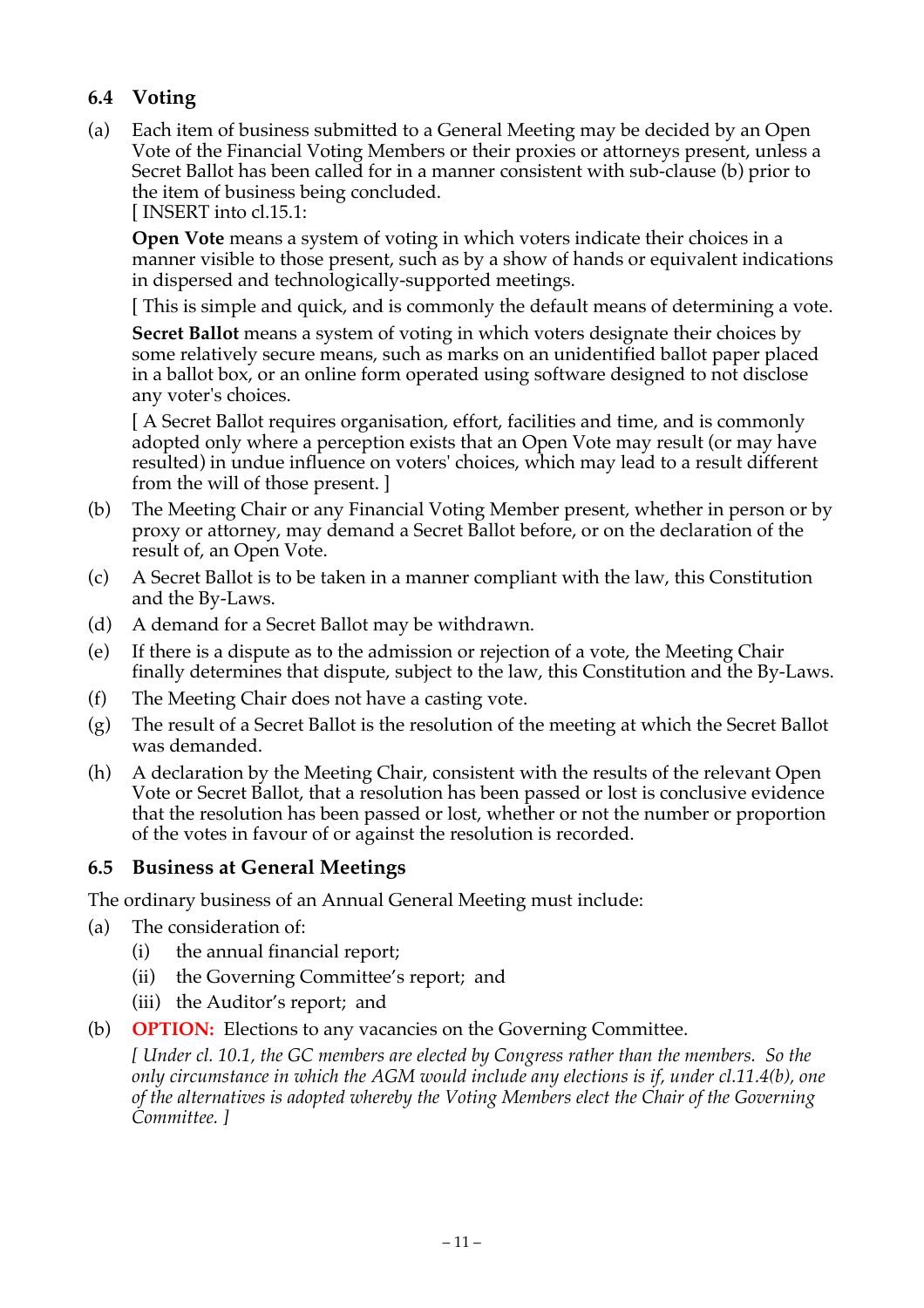# **6.6 The Meeting Chair**

(a) The Chair of the Governing Committee is entitled to be the Meeting Chair at General Meetings, failing which the members of the Governing Committee may, in advance of any particular Meeting, elect one of their members to act as Meeting Chair.

[ OPTION: If the Option of one or more Vice-Chairs is adopted, at cl.11.4(bA), the Vice-Chair needs an entitlement when the Chair does not exercise their own entitlement. ]

- (b) The Voting Members present at a General Meeting may choose a Voting Member present to be the Meeting Chair for that meeting or any part thereof if:
	- (i) no Meeting Chair has been nominated under sub-clause (a);
	- (ii) the nominated Meeting Chair is not present within 15 minutes after the starting time set for the meeting; or
	- (iii) the nominated Meeting Chair is present but says they do not wish to act as the Meeting Chair.

### **6.7 Quorum**

- (a) The quorum for a General Meeting is 20 Financial Voting Members, present themselves, or by proxy or attorney.
- (b) Unless a quorum is present, no business may be transacted at any General Meeting except for the adjournment of the meeting.
- (c) If a quorum is not present within half an hour from the time appointed, then if the Meeting was convened on the requisition of Voting Members, the meeting may be dissolved or rescheduled..
- (d) At an adjourned meeting convened by the Governing Committee, if a quorum is not present within fifteen minutes from the time appointed for holding the meeting, the Financial Voting Members present constitute a quorum.

## **6.8 Adjournment**

- (a) The Meeting Chair of a General Meeting may adjourn the meeting to another time or place:
	- (i) if within half an hour from the time appointed a quorum is not present;
	- (ii) with the consent of the Financial Voting Members present; or
	- (iii) if directed to do so by a simple majority of the Financial Voting Members present.
- (b) At any meeting resumed after an adjournment of a General Meeting, only unfinished business may be transacted.
- (c) Where a General Meeting is adjourned for one month or more, new notice of the adjourned meeting is to be given.

## **6.9 Amendments to the Constitution Proposed by the Governing Committee**

- (a) An amendment to the Constitution may be proposed by the Governing Committee. [ OPTION: Append "or Congress" (in which case, append to the heading as well). ]
- (b) Any such proposal for amendment to the Constitution is a Special Resolution.
- (c) The Governing Committee must send written notice of each proposed amendment to the Constitution to each Society Member at least { **3 months OR 6 weeks }** before the Notice is sent to Society Members of the General Meeting that is to deal with the proposed alteration.

### **ALTERNATIVE:**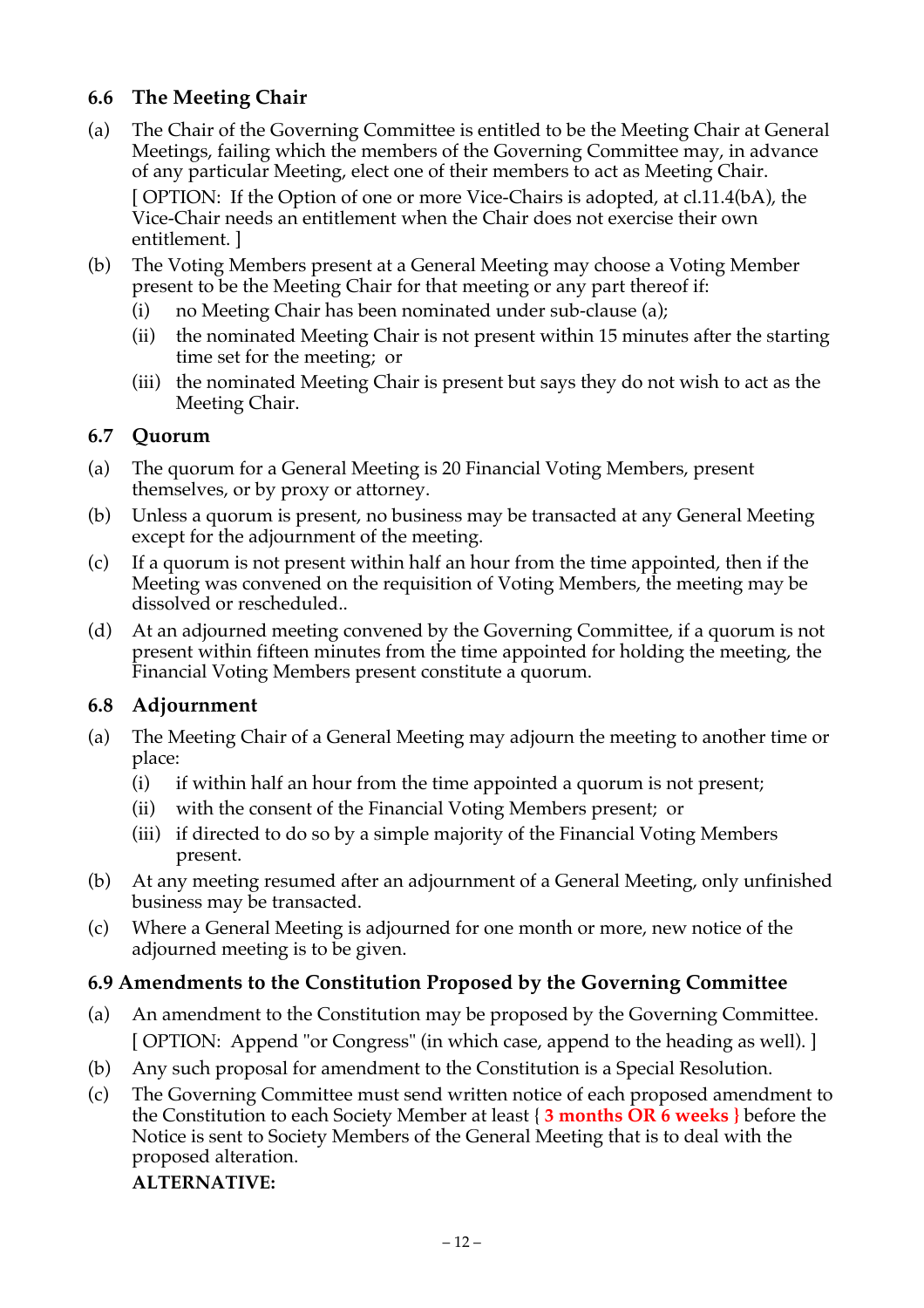The Governing Committee must send written notice of each proposed amendment to the Constitution to each Society Member at least { **3 months OR 6 weeks }** before the General Meeting at which the resolution is to be put.

[ Sub-clause (c) replicates the current Rules, and requires c.90 days **plus** at least the minimum 21 days' notice of meeting (which it appears has to follow the completion of the 3 months' notice period).

[ One option is to shorten the period to, say, 6 weeks. Another possibility is for the written notice of the General Meeting to contain the full details specified in this clause, but be sent at longer notice than is the case with normal General Meetings. That way the extra step and extra 21 days' delay are avoided. ]

- (d) The written notice under sub-clause (c) must include:
	- (i) the wording of the resolution to effect the proposed amendment;
	- (ii) a document clearly communicating the current clauses that it is proposed be changed, the changes, and the impact of the changes;
	- (iii) a memorandum of no more than 1,000 words, prepared by proponents of the proposed amendment, which sets out the case in favour of the proposed amendment; and
	- (iv) a memorandum of no more than 1,000 words, which sets out the case against the proposed amendment. The Governing Committee is required to make best efforts to have this prepared by opponents of the proposed amendment, failing which it must make best efforts to identify and articulate each aspect that may concern Society Members.

### **6.10 Amendments to the Constitution Proposed by Voting Members**

- (a) An amendment to the Constitution may be proposed by Voting Members, by providing to the Society:
	- (i) the wording of the resolution to effect the proposed amendment;
	- (ii) a document clearly communicating the current clauses that it is proposed be changed, the changes, and the impact of the changes;
	- (iii) a memorandum of no more than 1,000 words, which sets out the case in favour of the proposed amendment; and
	- (iv) a list of at least 50 Financial Voting Members supporting the proposed amendment.
- (b) Any such proposal for amendment to the Constitution is a Special Resolution.
- (c) After receiving a proposal under clause (a), the Governing Committee must, within a reasonable time, and no later than 6 weeks after receipt, provide written notice to Society Members in accordance with the provisions applicable to amendments proposed by the Governing Committee.
- (d) Within a reasonable time, and no later than { **2 months OR 6 weeks }** after expiration of the time specified in clause (c), the Governing Committee must convene a General Meeting to consider the proposed amendment.

### **6.11 Members' Resolutions and Statements**

### **OPTION:**

*[ A clause of this nature is found in some templates and exemplars. It may require further adaptation to fit the Society's needs, or may be seen as redundant, particularly given the inclusion of cl.5.5, requiring the provision of communication channels among members. ]*

- (a) Any 100 Voting Members [5.4.8] may give:
	- (i) written notice to the Society of a resolution they propose to move at a General Meeting (members' resolution); and/or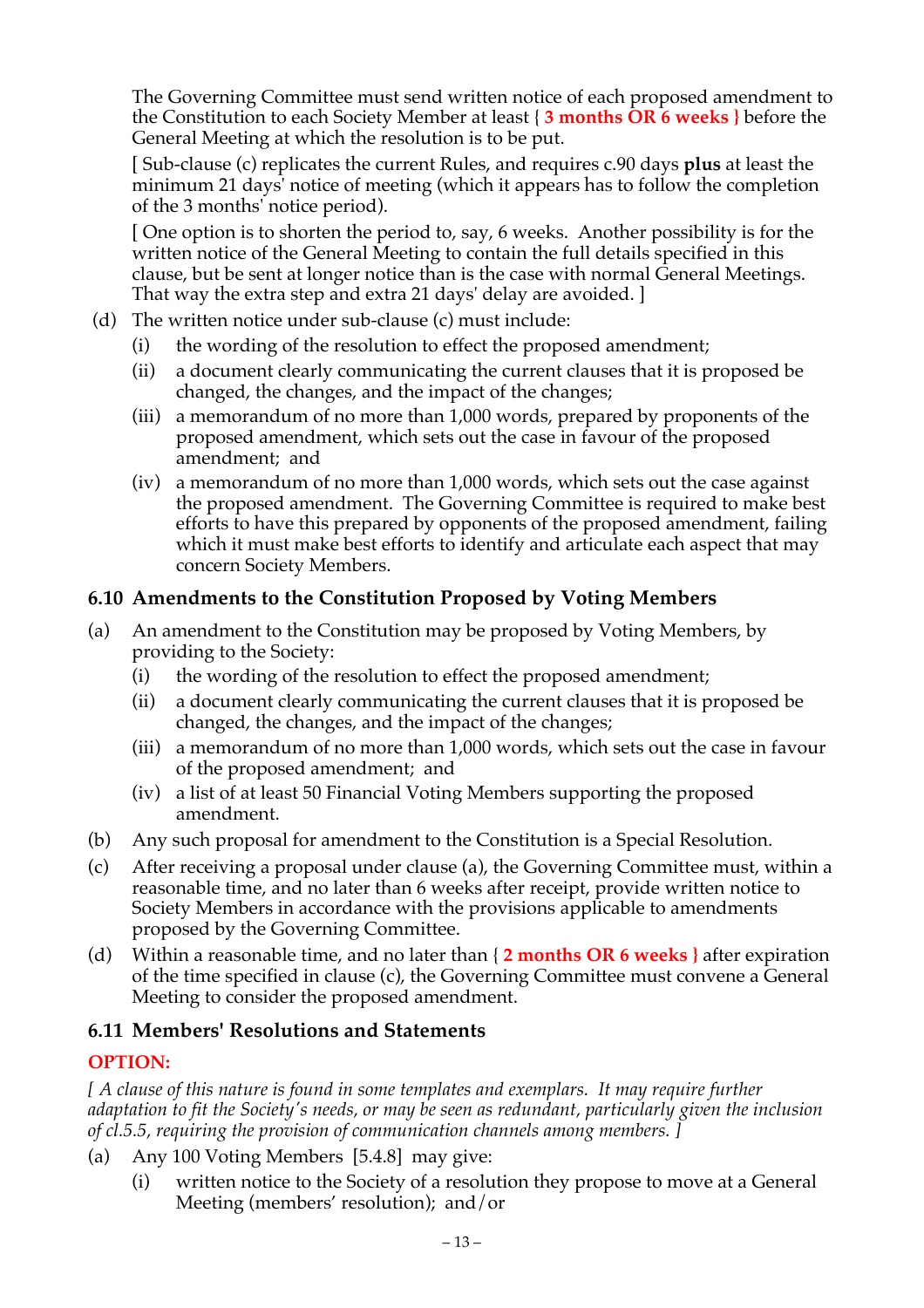- (ii) a written request to the Society that the Society give all of its Society Members a statement about a proposed resolution or any other matter that may properly be considered at a General Meeting (members' statement).
- (b) A notice of a members' resolution must set out the wording of the proposed resolution and be signed by the Voting Members proposing the resolution.
- (c) A request to distribute a members' statement must set out the statement to be distributed and be signed by the Voting Members making the request.
- (d) Separate copies of a document setting out the notice or request may be signed by Voting Members if the wording is the same in each copy.
- (e) If the Society has been provided with a members' resolution, the resolution must be considered at the next available General Meeting. For these purposes, the expression 'the next available General Meeting' excludes any General Meeting of which notice has already been given prior to the notice of a members' resolution being provided.
- (f) This clause does not limit any other right that a Voting Member has to propose a resolution at a general meeting.
- (g) If the Society has been given a notice or request under this clause, it must do so at the Society's cost.
- (h) The Society does not need to send the notice of proposed members' resolution or a copy of the members' statement to members if:
	- (i) it is more than 1,000 words long; or
	- (ii) the Governing Committee considers it, on reasonable grounds, to be factually incorrect, defamatory, unconstitutional or unlawful; or
	- (iii) The Members Statement has been submitted less than 7 days prior to the General Meeting; or
	- (iv) in the case of a proposed members' resolution, the resolution does not relate to a matter that may be properly considered at a General Meeting or is otherwise not a valid resolution that can be put to the Voting Members.

If the Governing Committee determines that the statement may not be presented, it is required to outline the reasons for this decision within 5 business days of receipt. The Group providing the Members Statement may present an amended statement that is acceptable within 7 days thereafter.

### **6.12 Proxies**

- (a) Any Financial Voting Member may appoint a Financial Voting Member as a proxy to vote on that member's behalf and may direct the proxy to vote either for or against each or any resolution.
- (b) The Society is to specify in each notice of meeting where, and by what date and time, the instrument appointing a proxy is to be received, in a manner consistent with the law, this Constitution and the By-Laws.
- (c) An instrument appointing a proxy is to be in a form, and to require the provision of information in a manner, consistent with the law, this Constitution, and the By-Laws.
- (d) If the instrument appointing a proxy specifies the way in which the proxy is to vote for a particular resolution, the proxy must vote on the resolution as specified in the instrument.
- (e) An instrument appointing a proxy is valid for any adjournment of the meeting to which it relates, unless the contrary is stated on the proxy or the member revokes the proxy in the meantime.
- (f) A proxy may be revoked at any time by notice in writing to the Society.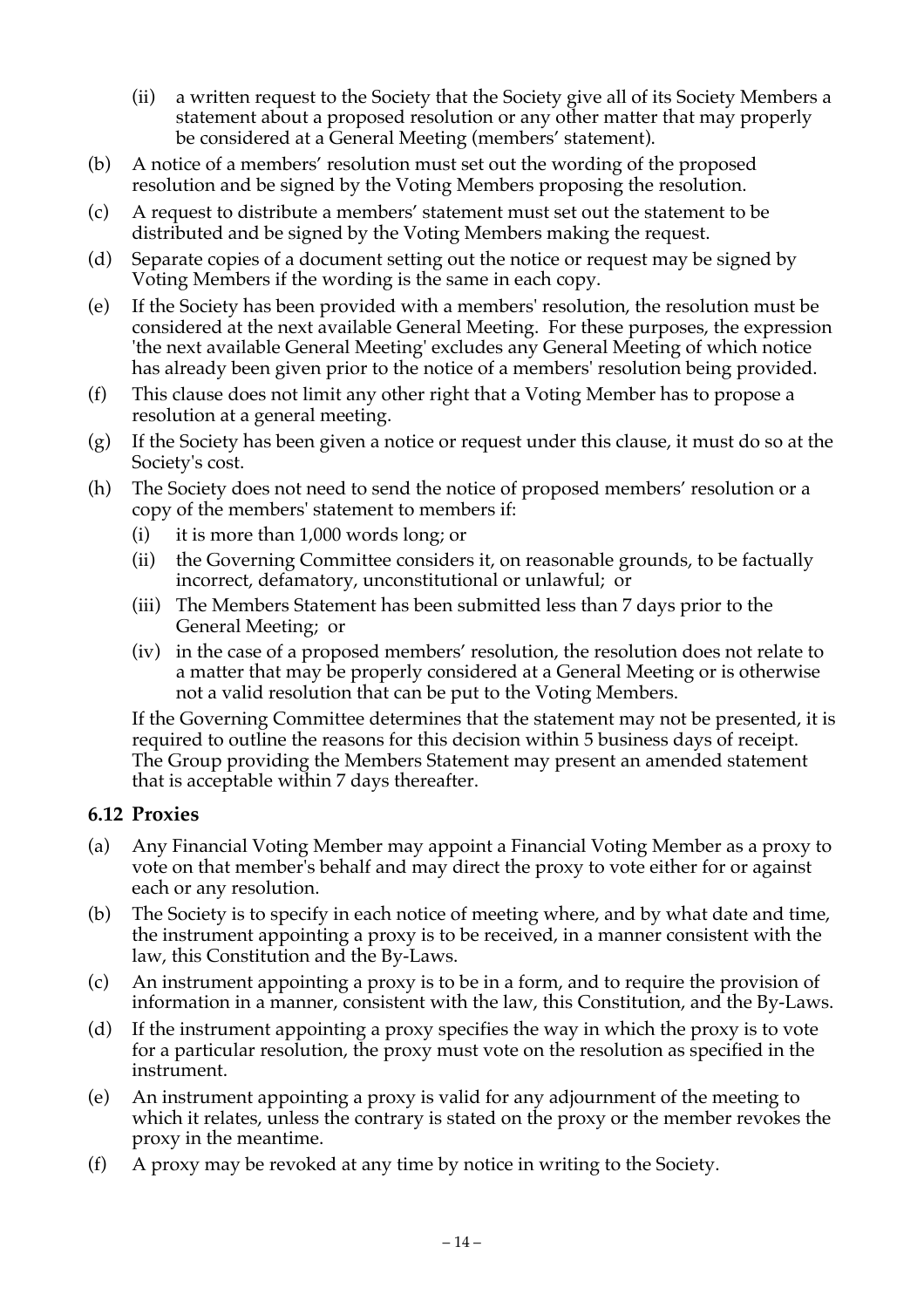- (g) If the principal attends a meeting and votes on a resolution, the proxy is revoked in respect of that vote.
- (h) An instrument appointing a proxy confers authority to demand or join in demanding a Secret Ballot and, except to the extent to which the proxy is specifically directed to vote for or against any proposal, includes power to act generally at the meeting for the person giving the proxy.

### **6.13 Appointment of an Attorney**

Any Society Member may, by duly executed power of attorney, appoint an attorney to act on the Society Member's behalf at all or certain specified meetings of the Society. A copy of that power of attorney is to be made available for inspection by the Society.

### **7. By-Laws**

*[ This clause establishes the requirement for By-Laws, and specifies a minimum (and substantial) set of documents. Most of these exist and are carried over by Transitional Provisions in cl. 16.6. However. all existing documents (National Regulations and others) require review and adaptation, and some may need to be created from scratch. ]*

The Governing Committee is to ensure that the Society has and maintains By-Laws as required by any provision of this Constitution, including Schedules A-C.

### **8. Branches**

*[ This clause establishes the basis for and powers of Branches and Branch Committees, and ensures that the relevant By-Laws are subject to Member Approval. ]*

The Society is required to:

(a) Establish and maintain a set of Branches, such that each region of Australia is the responsibility of one and only one Branch;

*[ Note that National Regulation 7 requires amendment, e.g. to reflect the transfer of the Riverina+ from NSW to Canberra Branch, which occurred some years ago. ]*

### **ALTERNATIVE:**

Establish and maintain a set of Branches, such that

- (i) Each region of Australia is the responsibility of one and only one Branch;
- (ii) Each State or Territory is the responsibility of a separate Branch; but
- (iii) Branches may agree to assign responsibility for a sub-region within their State or Territory to another Branch where this is agreed to benefit members.

[ Test-cases: Riverina, Broken Hill, Albury-Wodonga, Tweed-Coolongatta ... ]

- (b) Publish as part of the By-Laws:
	- (i) Terms of Reference for Branch Committees;
	- (ii) Operational Procedures for Branch Committees, including appropriate accountability mechanisms;
	- (iii) Procedures for Elections for Branch Committee and Congress Representative roles;
	- (iv) The provision that terms for positions on Branch Committees and for Congress Representative roles run for 2 years from 1 July to 30 June;

*[ The purposes of (iv) are:*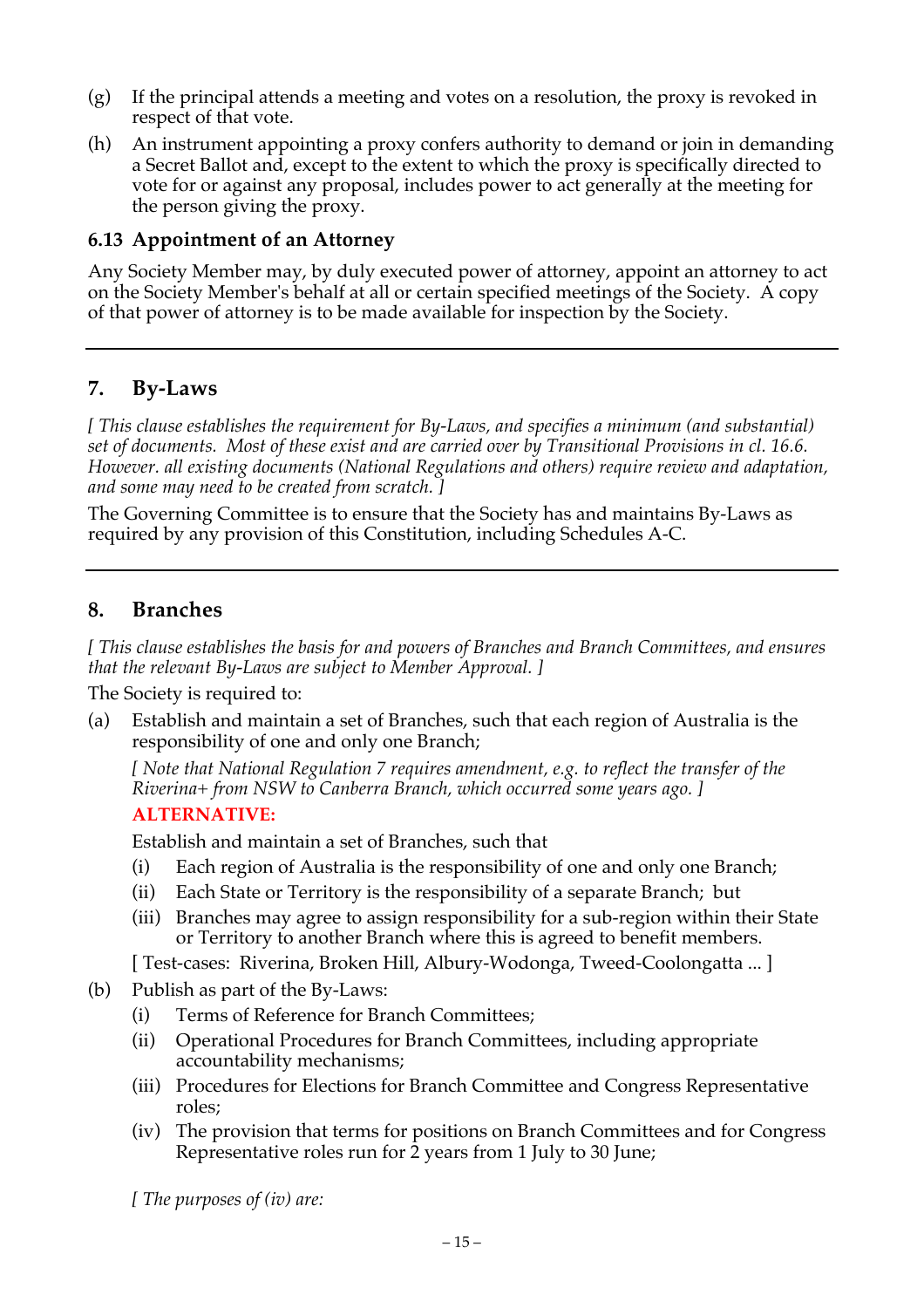- *• to ensure that all Congress members are in place at the time that elections of Governing Committee members take place; and*
- *• to align all Branch elections to a common pattern, greatly simplifying their administration.*

*[ MC elections are currently run in the Oct-Dec quarter, and the arrangement is effective. It is therefore desirable to hold Branch elections in the Mar-Jun quarter. The downside is that this will require a majority of Branches to change from their current pattern. ]*

- (c) Ensure that each Branch Committee is delegated sufficient powers to perform all functions as may reasonably be required to enable it to control and manage its Branch, including the following:
	- (i) provision to each Branch Committee of responsibilities and powers in relation to Society activities within its region;
	- (ii) delegation to each Branch Committee of the primary responsibility for all Society activities in its region that have a large member-services component;
	- (iii) requirement of all national organs and all national staff to make each Branch aware of, and involve the Branch in an appropriate manner in, all relevant activities that they undertake or cause to occur in its region;

[ The purpose of (i)-(iii) is to ensure that Branch Committees are not caught out by ACS activities taking place within their region without their knowledge. ]

- (iv) requirement of the Governing Committee to consider advice provided to it by each Branch Committee in relation to its region;
- (v) provision to each Branch Committee of resources to perform its functions, including:
	- (A) staff who work for and with the Branch Committee within a national context; and [4.2.4]
	- (B) the ability to retain and use funds accumulated by the Branch;
- (vi) provision to each Branch Committee of the power to establish, manage and disestablish: [4.2.2]
	- (A) Branch Chapters to serve sub-regions of its geographical region; and
	- (B) sub-organisations, such as Special Interest Groups and Communities of Interest or Practice, to serve functional specialisations within its geographical region;

*[ The wording of (c) is drawn from current National Regulation 8, and the sub-clauses articulate that general requirement. ]*

- (d) Review from time to time Branch Committee Terms of Reference and Procedures;
- (e) Submit to the Voting Members for Approval proposed revisions to Branch Committee Terms of Reference and Procedures.
- (f) Establish and maintain an Overseas Group;
- (g) Allocate each Society Member to a Branch or Overseas Group, in accordance with the following criteria:
	- (i) if the person is **neither a citizen, nor a permanent resident, of Australia**, to the Overseas Group, but subject to a discretion whereby a person who applies for allocation to a particular Branch may be permitted to be so allocated;
	- (ii) otherwise, in accordance with that Society Member's express wishes, if any; and
	- (iii) by default, according to the address as recorded on the Membership Register;

[ If cl.5.1(b)(ii) is changed to enable the vote for professional members who are not either Australian citizens or permanent residents, then either: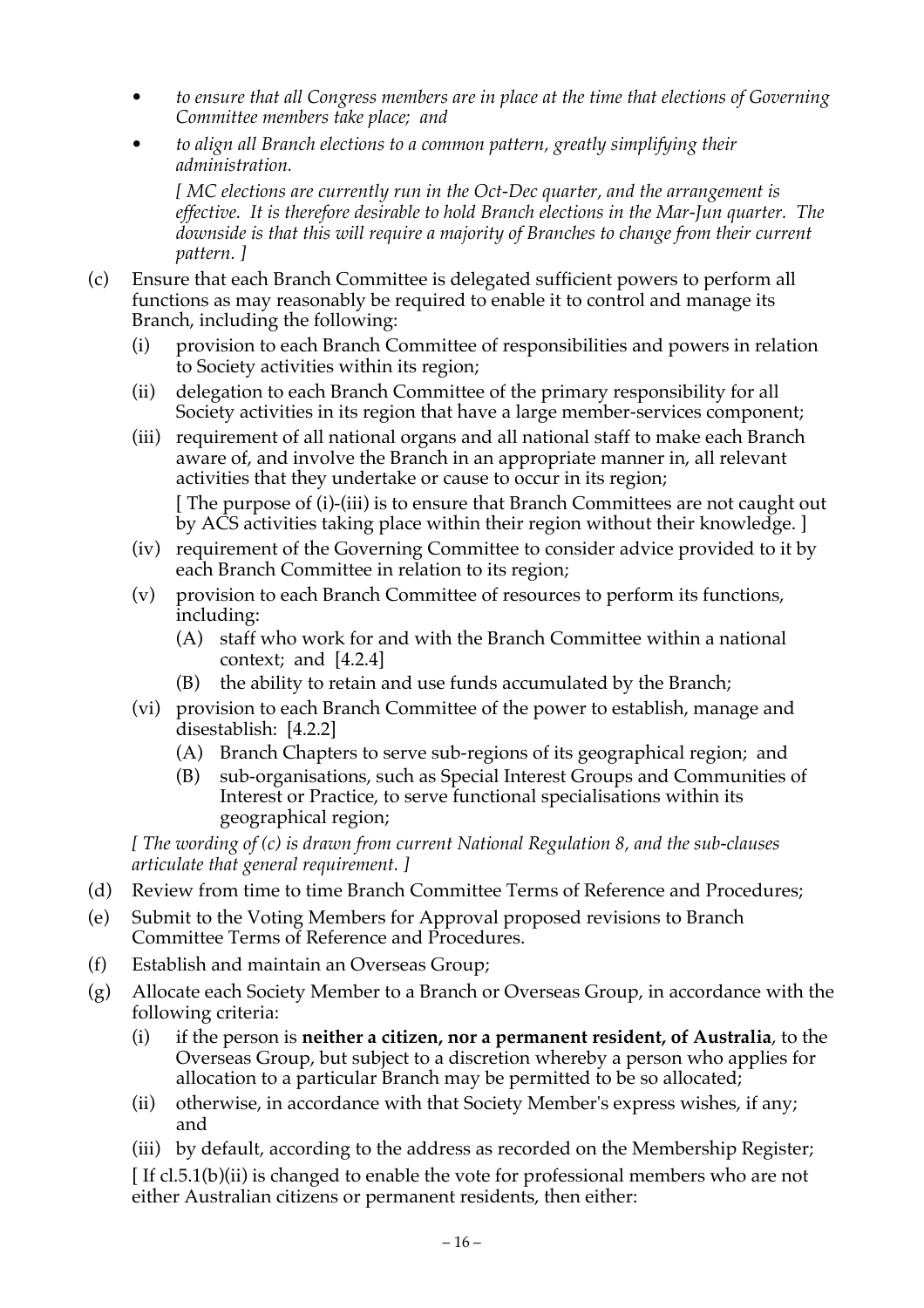- (A) amend  $(g)(i)$  by replacing "neither a citizen, nor a permanent resident, of" by "not at that time a resident of"; or
- (B) amend  $(g)(i)$  as per  $(A)$  and insert after "Australia" "and is not either a citizen or permanent resident of Australia".

Sub-clause would then read as follows: "if the person is not at the time a resident of Australia and is not either a citizen or permanent resident of Australia, to the Overseas Group, but subject to a discretion whereby a person who applies for allocation to a particular Branch may be permitted to be so allocated". ]

(h) **OPTION:** Support a degree of cross-subsidisation of some Branches and Chapters in order to address challenges such as physical distance, low population density and absence of economies of scale. [4.2.5]

### **ALTERNATIVE:**

Financially support any Branch or Chapter that is challenged by significantly lower population density, larger physical distances to events or higher costs per member relative to the 'Society average'.

# **9. Panels**

*[ This clause establishes the basis for and powers of Panels and ensures that the relevant By-Laws are subject to Member Approval. ]*

The Society is required to:

# **ALTERNATIVE:**

The Governing Committee is required to:

- (a) Establish and maintain Panels, each of which: [4.1.1, 4.1.2]
	- (i) has responsibilities in defined areas of the Society's activities;
	- (ii) is empowered to advise the Governing Committee in those areas;
	- (iii) is empowered to perform delegated functions in those areas on behalf of the Governing Committee; and
	- (iv) is subject to appropriate accountability mechanisms;
	- and which together:
	- (v) have responsibilities that encompass all key functions performed by the Society, with only such overlap among responsibilities as is unavoidable, and subject to coordination mechanisms;
- (b) Ensure that each Panel is delegated sufficient powers and resources to perform its functions;
- (c) Publish as part of the By-Laws:
	- (i) each Panel's Terms of Reference;
	- (ii) each Panel's Procedures for Elections;
	- (iii) each Panels' Operational Procedures;
- (d) Review from time to time those Terms of Reference and Procedures;

## **OPTION:**

(e) Submit to the Voting Members for Approval proposed revisions to those Terms of Reference and Procedures. [Sub-clause (e) is onerous and denies agility. However, it would be appropriate if members, despite the substantial array of accountability mechanisms in cl.12, remain concerned that a future Governing Committee might again reduce the powers of Panels, and re-centralise power. ]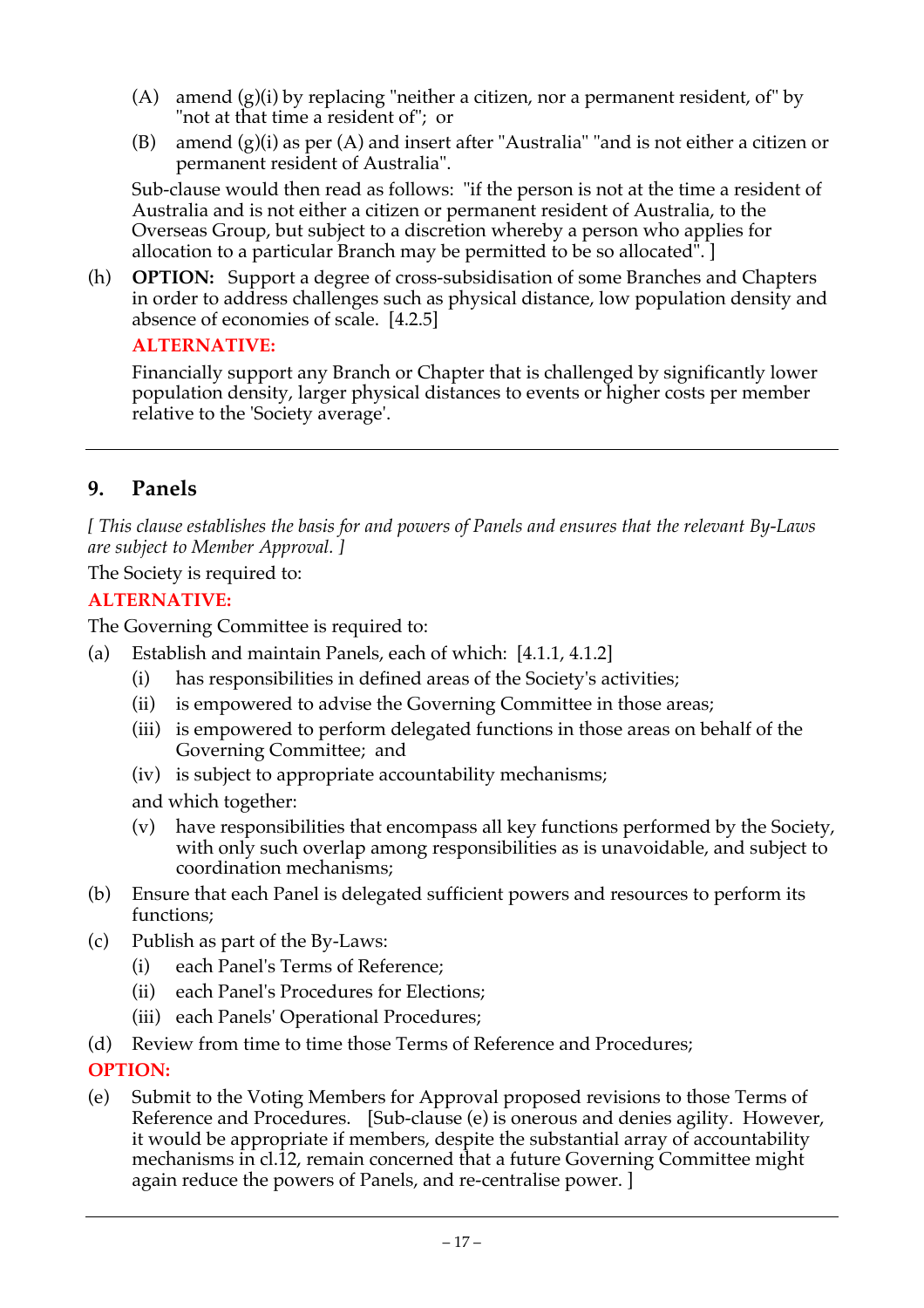# **10. Congress [5.1-5.3]**

*[ This clause contains the provisions necessary to establish and empower the Congress. ]*

### **10.1 Powers**

- (a) The Congress has the powers to:
	- (i) elect members of the Governing Committee;
	- (ii) remove a member of the Governing Committee in accordance with cl. 12.6(a);
	- (iii) **OPTION**: elect and remove a member from the Chair of the Governing Committee;

*[ The purpose of a separate clause relating to the Chair is to provide Congress with an unequivocal power to remove the Chair, subject to appropriate procedural restrictions, separate from the power of Congress to remove the person who is currently Chair from the Governing Committee, i.e. Congress could choose to retain the person as a member of the Committee, but replace them as Chair. ]*

- (iv) elect as Panel Chairs suitable Financial Voting Members in Grades in the Professional Division, subject to the limitation that a candidate must not have served as a Panel Chair for more than OPTION: { 7 years in the previous 9-year period;
- (v) monitor the performance of the Governing Committee;
- (vi) represent the interests of members to the Governing Committee;
- (vii) provide advice to the Governing Committee on any matter;
- (viii) perform such other functions as are authorised by law, this Constitution or the By-Laws.
- (b) The Congress may establish and disestablish sub-organisations, such as committees, task forces and working groups. The meetings and proceedings of such suborganisations are subject to the law, this Constitution and the By-Laws. [4.1.3]

*[ This clause does not apply to Panels. The List of Panels is in Schedule A, and hence subject to Member Approval. The Governing Committee cannot establish, disestablish or materially amend the Terms of Reference of a Panel without an Online Vote of the Members. ]*

- (c) The Congress may, as it thinks fit, subject to the law, this Constitution and the By-Laws, delegate:
	- (i) any of its powers other than its power to delegate, and may vary and may withdraw any delegation,
	- (ii) to individual members of the Congress or Voting Members, or to suborganisations.
- (d) Any such individual or sub-organisation is to comply with any direction by the Congress in the execution of the delegated powers.
- (e) Panel Chairs are entitled to attend and speak at Congress meetings, but not to move, second, or vote on motions. They are also eligible to stand as candidates for Congress Representative positions.
- (f) **OPTION 1:** Members of Congress **{ ALTERNATIVES**: are entitled to **OR** may be invited, and may request an invitation to, }sit as observers on meetings of Governing Committee and all sub-organisations, such as panels, committees, task forces and working groups.

*[ An entitlement is procedurally and logistically challenging and may be impractical. ]*

**OPTION 2:** Members of Congress may be invited, and may request an invitation, to sit as observers on meetings of Governing Committee or to participate in particular items at Governing Committee meetings.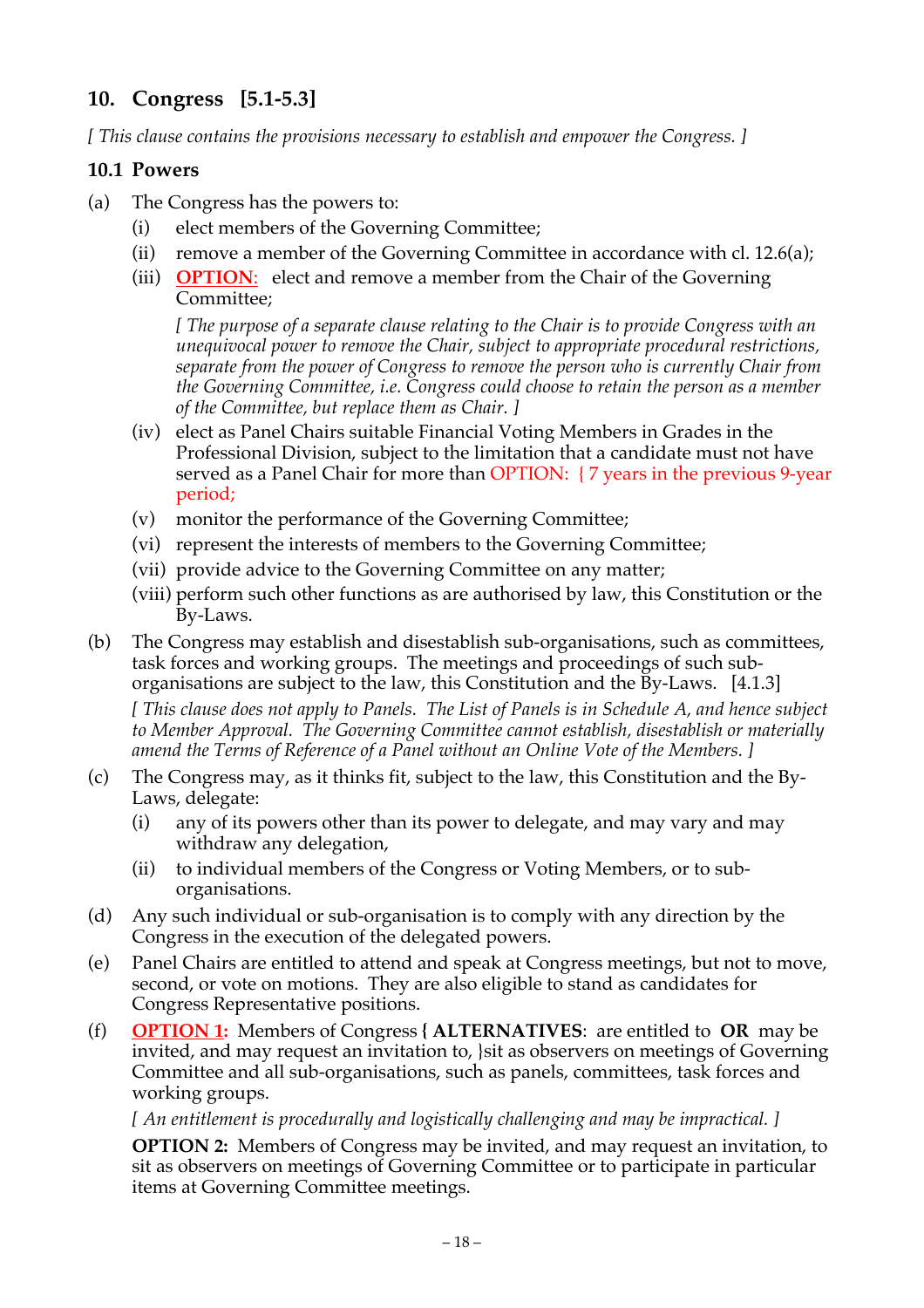# **10.2 Duties**

- (a) Each member of the Congress must represent the interests of members, including by monitoring the performance of the Governing Committee in relation to its obligations under clauses 11 and 12, and where appropriate proposing to Congress that it exercise its powers under clause 10.1(a).
- (b) Each member of the Congress must disclose to the other members of Congress the nature and extent of any material conflict of interest, actual or apparent, in a relevant matter.
- (c) Subject to the provisions of this clause, each member of the Congress who has a material personal interest in a relevant matter is not to:
	- (i) be present at the meeting while the matter is being discussed; nor
	- (ii) vote on the matter.
- (d) Notwithstanding the previous sub-clause, a member of the Congress may still be present, speak and vote on a matter, under the conditions recognised by the law, or reasonably considered by the other members of the Congress, to render the conflict of interest manageable in the circumstances.

#### **10.3 Members of Congress**

#### (a) **Election of Members**

#### **OPTION 1**:

- (i) Each Branch Chair is *ex officio* a Congress Representative for that Branch.
- (ii) In each Branch, the Branch  $\{$  Committee  $\}$  members elect further Congress Representatives.
- (iii) **OPTION:**

Each Branch { Committee } elects 2 such Representatives, unless, at the prescribed date, the Branch has in excess of 20% of the Professional Division members, in which case it elects instead 3 such Representatives.[ The arrangements are (intentionally) heavily biassed in favour of the smaller Branches. Currently, however, the two largest Branches do at least have the assurance of having 1 member on the Governing Committee. That feature would disappear under the new arrangements. Sub-clause (iii) adjusts the bias against large Branches back to about the same position that it's in at present, which is a time-honoured and accepted balancing act. 1

(iv) Each Congress Representative holds office for the term specified in cl.8(b)(iv). They are not thereby ineligible for re-election.

*[ CRs have 2-year terms, whereas GC members have 3-year terms commencing 6 months later – an arrangement designed to ensure that election procedures are orderly and practical. ]*

- (v) Where the person was elected to a casual vacancy, they hold office until the expiry of the term of the person whose retirement gave rise to the casual vacancy.
- (vi) A candidate may be elected as a Congress Representative if, at the time at which the election commences, they:
	- (A) are a current Financial Voting Member of the Society;
	- (B) are currently in a Grade in the Professional Division; and
	- (C) have not served on Congress for more than 7 years in the previous 9-year period. In the case of initial election to a casual vacancy, the time spent in the role prior to the next election does not count towards their maximum time in the role.

**SUB-OPTION**: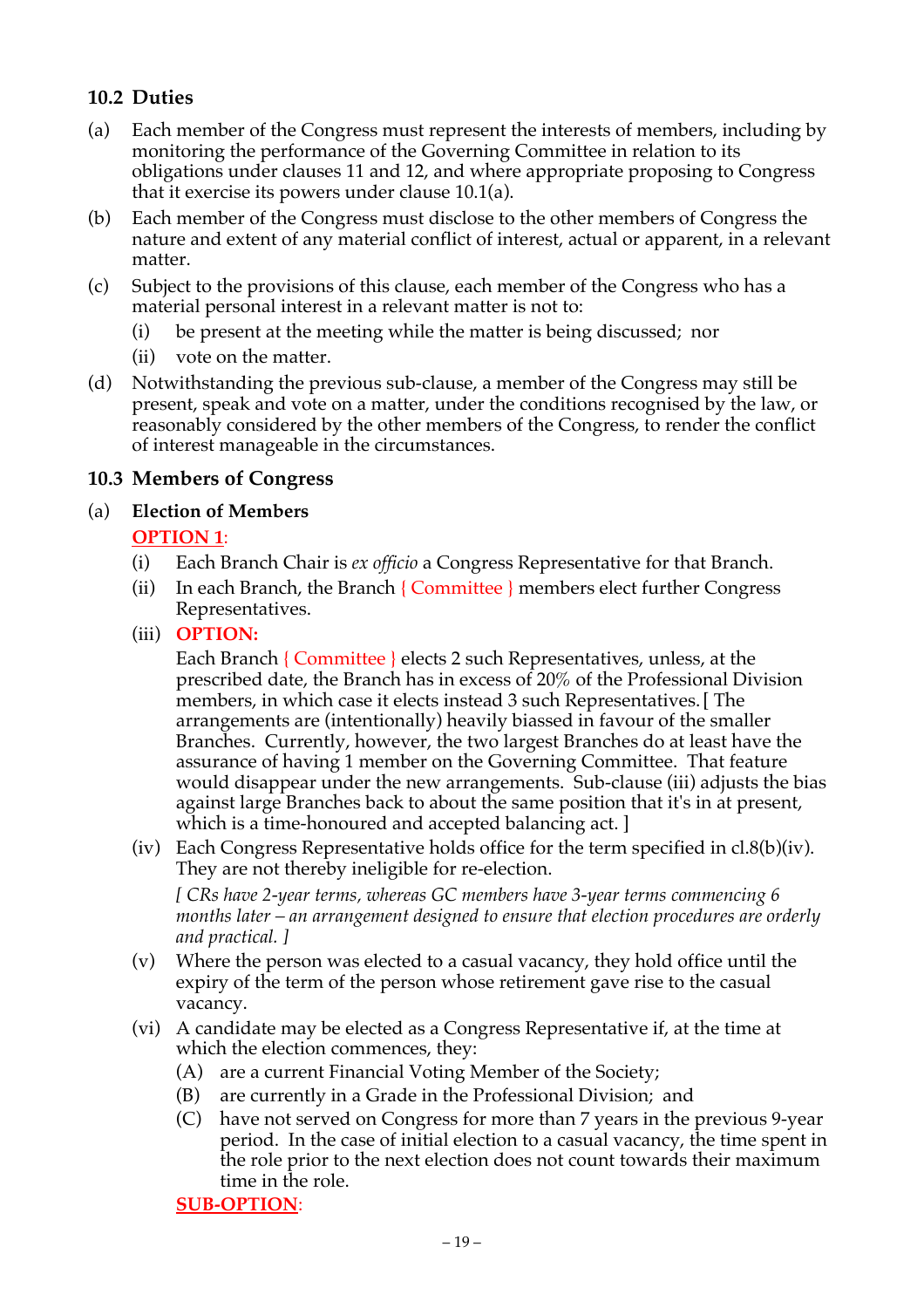and

(D) are not at the time, and have not been at any time in the 2 years immediately prior, an employee of the Society.

## **SUB-OPTION** – (viA) only:

(viA)No more than one elected Congress Representative per Branch may be a member of Branch Committee  $\{$  at the time of the election? at the same time as being a Congress Representative? }

OR

At least one elected Congress Representative per Branch must be a member of Branch Committee { at the time of the election? at the same time as being a Congress Representative? };

*[ The term 'elected Congress Representative' is intended to exclude the Branch Chair, i.e. this sub-clause refers to CRs other than the Branch Chair. ]*

*[ Either of these alternatives creates drafting and procedural challenges. ]*

(vii) A nomination is to be submitted in compliance with the By-Laws and signed by the nominated person and their proposer { OPTION: and seconder }, each of whom must be a Financial Voting Member of the Branch at the time at which the election commences.

*[ There appears to be no Rule or By-Law requiring proposers and seconders for positions on Management Committee or Congress, and the practice is that neither a proposer nor a seconder is required. Nominations for Branch Executive Committee roles require a proposer but no seconder (NatReg 8.4.4). ]*

- (viii) If the number of nominations is equal to or fewer than the number of vacancies, the nominees must be declared elected.
- (ix) If the number of nominations exceeds the vacancies, a Secret Ballot must be conducted, in a manner compliant with the law, this Constitution and the By-Laws.
- (x) Each Financial Voting Member of the Branch is entitled to vote for any number of candidates.

*[ This is commonly referred to as 'optional preferential' voting. An alternative approach is to treat this is as a procedural matter, and delegate it the By-Laws, probably subject to either Schedule A (Member Approval) or Schedule B (Member Ratification). ]*

## **OPTION 2:**

- (i) Each Branch Chair, first Vice-Chair and Secretary is an *ex officio* Congress Representative for that Branch.
- (ii) For each Branch that, at the prescribed time, has in excess of 20% of the Professional Division members, { the second Vice-Chair OR in failing that the Branch Treasurer } is also an *ex officio* Congress Representative for that Branch.

*[ Under Option 2, all CRs are ex officio positions, and hence have terms that expire 6 months before the following Governing Committee elections – an arrangement designed to ensure that GC election procedures are orderly and practical. ]*

## **OPTION 3:**

*[ Under Option 3, there are no* ex officio *roles, but Branch Committee elects the Reps. ]*

- (i) A candidate may be elected as a Congress Representative if, at the time at which the election commences, they:
	- (A) are a current Financial Voting Member of the Society;
	- (B) are currently in a Grade in the Professional Division; and
	- (C) have not served on Congress for more than 7 years in the previous 9-year period. In the case of initial election to a casual vacancy, the time spent in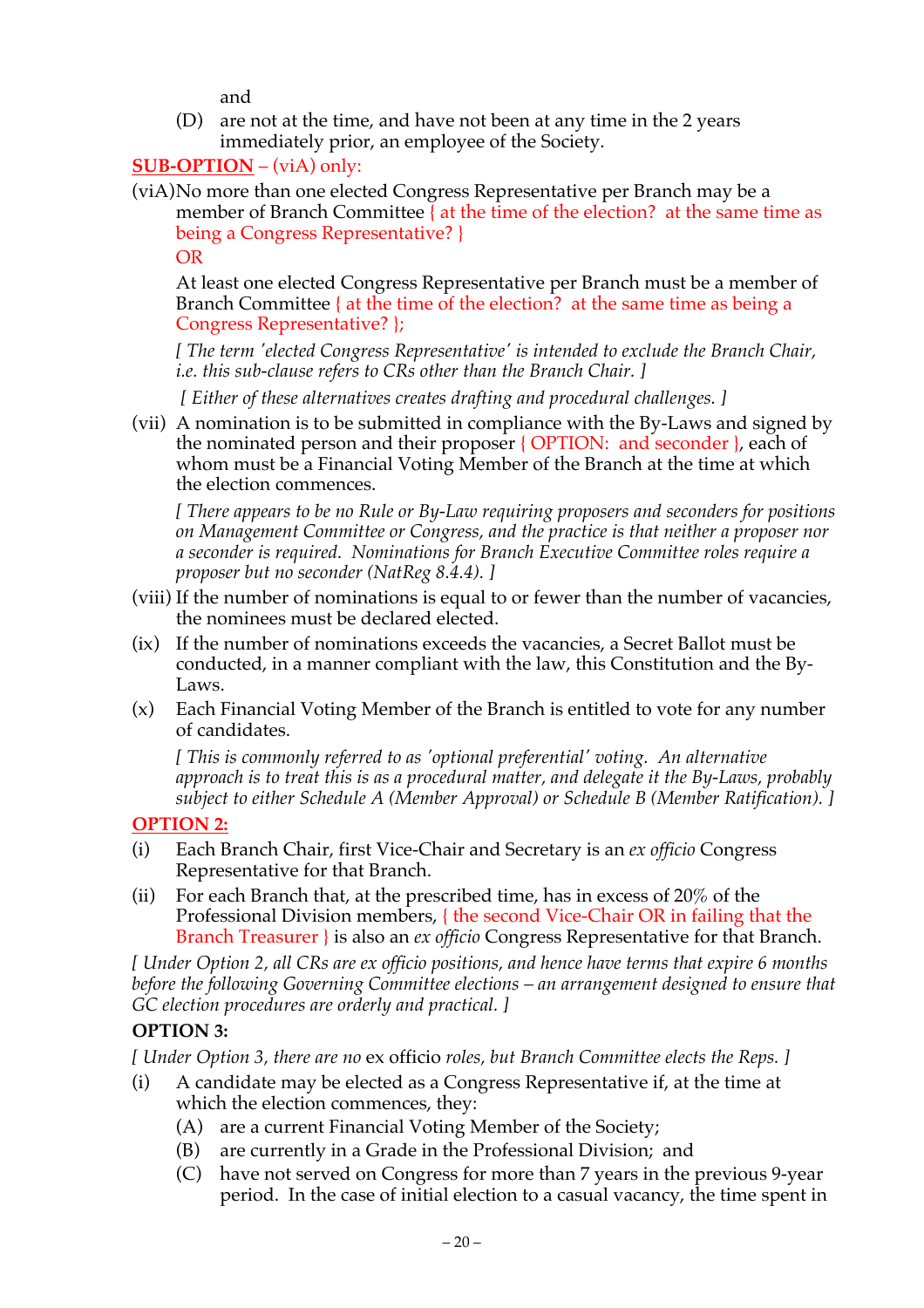the role prior to the next election does not count towards their maximum time in the role.

 (ii) A nomination is to be submitted in compliance with the By-Laws and signed by the nominated person and their proposer { OPTION: and seconder }, each of whom must be a Financial Voting Member of the Branch at the time at which the election commences.

*[ There appears to be no Rule or By-Law requiring proposers and seconders for positions on Management Committee or Congress, and the practice is that neither a proposer nor a seconder is required. Nominations for Branch Executive Committee roles require a proposer but no seconder (NatReg 8.4.4). ]*

- (iii) If the number of nominations is equal to or fewer than the number of vacancies, the nominees must be declared elected.
- (iv) If the number of nominations exceeds the vacancies, the Branch Committee elects the Congress Representatives, in a manner compliant with the law, this Constitution and the By-Laws.

### (b) **Election of the Chair of Congress**

- (i) The Congress must elect one of its members as the Chair of Congress.
- (ii) The term of the Chair of Congress is 2 years,
	- **OPTION:**

but on completion of their term the person is not thereby ineligible for reelection.

- (iii) When a vacancy arises, the Congress must elect a replacement.
- (iv) A replacement serves the remainder of the term of the position.
- (v) A member of Congress is not eligible to be elected as Chair if they have served more than **OPTION:** { 2 years **OR** 4 years } in that role during the preceding **OPTION:** { 4 years **OR** 6 years }. In the case of initial election to a casual vacancy, the time spent in the role prior to the next election does not count towards their maximum time in the role.

*[ The effect is to permit a maximum of either 2 full 2-year terms OR 3 full 2-year terms.* 

### (c) **Cessation**

A person ceases to be a member of Congress when they:

- (i) resign from that position by giving the Society notice in writing;
- (ii) die;
- (iii) suffer any permanent impairment that renders them incapable of properly discharging their duties as a member of Congress;
- (iv) are removed from Congress in accordance with the law or this Constitution;
- (v) are expelled from the Society;
- (vi) are removed from the Membership Register as a result of having had outstanding fees for longer than the maximum period permitted under the law, this Constitution or the By-Laws;
- (vii) without leave of Congress, are absent from meetings of Congress for three consecutive Congress Meetings, unless Congress makes a resolution to the contrary; or
- (viii) become ineligible under any provision of law.

### (d) **Casual Vacancies**

When a vacancy arises on Congress, due to the cessation of a member under any provision of cl. 10.3(c), the relevant Branch Committee must **OPTION:** { elect OR appoint } a replacement, who must satisfy the eligibility requirements in cl.10(3)(a)(vi), and who serves the remainder of the current term of that position.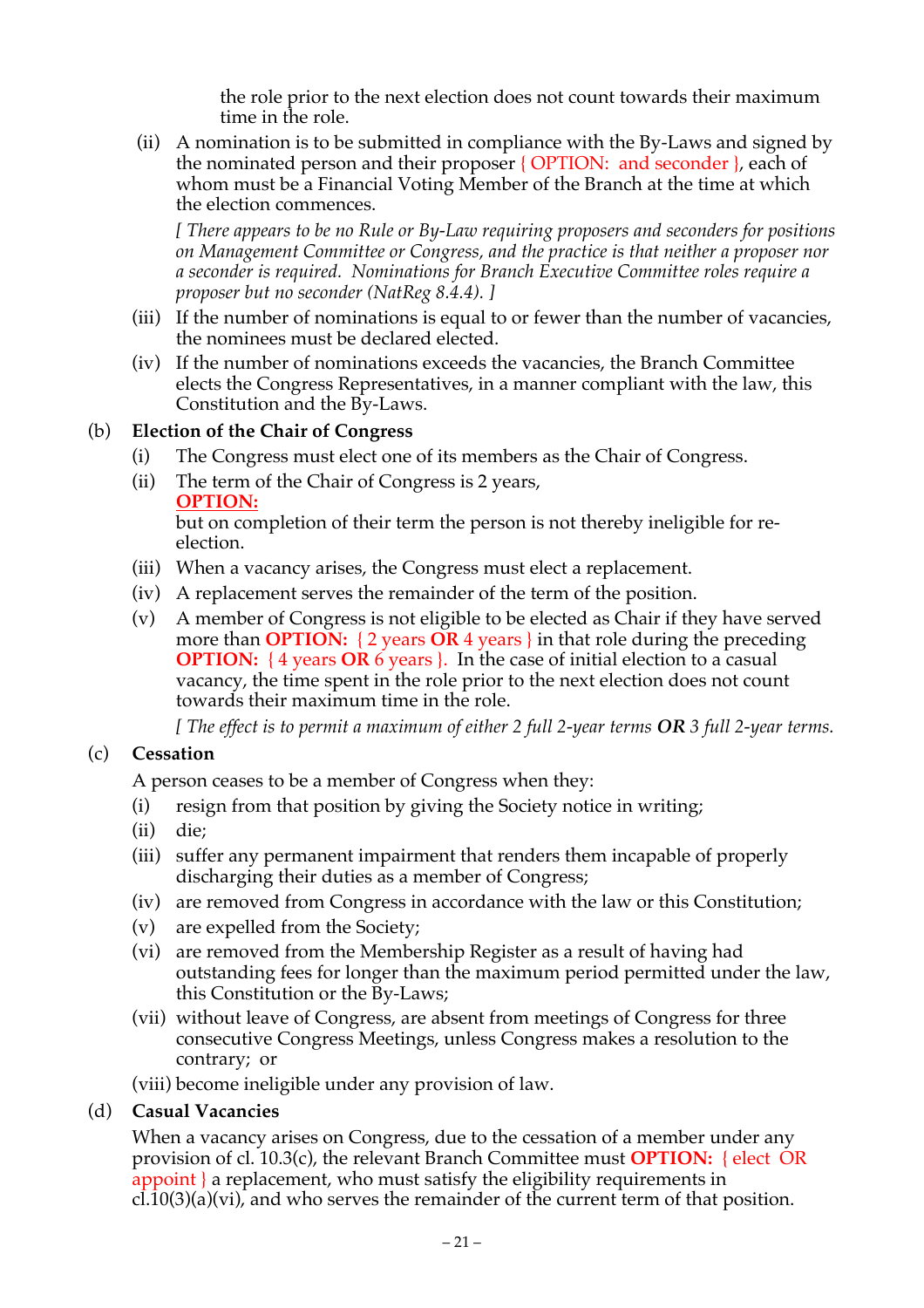*[ Election of replacements within the 2-year cycle would be likely to be seen as onerous and may be unpopular. Members would appear likely to be comfortable with Branch Committee appointing a replacement for the remainder of the term. For short-term vacancies, sub-clause (e) is also relevant. ]*

### (e) **Alternative Members**

The relevant Branch Committee may appoint an alternative member for a period of time not exceeding the remainder of the incumbent's term:

- (i) where a Congress Representative elected by that Branch indicates their unavailability to attend a particular meeting of Congress; or
- (ii) any of that Branch's Congress Representative positions or the Branch Chair is vacant.

An alternative member must satisfy the eligibility requirements in  $cl.10(3)(a)(vi)$ , but need not be a member of the Branch Committee.

*[ This feature:*

- *• avoids Branches being disenfranchised when a Congress Representative cannot attend;*
- *• enables Branches to provide prospective Congress Representatives with the experience of attending and participating in Congress meetings; and*
- *• relieves Branch Chairs, who have considerable responsibilities and are* ex officio *Congress members, of the obligation to attend every Congress meeting. ]*

### **10.4 Proceedings of Congress**

### (a) **Meetings**

- (i) Congress may meet together for the despatch of business, adjourn and otherwise regulate its meetings as it thinks fit, subject to the law, this Constitution and the By-Laws.
- (ii) Congress is to meet at least **OPTION:** { three **OR** two? } times per calendar year.
- (iii) **OPTION:** { Any member of Congress OR any three members of Congress OR members from at least three Branches} may call a meeting of the members of Congress by giving reasonable notice, by reasonable means, to all of the other members of Congress.
- (iv) The accidental omission to give notice of a meeting to, or the non-receipt of a notice of meeting by, a member of Congress does not invalidate proceedings at a Congress meeting.
- (v) The quorum for meetings of Congress is the next integer greater than half the number of members of Congress at the time the meeting takes place.
- (vi) No item of business may be dealt with at a meeting of Congress unless a quorum is present during the time the meeting is considering the item.

### (b) **Use of Technology to Hold Meetings**

- (i) A meeting of Congress may be held at two or more venues using any technology that gives the members of Congress a reasonable opportunity to participate, including to hear and be heard.
- (ii) A member of Congress using this technology is taken to be present in person at the meeting.
- (iii) A resolution passed during such a Congress meeting, notwithstanding that the Members of Congress are not present together in one place at the time of the conference, is deemed to have been passed at a meeting of Congress held on the day and at the time the meeting was held.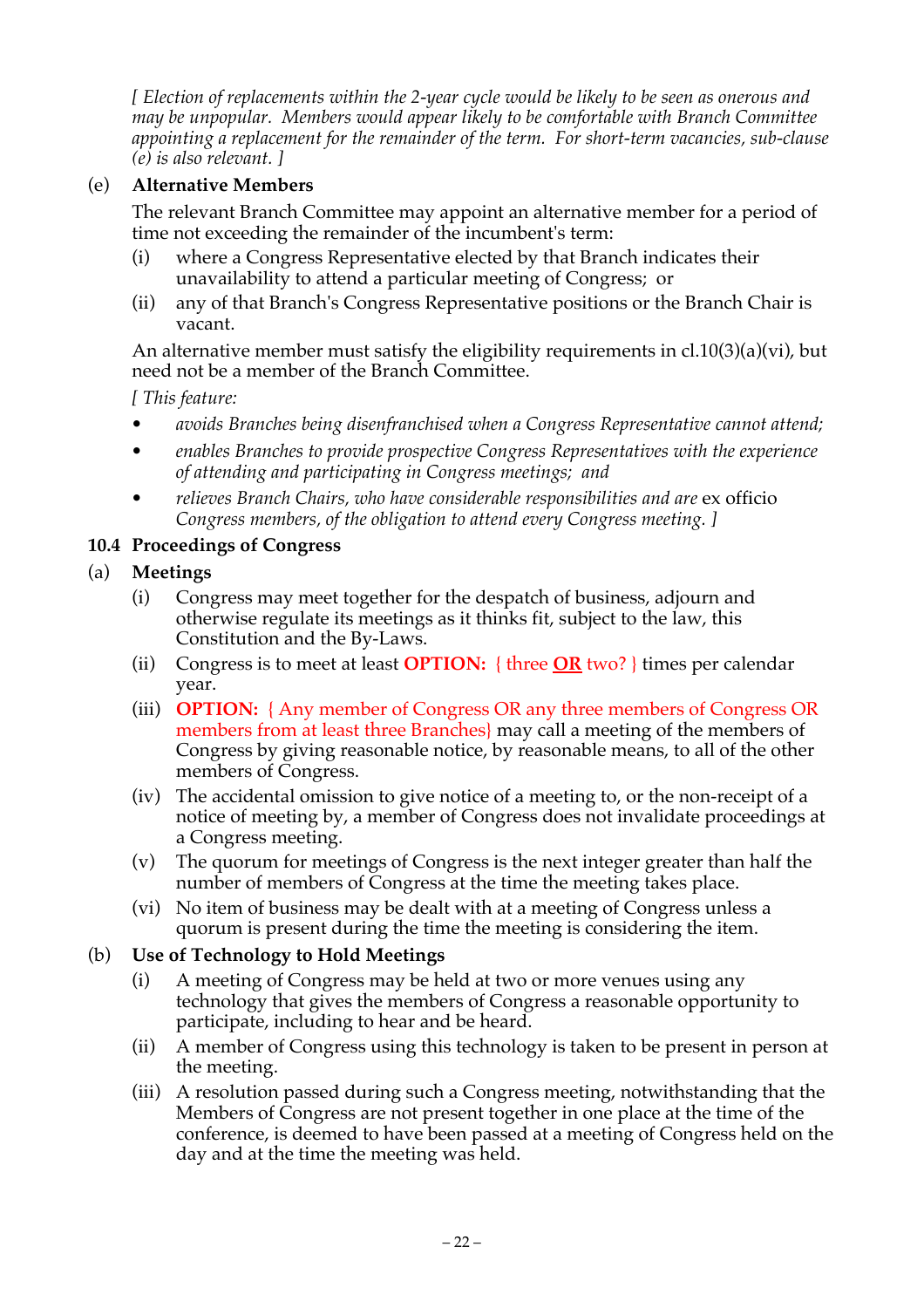*[ The expression 'technology' is intended to encompass not only relatively sophisticated video-and-audio services but also simpler forms such as a phone-call, an SMS vote, and an app for voting. ]*

*[ A provision of this nature might be instead expressed elsewhere in the Constitution and applied to all meetings of Government Committee, Congress and all sub-organisations. See also cls.6.2 and 11.6(b). ]*

## (c) **The Meeting Chair**

- (i) The Chair of Congress is entitled to be the Meeting Chair.
- (ii) The members of Congress present at a meeting of Congress are to choose a member of Congress present to be the Meeting Chair for that meeting or part thereof if:
	- (A) there is no Chair of Congress;
	- (B) that Chair is not present at any time after the time set for commencement of the meeting; or
	- (C) that Chair is present but says they do not wish to act as the Meeting Chair of the meeting.

### (d) **Secretary or Governance Officer**

Congress is to appoint at least one Secretary, who may be a member of Congress, or a Governance Officer, who is responsible to Congress for preparing the agendas and maintaining the minutes and other records of Congress meetings.

### (e) **Resolutions**

- (i) A resolution is passed if a majority of the votes cast by members of Congress present and entitled to vote on the resolution is in favour of the resolution.
- (ii) Each Member of Congress present is entitled to no more than one vote.
- (iii) The Meeting Chair does not have a casting vote. If the votes are equal, the motion lapses.
- (iv) Congress is to cause minutes of the proceedings and resolutions of all General Meetings of the Society, meetings of members of Congress and committees formed by Congress, including circular resolutions, to be:
	- (A) made;
	- (B) signed by the Meeting Chair;
	- (C) made available to Society Members in a timely manner; and
	- (D) stored in a suitably secure and accessible manner.
- (v) A minute that is recorded and signed is evidence of the proceeding or resolution to which it relates, unless the contrary is proven.
- (vi) Notwithstanding that no meeting has been held, if each of the members of Congress has signed a document containing a statement that they are in favour of a resolution of Congress in terms set out in that document, a resolution in those terms is deemed to have been passed at a meeting of Congress held on the day and time of the signing by the last member. Any such circular resolution may consist of several documents in identical terms, each signed by one or more members of Congress.

*[ The term Circular Resolutions might be defined in s.15.1 Definitions, enabling this sub-clause and cl.11.6(e) to be expressed more simply. ]*

# **11. The Governing Committee**

*[ This clause contains the provisions necessary to establish and empower the governing committee. ]*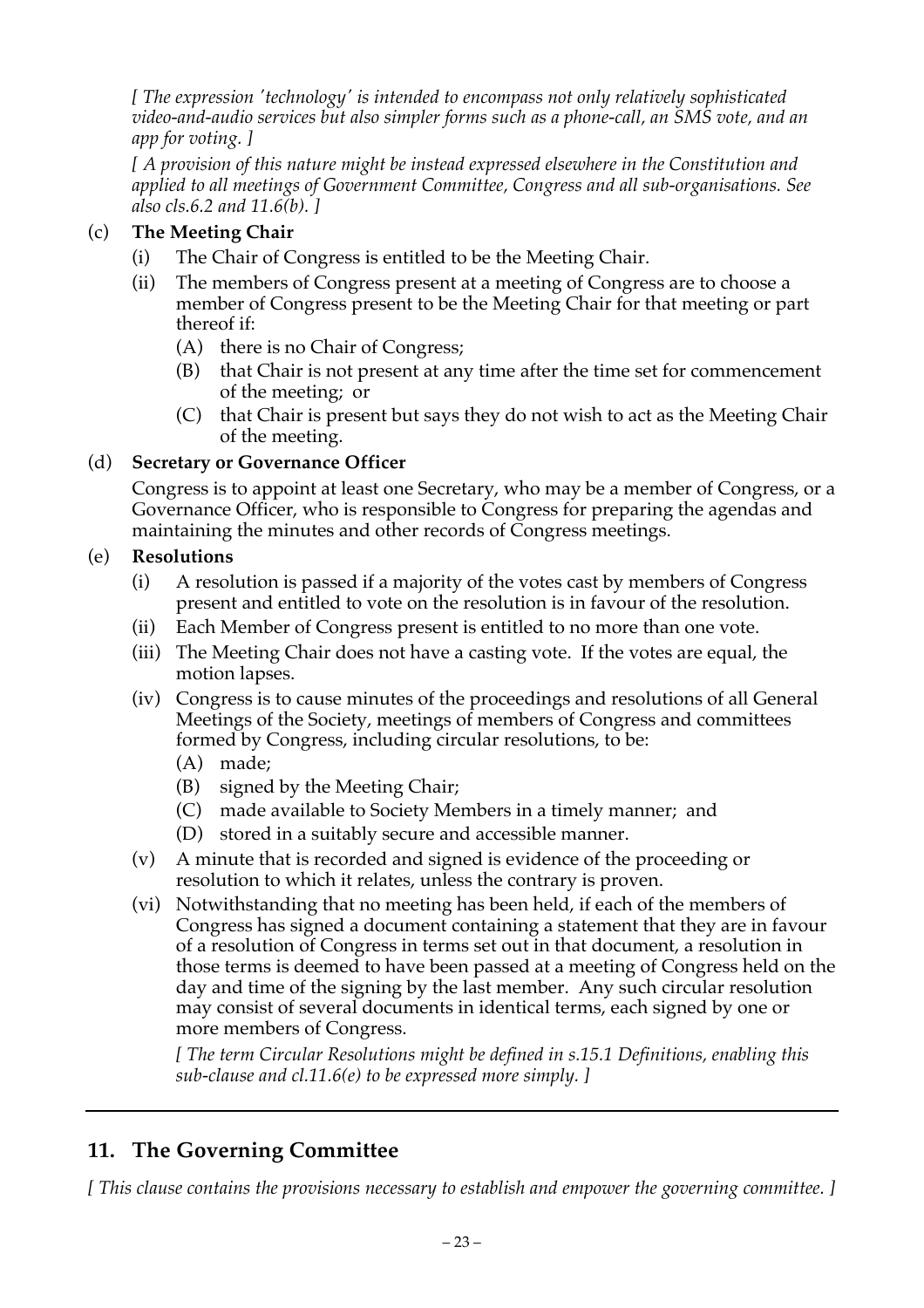# **11.1 Powers**

- (a) The Governing Committee has the power to manage the business of the Society and may exercise all powers of the Society, except those required to be exercised by the Society in General Meeting or by Congress, subject to the law, this Constitution, and the By-Laws. [4.1.3]
- (b) The Governing Committee is empowered, subject to the law, this Constitution and the By-Laws, to establish and disestablish sub-organisations including standing committees, national Special Interest Groups and national communities of interest or practice, and task-specific and/or time-limited Task Forces and Working Groups, and to delegate its powers to them, and to vary those delegations.

*[ This clause does not apply to Panels. The List of Panels is in Schedule A, and hence subject to Member Approval. The Governing Committee cannot establish, disestablish or materially amend the Terms of Reference of a Panel without an Online Vote of the Members. ]*

- (c) With the exception of Committees formed expressly to report to Governing Committee, all such sub-organisations are to be assigned to a Panel for the purposes of budgetting, reporting and supervision. [4.1.3]
- (d) The Governing Committee, as the Governing Committee thinks fit, subject to the law, this Constitution and the By-Laws, may [2.4.2]:
	- (i) delegate any of its powers other than its power to delegate, and may vary and may withdraw any delegation,
	- (ii) to individual members of the Governing Committee or Voting Members, or to sub-organisations.

[ Members of the Governing Committee do not thereby escape any of their responsibilities ].

- (e) Any such individual or sub-organisation is to comply with any direction by the Governing Committee in the execution of the delegated powers.
- (f) The Governing Committee may, by power of attorney, appoint any person whether nominated directly or indirectly by the members of the Governing Committee to be an attorney or attorneys of the Society. Such appointment may be for any purposes, and with powers, authorities and discretions not exceeding those vested in and exercisable by the Members of the Governing Committee under this Constitution, and for periods and subject to such conditions as they determine. A power of attorney may contain such provisions for the protection and convenience of persons dealing with the attorney as the members of the Governing Committee determine.
- (g) An act done in good faith by any meeting of the Governing Committee or of any committee formed by the Governing Committee, or by any person acting as a member of the Governing Committee, is not invalidated by reason of:
	- (i) any defect in the election, appointment or tenure of a member of the Governing Committee or person acting on any such committee; or
	- (ii) the disqualification of any of them.

## **11.2 Duties**

- (a) The members of the Governing Committee are jointly and severally responsible for managing and directing the activities of the Society to fulfil its Mission and achieve its Purposes, in a manner compliant with clause 1.
- (b) Each member of the Governing Committee is subject to the duties of members of the Governing Committee under the law and this Constitution { and the By-Laws? }.
- (c) Each member of the Governing Committee must disclose the nature and extent of any material conflict of interest, actual or apparent, in a relevant matter:
	- (i) to the other members of the Governing Committee; and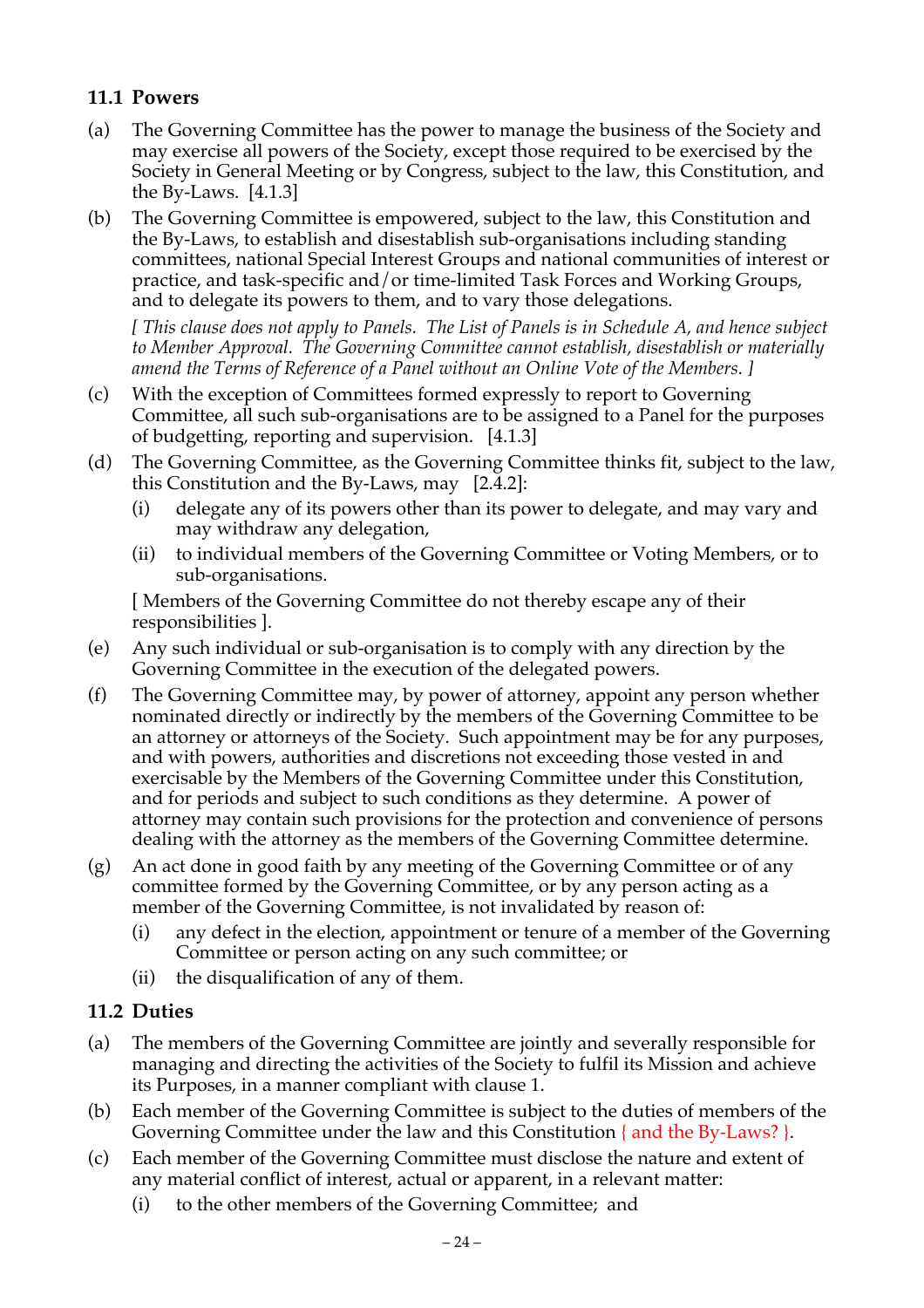- (ii) if all of the members of the Governing Committee have the same conflict of interest, to the members at the next General Meeting, or at an earlier time if it is appropriate to do so.
- (d) Subject to the provisions of this clause, each member of the Governing Committee who has a material personal interest in a relevant matter is not to:
	- (i) be present at the meeting while the matter is being discussed, or
	- (ii) vote on the matter.
- (e) Notwithstanding the previous sub-clause, a member of the Governing Committee may still be present, speak and vote on a matter, under the conditions recognised by the law, or reasonably considered by the other members of the Governing Committee, to render the conflict of interest manageable in the circumstances.

#### **11.3 Members of the Governing Committee [5.1-5.3]**

- (a) **Number**
	- (i) The number of members of the Governing Committee is to be no more than **OPTION:** { 9, 10, 11 or 12 }, **OPTION:** { including OR excluding } the Chair, and no fewer than 5, elected in accordance with this Constitution, except as provided by this clause.[5.2.4]

*[ Size recommendations range between 7 and 11. The role represents a substantial, unremunerated 'second job', so having 11 spreads the workload further. Having 9 or 12 enables a 'neat-looking' 3 or 4 vacancies each year.*

*[ With a total of 10, 9 would be on a 3 p.a. election-cycle, with the Chair on their own 3 year election-cycle. The first Chair's term would be not less than 3 years (in order to establish the cycle irrespective of the date on which the new constitutional document comes into force). ]*

*[ Note that the minimum of 5 is merely the threshold at which 'caretaker mode' comes into effect. Under cl.11.4(d)(i), casual vacancies must be filled; so anything less than a full complement should be an occasional and short-term deficiency. ]*

(ii) If the number of members of the Governing Committee is fewer than the minimum stipulated by law or in the previous sub-clause, the then members of the Governing Committee may, and must, act to temporarily increase the number of members of the Governing Committee to at least that minimum, and to call a General Meeting to elect sufficient members of the Governing Committee to again be compliant with the law and this Constitution, but for no other purpose.

*[ The purpose of this sub-clause is to ensure that the Society's governance structure remains viable even if the number of members of the Governing Committee falls below the legal or constitutional minimum. The power of the remaining members and those they appoint is constrained, however, by stipulating that only those actions can be taken that will recover the Governing Committee in a manner, and to a form, consistent with the Constitution. ]*

#### (b) **Eligibility**

A candidate may be elected to the Governing Committee if they, at the time that the election commences:

- (i) are a current Financial Voting Member of the Society;
- (ii) are currently in a Grade in the Professional Division; [5.2.1, 5.2.2]

#### (iiiA)**OPTION**:

have served on a Branch Committee for at least 1 year during the previous 5 years;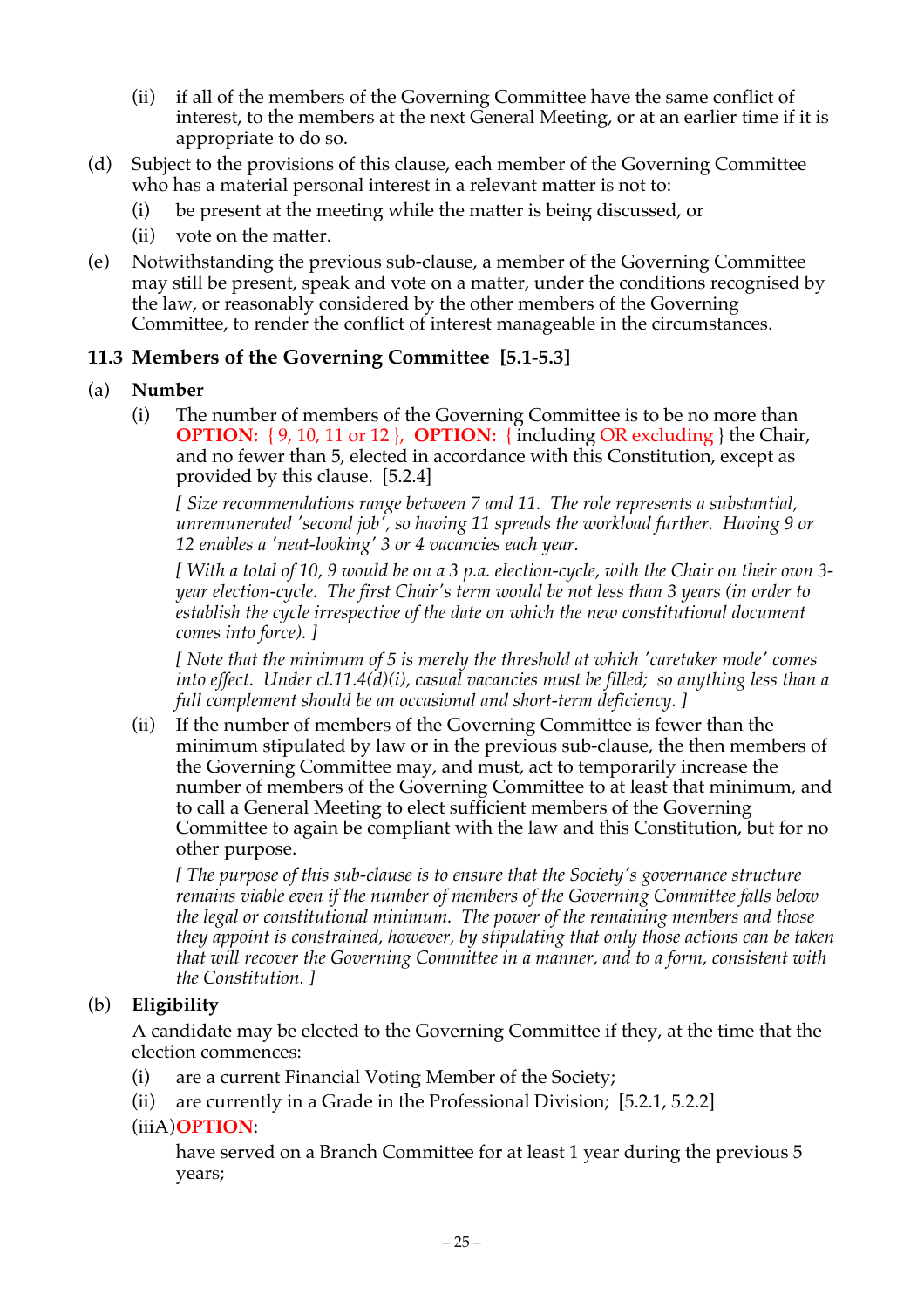[This addresses the risk of inexperienced and uncommitted members who don't appreciate the considerable demands of the role taking up time in election processes and even space on the Governing Committee. ]

(iii) have not served on the Governing Committee for more than **7 years in the previous 9-year period**. In the case of initial election to a casual vacancy, the time spent in the role prior to the next election does not count towards their maximum time in the role; and [5.2.3]

*[ The purpose of this is to enable contributors to serve moderately long periods on Governing Committee, but to establish an upper bound. The present formulation permits a person to be elected to a third term, and to serve it out, hence serving as long as 3 x 3-year terms. (Should they have filled a casual vacancy shortly prior to their first term, their maximum term could exceed 9 years). Each person regains eligibility 2 years later. ]*

### (iii) **ALTERNATIVE:**

have not served on the Governing Committee for more than **6 years in the previous 8 year-year period**. In the case of initial election to a casual vacancy, the time spent in the role prior to the next election does not count towards their maximum time in the role; and [5.2.3]

*[ This variant precludes a third term, and makes the maximum 6 years, plus any prior service after filling a casual vacancy. This creates a risk to corporate memory, particularly in relation to the role of Chair. Hence:*

### **SUB-OPTION: APPEND:**

... subject to the proviso that a member of the Governing Committee who is Chair at the time their second 3-year term expires is eligible to stand for a third consecutive term on the Governing Committee;

*[ In practice, it is common for members to become Chair only after some years on Governing Committee, and hence a 6-year limit will on occasions force the retirement of a senior member who has relatively recently commenced as Chair. So a proviso of this kind may be advisable in order to take advantage of the experience of an incumbent. ]*

(iv) are not at the time, and have not been at any time in the 2 years immediately prior, an employee of the Society. [5.2.6]

### (c) **Term**

- (i) Each elected Member of the Governing Committee holds office from **OPTION:**  { 1 January OR 1 February } until { 31 December OR 31 January } of the third year following their most recent election. They are not thereby ineligible for reelection. [5.2.3]
- (ii) Where the person was elected to a casual vacancy, they hold office until the expiry of the term of the person whose retirement gave rise to the casual vacancy.

*[ This ensures that Congress positions are filled on 1 July each year, so that Congress is ready to perform its electoral college function for Governing Committee positions late in each calendar year.* 

*[ Under the current Rules, Management Committee terms are aligned with the calendar year. Because there are so many absences over the Christmas-New Year period, there is an argument for the handover from old to new Governing Committee members to instead occur 1 month into the new calendar year. ]*

*[A further alternative is for Branch terms to be aligned with the calendar year, with Branch elections held in the Oct-Dec quarter, and Congress electing Governing Committee members in the Apr-Jun quarter with their terms commencing 1 July rather than the present 1 January or 1 February. ]*

### (d) **Supplementary Appointments** [5.2.5]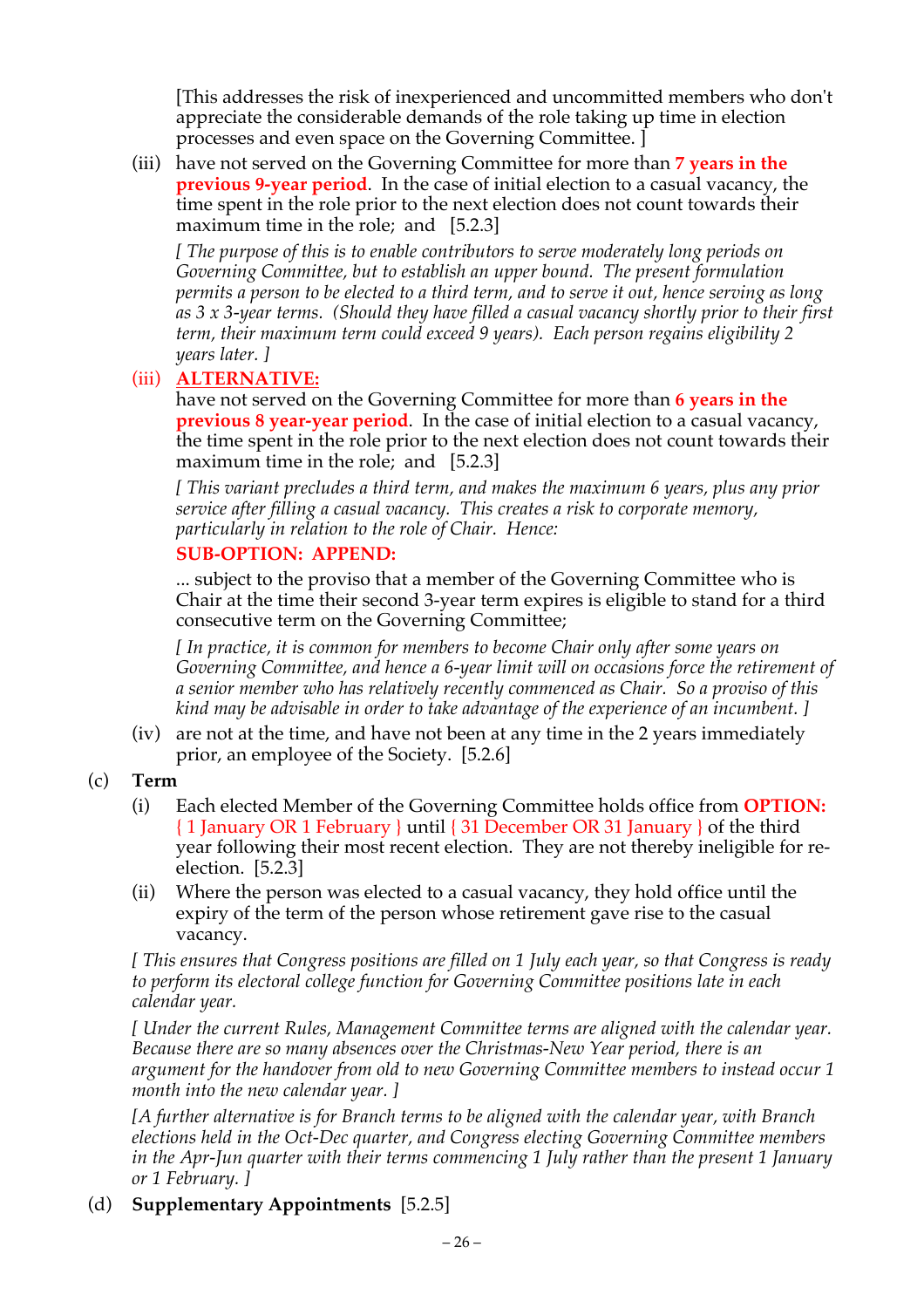### **ALTERNATIVE 1:**

The Governing Committee has the power to appoint external members, subject to the following conditions being fulfilled:

- (i) An appointment may be made solely for the purpose of addressing one or more specified weaknesses in the Governing Committee's expertise matrix (in particular financial audit and/or risk management), or to overcome any serious issue of profile diversity (particularly gender, but possibly addressing other factors);
- (ii) A maximum of 2 such external persons may hold such an appointment at any one time, and only if the number of elected members of the Governing Committee exceeds the number required for a quorum;
- (iii) The term of appointment is not longer than until the end of **SUB-OPTION:**  { the next OR the next but one }Annual General Meeting, but a candidate is not thereby ineligible for re-appointment; and
- (iv) No appointee may serve more than 4 years in any 6-year period. In the case of appointment after 1 July in any year, the time spent in the role prior to the next Annual General Meeting does not count towards their maximum time in the role.

#### **ALTERNATIVE 2:**

[ No such provision, with Governing Committee acquiring expertise as needed, on a contractual basis. ]

*[ There are arguments in favour of the Governing Committee, given that they are part-time and unremunerated, being able to acquire expertise that makes good any material shortfalls in their own expertise. There are also arguments that this kind of expertise can be acquired by the Governing Committee under contract, and provided directly to Governing Committee. ]*

#### (e) **Payments**

(i) No elected member of the Governing Committee may be paid a fee for services performed as a member of the Governing Committee, but may be reimbursed for expenses properly incurred in performing their functions.

```
OPTION if ALTERNATIVE 1 in (d) is chosen :
```
(ii) A Supplementary Appointee may be paid a fee for services performed as a member of the Governing Committee, and may be reimbursed for expenses properly incurred in performing their functions.

#### **11.4 Election, Appointment and Cessation of Members of the Governing Committee**

### (a) **Election of Members of the Governing Committee**

- (i) Any member who satisfies the eligibility criteria under cl. 11.3(b) may nominate for election as a member of the Governing Committee.
- (ii) A nomination is to be submitted in compliance with the By-Laws and signed by the nominated person and their proposer and seconder, each of whom must be a Financial Voting Member at the time at which the election commences.
- (iii) If the number of nominations is equal to or fewer than the number of vacancies, the Chair of Congress must declare the nominees elected.
- (iv) If the number of nominations exceeds the vacancies, the Congress is to conduct a Secret Ballot, in a manner compliant with the law, this Constitution and the By-Laws.
- (v) Each member of Congress present is entitled to vote for any number of candidates.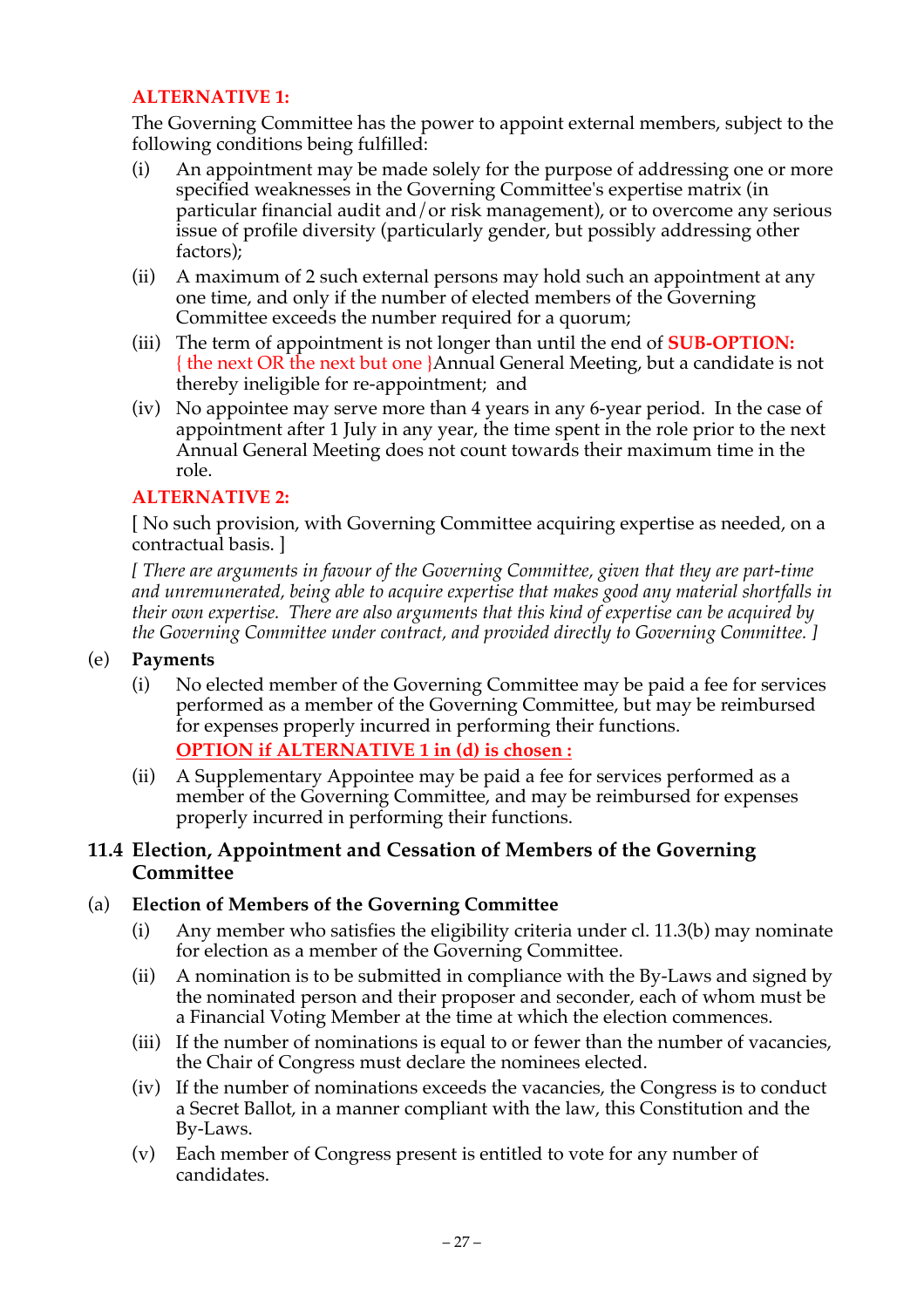*[ This is commonly referred to as 'optional preferential' voting. An alternative approach is to treat this is as a procedural matter, and delegate it the By-Laws, probably within either Schedule A (Member Approval) or Schedule B (Member Ratification). ]*

### **OPTION**:

- (vi) During the period while a person is a member of the Governing Committee, they { remain eligible for a position on Congress **OR** are ineligible for a position as a Congress Representative}. Where this gives rise to a casual vacancy for a Congress Representative, the relevant Branch is to elect or appoint a replacement for the duration of the incumbent's term. **FURTHER OPTION:**
	- (A) The Chair of the Governing Committee is a member of Congress { OR the Chair and one further member of Governing Committee elected by the Governing Committee is a member of Congress } ; but
	- (B) All other members of the Governing Committee are ineligible for a position as a Congress Representative.

*[ The purpose of making members of the Governing Committee ineligible to be members of Congress at the same time is to reduce the conflict of interest any person has by virtue of having two rather different roles, and to reduce the degree of influence that GC exercises over Congress, which has demonstrably given rise to difficulties under the existing Rules. ]*

*[ The logic of the Further Option is to ensure that a communications link exists between Congress and the Governing Committee, such that arguments can sway Congress, but votes can't. ]*

### **OPTION:**

(vii) Congress can invite any Governing Committee member, and any Governing Committee member can request an invitation, to participate in any particular Congress meeting or any particular item at a Congress meeting. *[ This may be logically superfluous, but it has the advantage of signalling that the desire is not to disconnect the two bodies, but merely to avoid Governing Committee* 

*dominating Congress. ]*

### (b) **Election of the Chair**

- (i) **ALTERNATIVES** (in ascending order of 'open democracy' / member power):
- A The **Governing Committee** must elect as the Chair of the Governing Committee one of the members of the Governing Committee.
- B **Congress** must elect as the Chair of the Governing Committee one of the members of the Governing Committee.

*[ The election has to occur after the election of the new Governing Committee members by Congress, but it could be done either as part of the same meeting, or by Online Voting by Congress members during the days or weeks following]*

C1 The **Voting Members** must elect as the Chair of the Governing Committee one of the members of the Governing Committee.

*[ This alternative is procedurally problematical, because it necessarily involves a material lag between the election of the new Governing Committee members by Congress and the election of the Chair by the Voting Members. ]*

C2 The **Voting Members** must elect as the Chair of the Governing Committee a candidate who satisfies the eligibility criteria under cl. 11.3(b).

*[ This alternative creates a potential timing clash between the Congress' election of new Governing Committee members and the Voting Members' election of the Chair. If the winning candidate for Chair is (or has just become) a member of GC, a casual vacancy arises on Congress, which must then be filled under sub-clause (d). ]*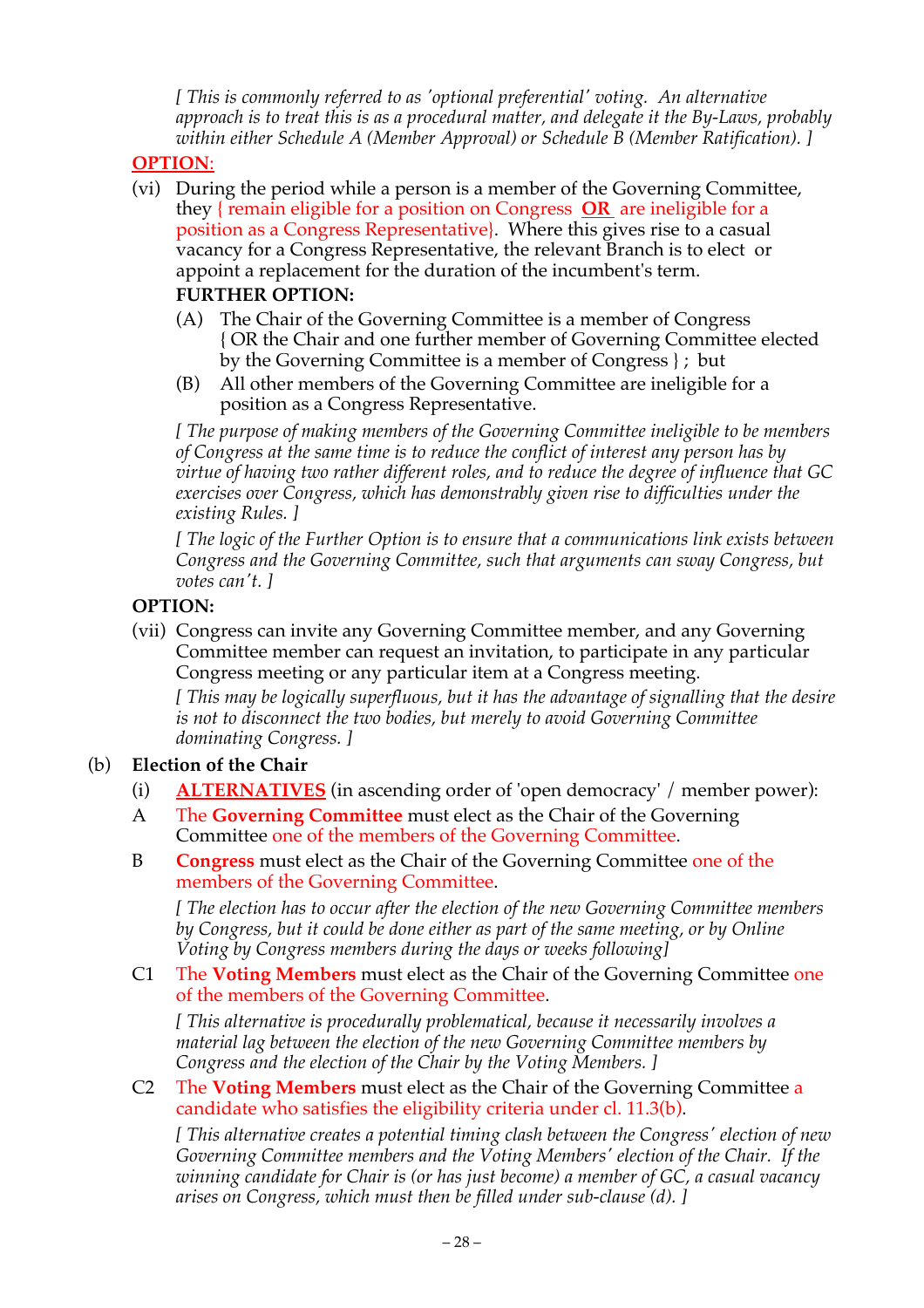#### **SUB-OPTION**:

 $(i)$  In addition to the eligibility criteria applicable under clause  $11(3)(b)$ , a candidate for election as Chair must have served on the Governing Committee or Congress for at least 1 year during the previous **{ 3 years? 5 years? }**.

*[The purpose of this sub-option is to prevent candidacy by any person with no recent experience of the Society's governance processes. ]*

#### (ii) The term of the Chair of the Governing Committee is 3 years, **OPTION**:

but on completion of their term the person is not thereby ineligible for reelection.

*[ Note: A term different from the term of members of Governing Committee would create timing and procedural complexities that would need to be resolved. ]*

#### (bA) **OPTION:**

The Governing Committee  $\{$  must OR may } elect as a Vice-Chair of the Governing Committee { one? OR more? } of the members of the Governing Committee other than the Chair.

#### **SUB-OPTION**:

The Governing Committee may electas a named role one or more of the members of the Governing Committee other than the Chair.

*[ The Constitution is designed to avoid a vacancy in the Chair, or a temporary absence of the Chair (e.g. on holidays or during short-term illness), having any effect on the operations of the Governing Committee. It does not appear that the law creates any difficulties because, during such periods, it is open to the Governing Committee to appoint an Acting Chair, not only as Meeting Chair, but also more generally.*

*[ However, there may be benefits in one or more Vice-Chairs being designated, who can, in particular, fulfil public engagements on behalf of the Society. ]*

*[ The same approach might be taken to a role of Treasurer, or Secretary. ]*

#### (c) **Cessation**

A person ceases to be a member of the Governing Committee when they:

- (i) resign from that position by giving the Society notice in writing;
- (ii) die;
- (iii) suffer any permanent impairment that renders them incapable of properly discharging their duties as a member of the Governing Committee;
- (iv) are removed from the Governing Committee in accordance with the law or this Constitution;
- (v) are expelled from the Society;
- (vi) are removed from the Membership Register as a result of having had outstanding fees for longer than the maximum period permitted under the law, this Constitution or the By-Laws;
- (vii) without leave of the Governing Committee, are absent from meetings of the Governing Committee for three consecutive Governing Committee Meetings, unless the Governing Committee makes a resolution to the contrary; or
- (viii) become ineligible under any provisions of law.

#### (d) **Casual Vacancies**

(i) When a vacancy arises on the Governing Committee due to the cessation of an elected member, Congress must elect a replacement, who serves the remainder of the current term of that position.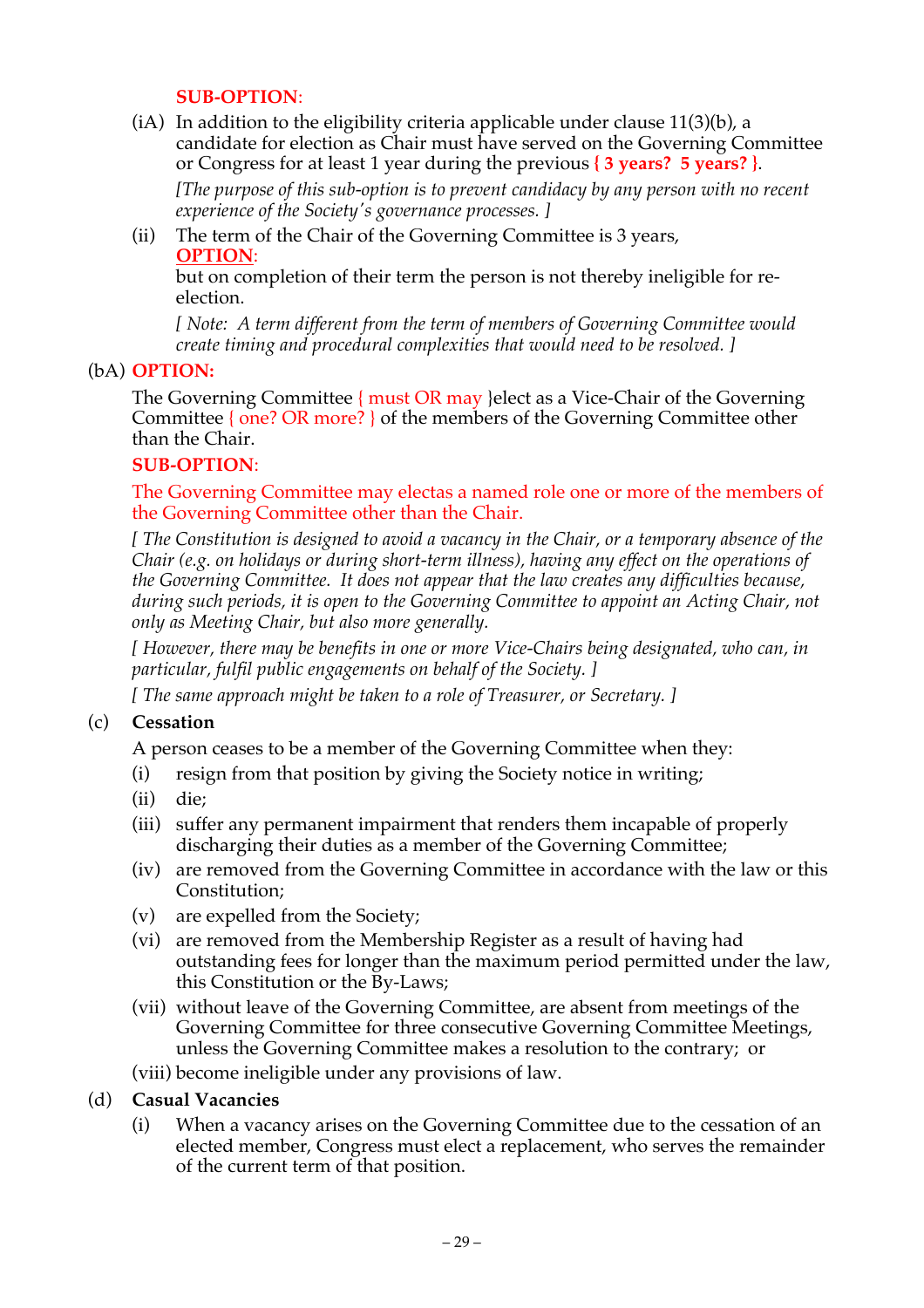(ii) When a vacancy arises in the Chair of the Governing Committee due to the cessation of an elected member, **OPTION:** { Congress OR the Governing Committee OR the Voting Members } must elect a replacement **OPTION:**  { from among the then members of the Governing Committee OR from among eligible members }, who serves the remainder of the current term of that position.

*[ An election by Governing Committee or Congress is not unduly onerous, but could be, or be seen as being, a means of sustaining control of Governing Committee by a small club of insiders. An out-of-cycle election by the Voting Members, on the other hand, is onerous and slow.* 

*[ An intermediate approach is to require election by Voting Members if the vacancy arises less than half-way through the 3-year term. otherwise by Governing Committee or Congress. ]*

# **11.5 Relationships with External Organisations**

The Governing Committee is empowered and required to: [4.1.5]

- (a) constructively partner with compatible professional societies;
- (b) host compatible professional societies;
- (c) constructively partner with other organisations relevant to the ICT arena that share the Society's values, such as associations of teaching staff, and associations that provide award-recognition to ICT professionals; and
- (d) constructively work with other relevant organisations, such as industry associations, on matters where there is sufficient commonality of interest.

# **11.6 Proceedings of the Governing Committee**

### (a) **Meetings**

- (i) The Governing Committee may meet together for the despatch of business, adjourn and otherwise regulate its meetings as it thinks fit, subject to the law, this Constitution and the By-Laws.
- (ii) The Governing Committee is to meet at least  $\{$  eight OR six?  $\}$  times per calendar year.
- (iii) **OPTION:** { Any member of the Governing Committee OR any two members of Governing Committee } may call a meeting of the members of the Governing Committee by giving reasonable notice, by reasonable means, to all of the other members of the Governing Committee.
- (iv) The accidental omission to give notice of a meeting to, or the non-receipt of a notice of meeting by, a member of the Governing Committee does not invalidate proceedings at a Governing Committee meeting.
- (v) The quorum for meetings of the Governing Committee is the next integer greater than half the number of members at the time the meeting takes place [That is to say 7 or 12; 6 of 11 or 10; 5 of 9 or 8; 4 of 7 or 6; and 3 of 5.]
- (vi) No item of business may be dealt with at a meeting of the Governing Committee unless a quorum is present during the time the meeting is considering the item.

## (b) **Use of Technology to Hold Meetings**

- (i) A meeting of the Governing Committee may be held at two or more venues using any technology that gives the members of the Governing Committee a reasonable opportunity to participate, including to hear and be heard.
- (ii) A member of the Governing Committee using this technology is taken to be present in person at the meeting.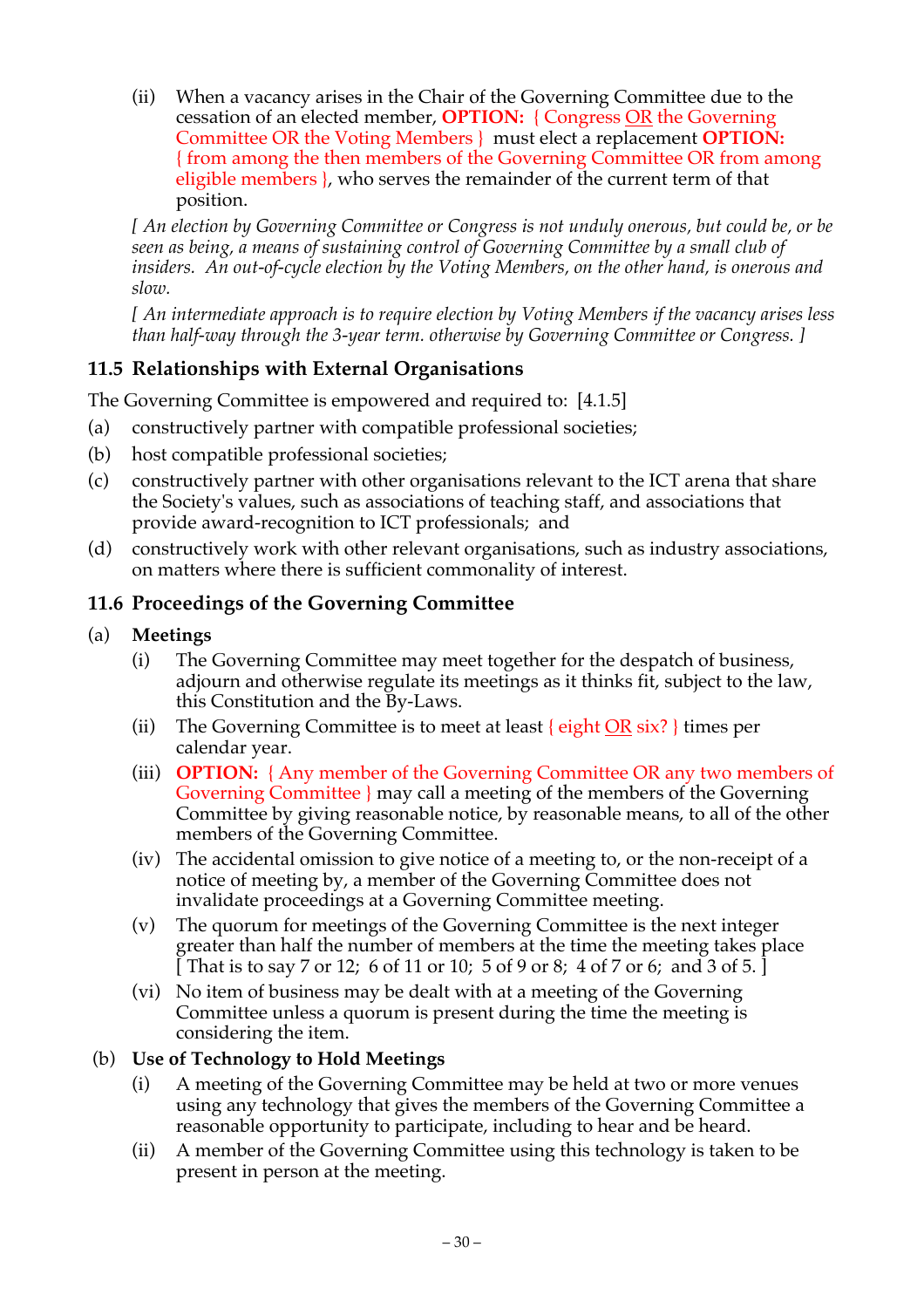(iii) A resolution passed during such a members of the Governing Committee' meeting, notwithstanding that the Members of the Governing Committee are not present together in one place at the time of the conference, is deemed to have been passed at a meeting of the Governing Committee held on the day and at the time the meeting was held.

*[ The expression 'technology' is intended to encompass not only relatively sophisticated video-and-audio services but also simpler forms such as a phone-call, an SMS vote, and an app for voting. ]*

 *[ A provision of this nature might be instead expressed elsewhere in the Constitution and applied to all meetings of Government Committee, Congress and all sub-organisations. See also cls.6.2 and 10.4(b). ]*

### (c) **The Meeting Chair**

- (i) The Chair of the Governing Committee is entitled to be the Meeting Chair.
- (ii) The members of the Governing Committee present at a meeting of the Governing Committee are to choose a member of the Governing Committee present to be the Meeting Chair for that meeting or part thereof if:
	- (A) there is no Chair of the Governing Committee;
	- (B) that Chair is not present at any time after the time set for commencement of the meeting; or
	- (C) that Chair is present but says they do not wish to act as the Meeting Chair of the meeting.

#### (d) **Secretary or Governance Officer**

The Governing Committee is to appoint at least one Secretary, who may be a member of the Governing Committee, or a Governance Officer, who is responsible to the Governing Committee for:

- (i) ensuring the maintenance of the Membership Register; and
- (ii) preparing the agendas and maintaining the minutes and other records of General Meetings (including notices of meetings), Governing Committee meetings and circular resolutions.

#### (e) **Resolutions**

- (i) A resolution is passed if a majority of the votes cast by members of the Governing Committee present and entitled to vote on the resolution is in favour of the resolution.
- (ii) Each Member of the Governing Committee present is entitled to no more than one vote.
- (iii) The Meeting Chair does not have a casting vote. If the votes are equal, the motion lapses.
- (iv) The Governing Committee is to cause minutes of the proceedings and resolutions of all General Meetings of the Society, meetings of members of the Governing Committee and committees formed by the Governing Committee, including circular resolutions, to be:
	- (A) made;
	- (B) signed by the Meeting Chair;
	- (C) made available in a timely manner; and
	- (D) stored in a suitably secure and accessible manner.
- (v) A minute that is recorded and signed is evidence of the proceeding or resolution to which it relates, unless the contrary is proven.
- (vi) Notwithstanding that no meeting has been held, if each of the members of the Governing Committee has signed a document containing a statement that they are in favour of a resolution of the Governing Committee in terms set out in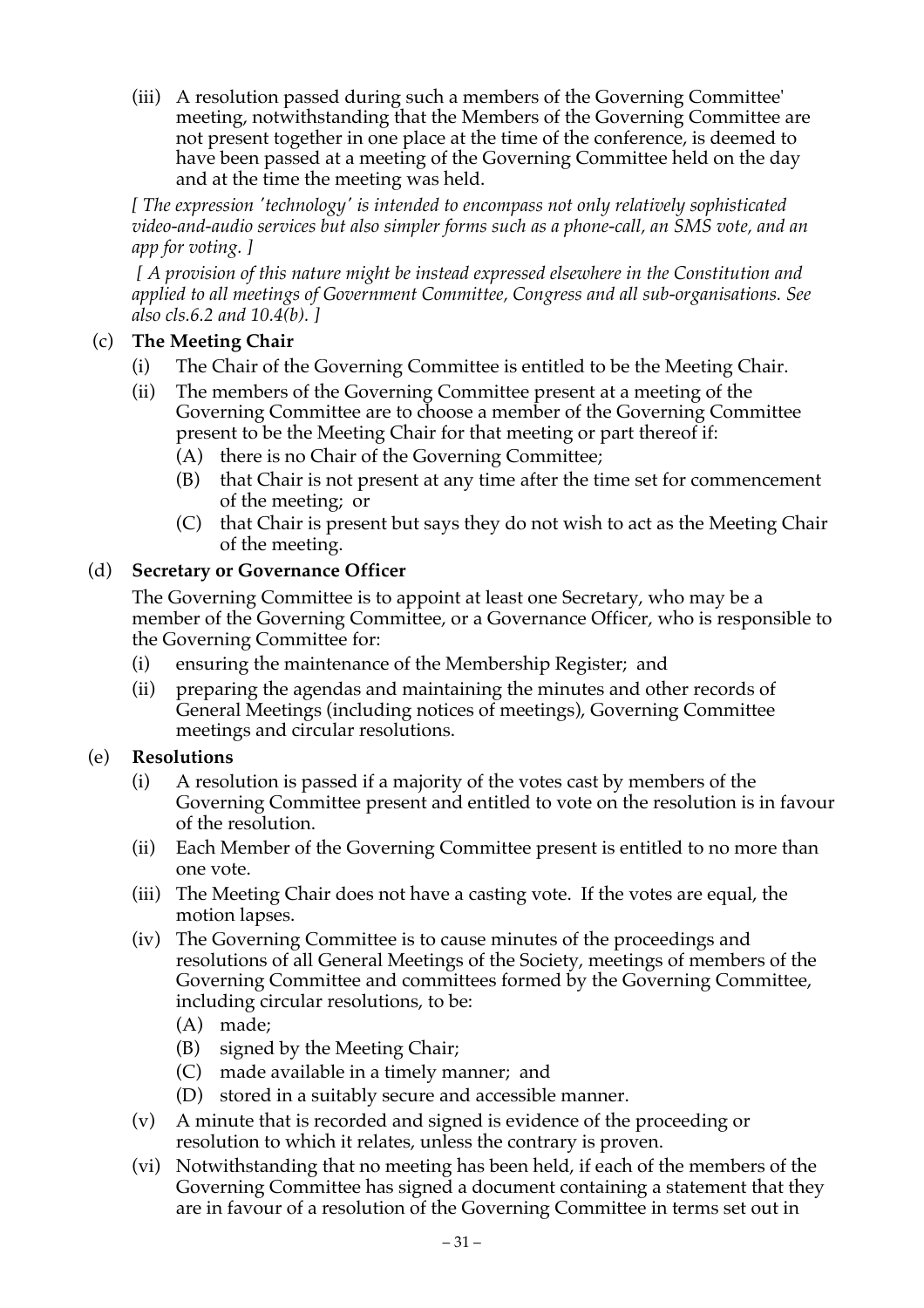that document, a resolution in those terms is deemed to have been passed at a meeting of the Governing Committee held on the day and time of the signing by the last member. Any such circular resolution may consist of several documents in identical terms, each signed by one or more members of the Governing Committee.

*[ The term Circular Resolutions might be defined in s.15.1 Definitions, enabling this sub-clause and cl.10.4(e) to be expressed more simply. ]*

# **12. Accountability of the Governing Committee**

*[ This clause contains provisions necessary to establish the means whereby the governing committee will be effectively, not merely nominally, accountable to the membership. ]*

# **12.1 Consistency with the Nature and Values of the Society**

The Governing Committee is responsible for ensuring that decisions made by the Governing Committee, and on behalf of the Society under delegation, are consistent with the Nature, Values, Mission and Purposes of the Society, as expressed in this Constitution. [1.1.1f, 2.3.1, 3.1.1, 5.4.1]

### **12.2 Criteria for Society Activities**

The Governing Committee must ensure that all activities of the Society: [3.1.2]

- (a) contribute directly to the achievement of the Society's Purposes; or
- (b) support the professional activities of the Society by generating surplus to fund them.

### **12.3 Transparency**

The Governing Committee is required to: [5.4.2]

- (a) be transparent to Society Members about its activities, including those relating to financial matters, strategy and risk;
- (b) provide explanations of the reasons for its major decisions; and
- (c) respond to reasonable requests for information from any Society Member.

### **12.4 Engagement**

The Governing Committee is required: [5.4.3, 2.4.2?]

- (a) to engage with Society Members about its activities; and
- (b) in the case of major decisions, to do so prior to entering into significant commitments.

### **12.5 Branch Committee Communication of Dissatisfaction**

In the event that any Branch Committee resolves to communicate to the Governing Committee a Motion of Concern or a Motion of of Serious Concern, the Governing Committee is required to: [5.4.4]

- (a) receive and debate the Branch Committee resolution; and
- (b) respond to the Branch Committee within a reasonable timeframe.

### **12.6 Removal of Committee Members**

A member of the Governing Committee may be removed on the grounds that they have behaved in a manner materially inconsistent with any of their duties under the law or the Constitution, including under clauses 12.1 to 12.4. The process of removal must respect due process and procedural fairness, but may be by any of the following means: [5.4.7]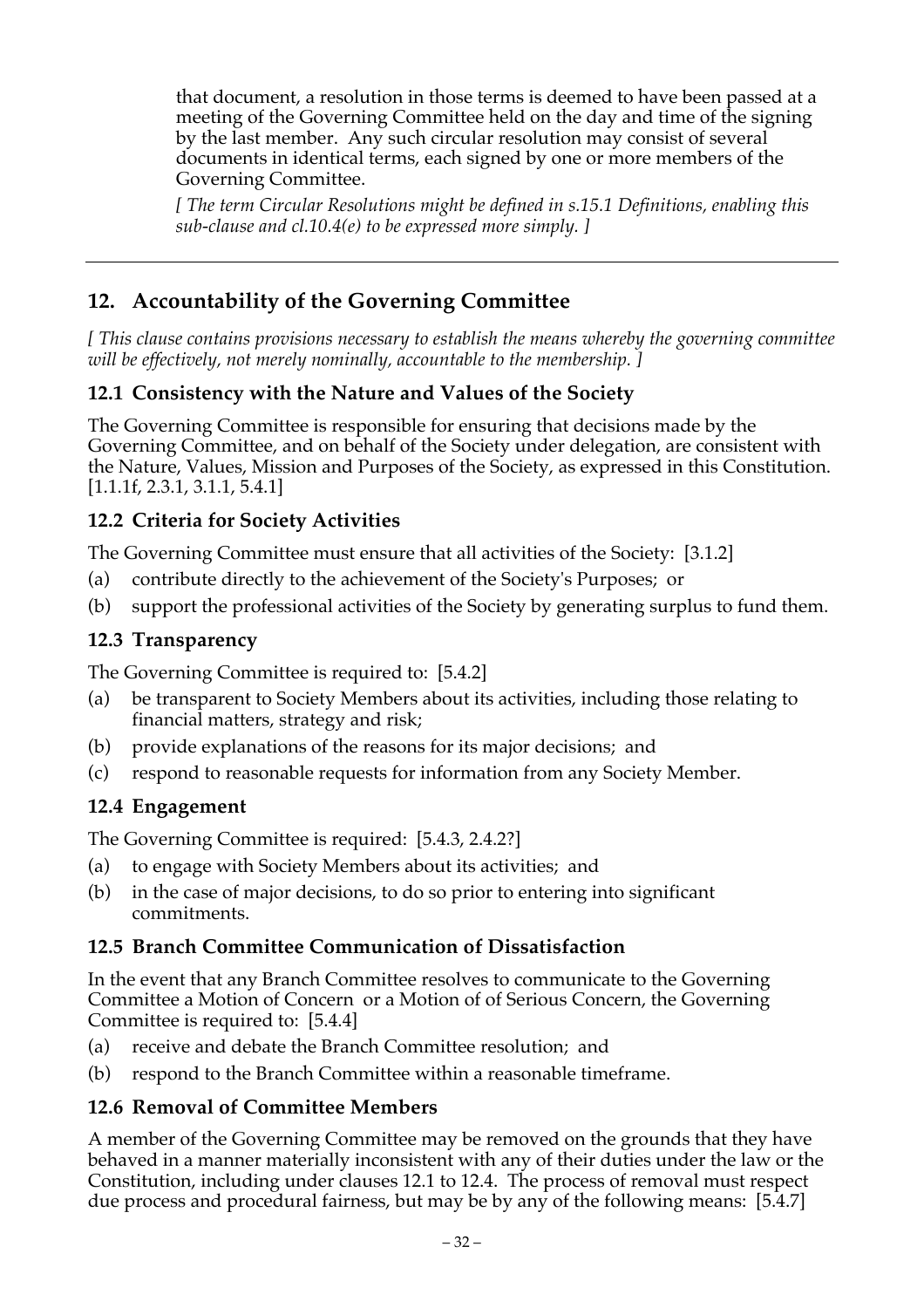- (a) a motion at a properly constituted meeting of Congress supported by two-thirds of the Congress members voting on the motion;
- (b) a motion at a General Meeting or Online Vote of Financial Voting Members supported by two-thirds of those voting on the motion; or

## **[ OPTION: ]**

(c) motions to that effect by a majority of the Branches within a period of 3 months.

## **12.7 Publication of Minutes**

The Governing Committee is required to:

(a) publish the Minutes of its meetings to Society Members, but subject to justifiably inconfidence information being recorded in closed Appendices; [5.4.9]

*[ The law may or may not provide member access to the minutes, and the law can be changed at any time to not provide that right. Further, regulators, tribunals and courts have a discretion to ignore breaches of such provisions, and routinely do so. Providing the right in the Constitution enables members to themselves enforce it (absent an actual legal prohibition on member access being enacted). ]*

### **OPTION** 1:

- (b) publish to Society Members the Key Performance Indicators, and the annual reports against the Key Performance Indicators of:
	- (i) each major national Committee;
	- (ii) each Panel; and

### **OPTION** 2:

(iii) { the Chief Executive Officer OR each senior executive }.

### **OPTION** 3:

- (b) publish to Society Members the Key Performance Indicators of:
	- (i) each major national Committee;
	- (ii) each Panel; and
	- (iii)  $\{$  the Chief Executive Officer OR each senior executive  $\}(c)$  publish to Society Members the annual reports against the Key Performance Indicators of:
	- (i) each major national Committee; and

(ii) each Panel*[ A measure along these lines has been proposed by some participants, as specific means of ensuring transparency of the Society's behaviour to the membership. Each element is onerous ('micro-management'). In addition, reports on staff-members relating to performance against KPIs might collide with labour law (although it's difficult to tell). Consideration is needed as to whether the many other features relating to transparency and effective accountability are enough to adequately inform the membership, and encourage trustworthiness. ]*

## **12.8 Member Approval of Governing Committee Decisions**

In respect of the categories of decision listed in clause 12.8(d): [5.4.6, 5.5.1]

- (a) The Governing Committee is required to conduct a referendum in which all Financial Voting Members are entitled to use an Online Voting facility to vote on the proposal that the Voting Membership approves the decision;
- (b) The threshold for approval of a proposal is 50% of the votes cast;
- (c) In the event that a proposal does not achieve the required threshold, the Governing Committee is not permitted to proceed with the proposal;
- (d) The categories of decision to which this clause is applicable are: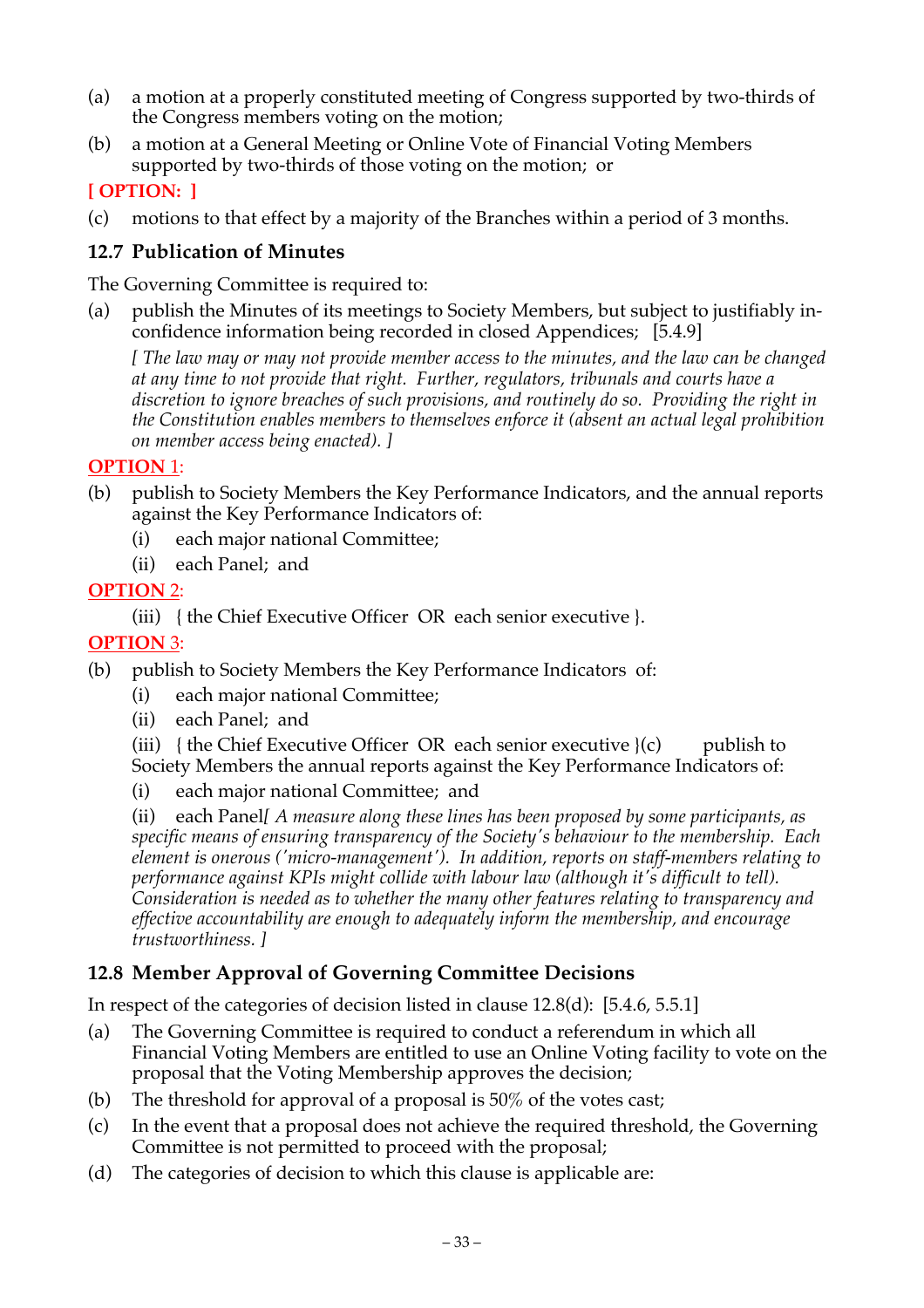- (i) creation, material modification or disestablishment of any **Grade of membership**;
- (ii) material modification to the **qualifications for entry to and retention of any Grade of membership in the Professional Division**; and

**OPTION – (iii) only:**

- (iii) material modification to the **qualifications for entry to and retention of any non-professional Grade of membership**; and
- (iv) those which make any material change to **any document listed in Schedule A** to this Constitution.

### **12.9 Member Ratification of Governing Committee Decisions**

In respect of the categories of decision listed in clause 12.9(c): [5.4.5, 5.5.2]

- (a) The Governing Committee is required to conduct a plebiscite in which all Financial Voting Members are entitled to use an Online Voting facility to vote on the proposal that the Voting Membership ratifies the decision;
- (b) The outcome of each such plebiscite is non-binding on the Governing Committee, but is to be regarded by the Governing Committee as being advisory, with its weight indicated by the proportions of votes for and against, and the proportion and number of Voting Members who cast their vote;
- (c) The categories of decision to which this clause is applicable are:
	- (i) those that involve **substantial investment or divestment, expense, contingent losses or risk**, whether of a financial or non-financial nature;
	- (ii) those that do not contribute directly to the achievement of the Society's Purposes;
	- (iii) those that are, or have the appearance of being, **in conflict with key interests of Society Members**; and
	- (iv) those that make any material change to **any document listed in Schedule B** to this Constitution.

# **13. The Chief Executive Officer**

*[ This clause contains the provisions necessary to establish and empower the CEO. ]*

- 13.1 Subject to the law, the Constitution and the By-Laws:
	- (a) The Governing Committee may appoint a Chief Executive Officer, for such period and on such terms as Governing Committee resolves [5.1.4, 5.2.6] **OPTION:** {, subject to any policy requirements set by the Congress};
	- (b) Subject to the law, the Constitution and the By-Laws, the Governing Committee may terminate, vary or suspend the appointment of the Chief Executive Officer at any time, with reasonable cause.
- 13.2 The Chief Executive Officer is responsible to the Governing Committee for the dayto-day management of the Society.
- 13.3 The Governing Committee may provide { instructions OR additional specific delegations } to the Chief Executive Officer from time to time in relation to tasks in support of strategy and policy.
- 13.4 The Governing Committee may revoke or vary any { instruction OR specific delegation } to the Chief Executive Officer.
- 13.5 The Chief Executive Officer may not be a member of any Committee of the Society.
- 13.6 In relation to meetings of the Governing Committee and the Congress: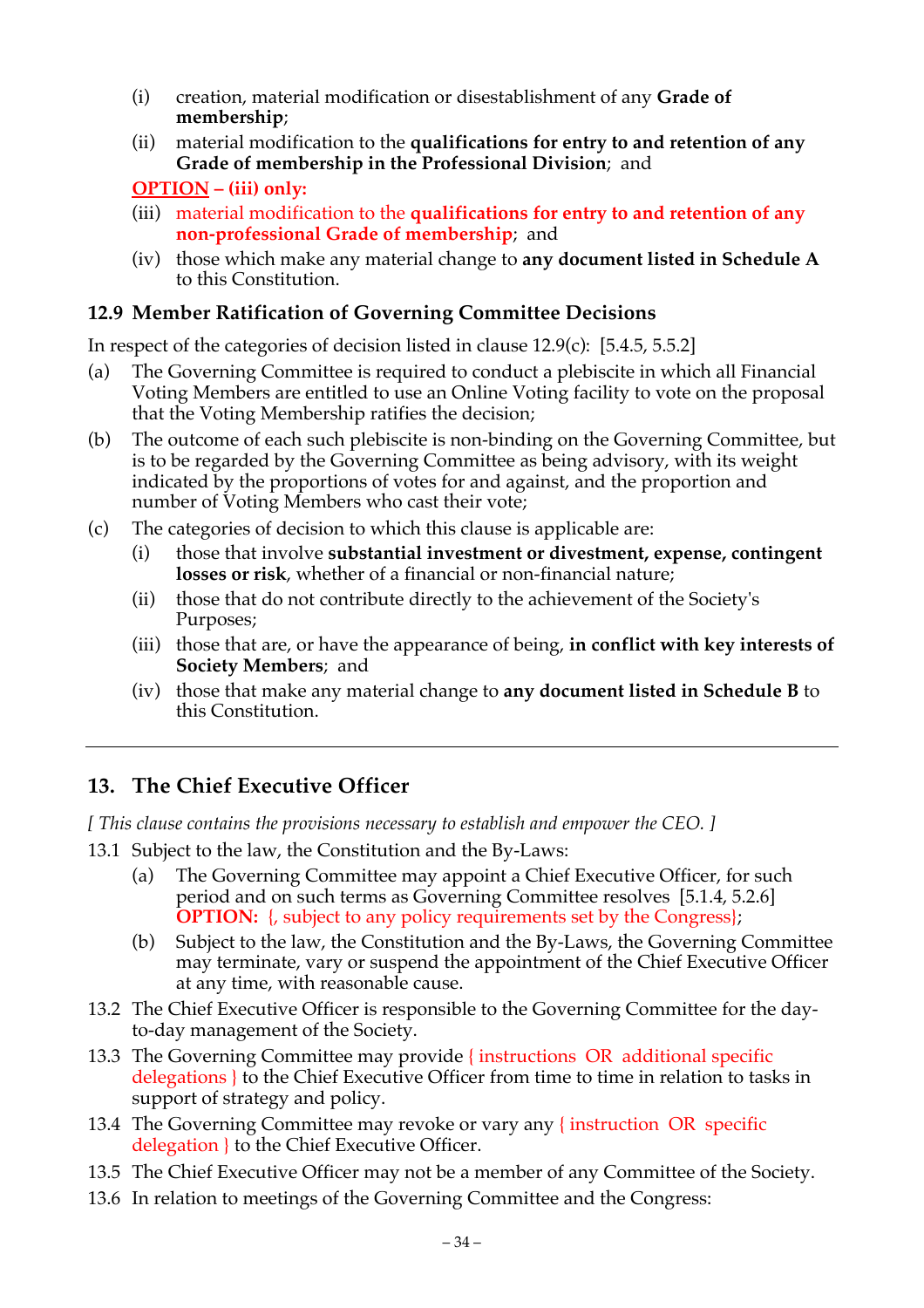- (a) Each is required to invite the Chief Executive Officer to participate in **OPTION:** { all relevant items of their meetings OR all items of their meetings other than those in which the Chief Executive Officer has a personal interest } ; and
- (b) When present, the Chief Executive Officer has the responsibility to participate, and has the right to speak and be heard on all items, but not to move, second, or vote.

*[ The intention is that:*

*• the Chief Executive Officer have and exercise considerable powers in relation to the Society's ongoing operations, and to interact with the Chair, the Governing Committee and Congress on an ongoing basis and in a meaningful and constructive manner;* 

*but also that:*

- *• the Chief Executive Officer not have the inherent conflict of interest involved in being a part of the Society's governance structures. ]*
- 13.7 The Chief Executive Officer may attend any meeting of any Committee of the Society, and has the right to speak and be heard, but not to move, second, or vote.

# **14. Other Provisions**

### **14.1 Financial Records**

- (a) The Society is to make and keep written financial records that:
	- (i) accurately and comprehensively record and explain its transactions and financial position; and
	- (ii) enable true and fair financial statements to be prepared and to be audited.
- (b) The Society is to keep written records that correctly record its operations.
- (c) The Society is to retain its records for at least 7 years, or for such longer period as may be required by law, this Constitution or the By-Laws.
- (d) The Society is to take reasonable steps to ensure that the Society's records are kept safe.
- (e) The records are to be kept at the Registered Office or place or places as the Members of the Governing Committee think fit and are to be open to the inspection of the Members of the Governing Committee during usual business hours.
- (f) A Member, other than a Member of the Governing Committee, does not have the right to inspect any document of the Society except:
	- (i) as provided by the law, this Constitution or the By-Laws;
	- (ii) as determined by the Governing Committee from time to time; or
	- (iii) as authorised by the Members in General Meeting, subject to the law and this Constitution.

*[ The purpose of (iii) is to ensure that the Society Members remain confident that the GC is fulfilling its obligations in relation to the Society's activities, and to transparency and engagement, under cls. 12.1-12.4. ]*

## **14.2 Auditor**

- (a) The Society is to observe the provisions of the law in relation to the appointment, removal and resignation of an Auditor.
- (b) The Auditor is entitled:
	- (i) to attend any General Meeting of the Society;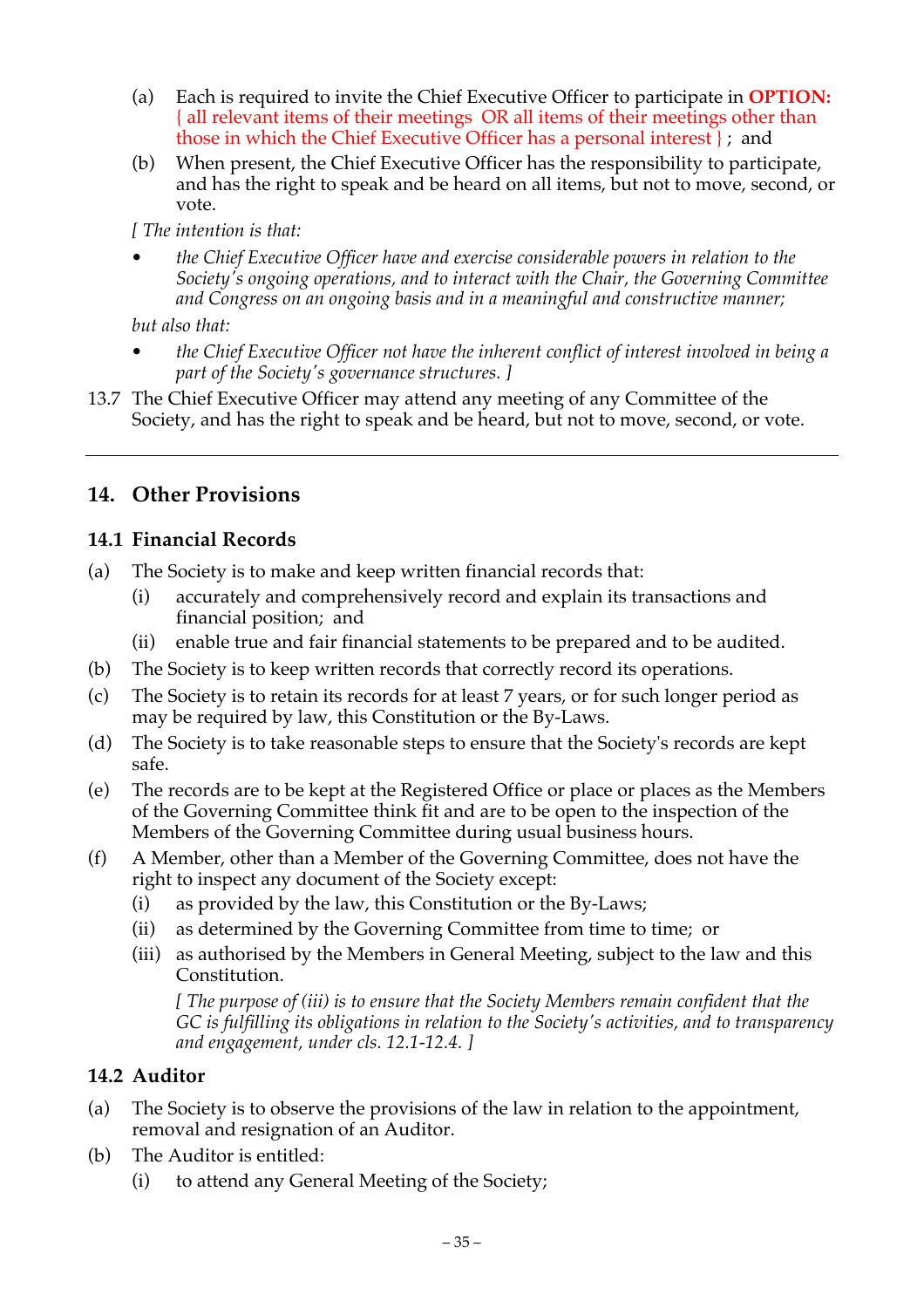- (ii) to receive all notices of and other communications relating to any General Meeting which a Society Member is entitled to receive; and
- (iii) to be heard at any General Meeting which the Auditor attends on any part of the business of the meeting which concerns the Auditor in that capacity, irrespective of whether the Auditor retires at that meeting or a resolution to remove the Auditor or the agent from office is passed at that meeting.

## **14.3 Indemnity**

- (a) The Society indemnifies each officer of the Society out of the assets of the Society, to the relevant extent, against all losses and liabilities incurred by that person as an officer of the Society.
- (b) In this clause:
	- (i) Losses and Liability includes costs, expenses and charges;
	- (ii) Officer means a Member of the Governing Committee, of Congress or of a Branch Committee, and a Secretary, and includes a former Officer, but does not include an auditor or agent of the Society;
	- (iii) 'to the relevant extent' means:
		- (A) to the extent that the Society is not precluded by law from doing so; and
		- (B) for the amount that the officer is not otherwise entitled to be indemnified and is not actually indemnified by another person, including an insurer under an insurance policy.

## **14.4 Notices**

- (a) The Society may serve notice on any Society Member:
	- (i) personally;
	- (ii) by sending it through the ordinary post to the Society Member's address in the Register;
	- (iii) by leaving it at the Society Member's address in the Register in an envelope addressed to the Society Member;
	- (iv) by sending it by Electronic Means reasonably nominated by the Society Member, which may include sending sufficient information by Electronic Means to reasonably enable the recipient to access the document electronically.
- (b) A notice of meeting sent by Electronic Means is taken to be served on the business day after it is sent.
- (c) Any notice sent by post is taken to be served three days after the day it is posted. In proving such service, it is sufficient to prove that the envelope containing the notice was properly addressed and deposited as a prepaid letter at the post office or in some postal receptacle.
- (d) A certificate in writing signed by the Secretary or Governance Officer or any other officer of the Society that the envelope containing the notice was properly stamped, addressed and posted, or that the electronic communication was properly addressed and sent, is conclusive evidence of the service of such notice.

## **14.5 Enforcement**

(a) Each Society Member submits to the non-exclusive jurisdiction of the courts of New South Wales, the Federal Court of Australia and the courts competent to determine appeals from those courts with respect to any proceedings that may be brought at any time relating to this Constitution.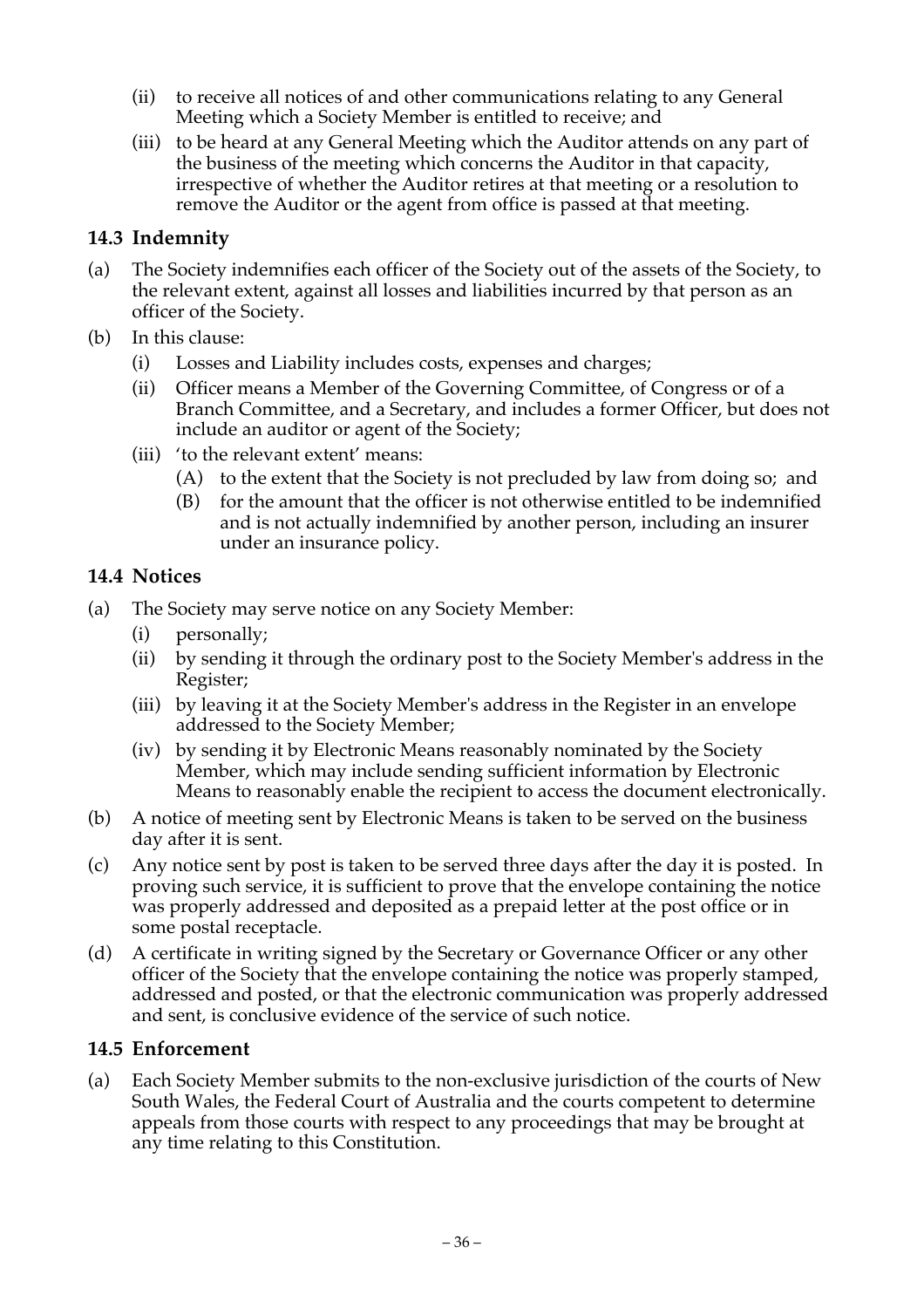- (b) If at any time any provision of this Constitution is or becomes illegal, invalid or unenforceable in any respect pursuant to the law of any jurisdiction, then that does not affect or impair:
	- (i) the legality, validity or enforceability in that jurisdiction of any other provision of this Constitution; or
	- (ii) the legality, validity or enforceability pursuant to the law of any other jurisdiction of that or any other provision of this Constitution.

# **15. Definitions and Interpretation**

# **15.1 Definitions**

**Annual General Meeting** means the Annual General Meeting of Society Members.

**Auditor** means the auditor or auditors of the Society.

**Branch** means a sub-organisation within the Society that manages activities within a geographical territory defined in accordance with clause 8 and the By-Laws.

**Branch Chair** means the member of a Branch Committee elected to perform the function of chairing that Committee in accordance with clause 8 and the By-Laws.

**Branch Committee** means a body of the kind specified in clause 8(e)-(h).

**Chapter** means a sub-organisation within a Branch that manages activities within a geographical region within that Branch's geographical territory, as determined by the relevant Branch Committee from time to time.

**Code of Ethics** means the Code required under clause 1.10.

**Community of Practice** means a sub-organisation within the Society that manages activities and services:

- (a) within a topic-area, as determined by the Governing Committee or the Voting Members from time to time; or
- (b) within a topic-area and region, as determined by the relevant Branch Committee from time to time.

**Congress** means the body specified in clause 10.

**Constitution** means this constitutional document.

**Electronic Means**, in relation to the service of notices, means the service of notices by the use of any technology that achieves appropriate levels of reliability of delivery, and of evidence of delivery.

*[ See also Online Voting. ]*

**Extraordinary Meeting** means a General Meeting of Society Members other than an Annual General Meeting.

**Financial**, in respect of an Organisational Member or a Voting Member, means an Organisational or Voting Member who has no fees outstanding at the relevant time, in particular shortly before the commencement of a General Meeting or of a Vote using Online Voting.

**General Meeting** means an Annual General Meeting or an Extraordinary Meeting of the Society.

**Governing Committee** means the body specified in clause 11, which performs the function of a governing body as recognised by relevant legislation.

*[ Depending on the form of incorporation, the legislation may refer to the governing body as, for example, "the committee of the association" or "the board". ]*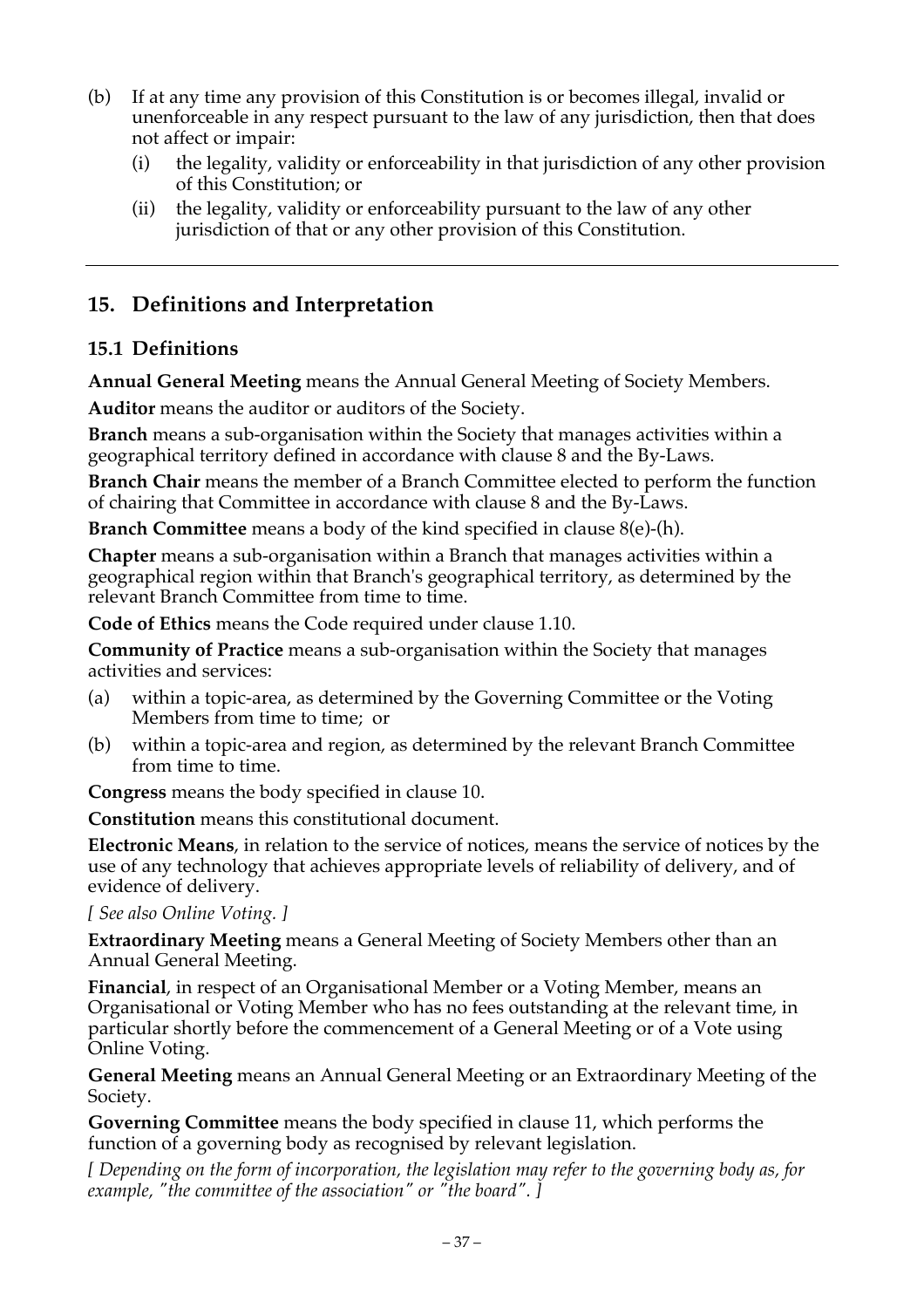**Grade** means a category of Society Membership defined in accordance with clauses 4.2 and 4.3 and the By-Laws.

**Linked Meeting Place** means a location separate from the main place of a General Meeting and that is linked to that main place by synchronous audio-visual communication facilities that provide Society Members in that location a reasonable opportunity to participate in proceedings in the main place, and enable the Voting Members in that location to cast a vote. For the avoidance of doubt, any person present at the additional location is deemed to be present at the place of the meeting.

**Meeting Chair** means the person who, at any given time, is performing the function of chairing any particular meeting of any particular organ of the Society.

**Member** means a person in the grade of Society Members called "Member" who meets the applicable qualifications as set out in the By-Laws approved by the Voting Members from time to time.

**Member Approval** means agreement by the Voting Members in accordance with cl. 12.8.

**Member Ratification** means agreement by the Voting Members in accordance with cl. 12.9.

**Membership Register** means the register of Organisational and Society Members kept pursuant to law.

**Motion of Concern** means a resolution of a Branch Committee whose purpose is to communicate to the Governing Committee dissatisfaction of members in relation to particular matters, which motion need not have been published to the members.

**Motion of Serious Concern** means a resolution of a Branch Committee whose purpose is to communicate to the Governing Committee dissatisfaction of members in relation to particular matters, which motion has been published to the members.

**Non-Voting Member** means a Society Member who does not have a right to vote under either clause  $5.1(b)$  or clause  $5.1(c)$ .

**Online Voting** means voting by electronic means approved in accordance with the law, this Constitution and the By-Laws, using procedures and rules expressed in the By-Laws and approved by the Voting Members in relation to, in particular, the manner in which a vote by electronic means may be cast, the time-period within which such a vote may be cast, the circumstances in which such a vote will be valid, and the effect of a Voting Member casting both a direct vote and a vote in any other manner.

*[ The definition of Online Voting, and related provisions, is subject to legal review, to ensure that it is effective and consistent with legal requirements. ]*

**Open Vote** means a system of voting in which voters indicate their choices in a manner visible to those present, such as by a show of hands or equivalent indications in dispersed and technologically-supported meetings.

**Organisation** means the incorporated body.

**Organisational Member** means a member of the incorporated body.

**Overseas Group** means a group to which all those Society Members are assigned who are not members of a Branch, in accordance with clause 8(g).

**Panel** means a committee reporting to the Governing Committee that is established and maintained under clause 9 and the By-Laws.

**Professional Division** means those Grades defined in the By-Laws to be professional grades of membership, in accordance with clauses 1.5 and 4.2(a).

**Secret Ballot** means a system of voting in which voters designate their choices by some relatively secure means, such as marks on an unidentified ballot paper placed in a ballot box, or an online form operated using software designed to not disclose any voter's choices.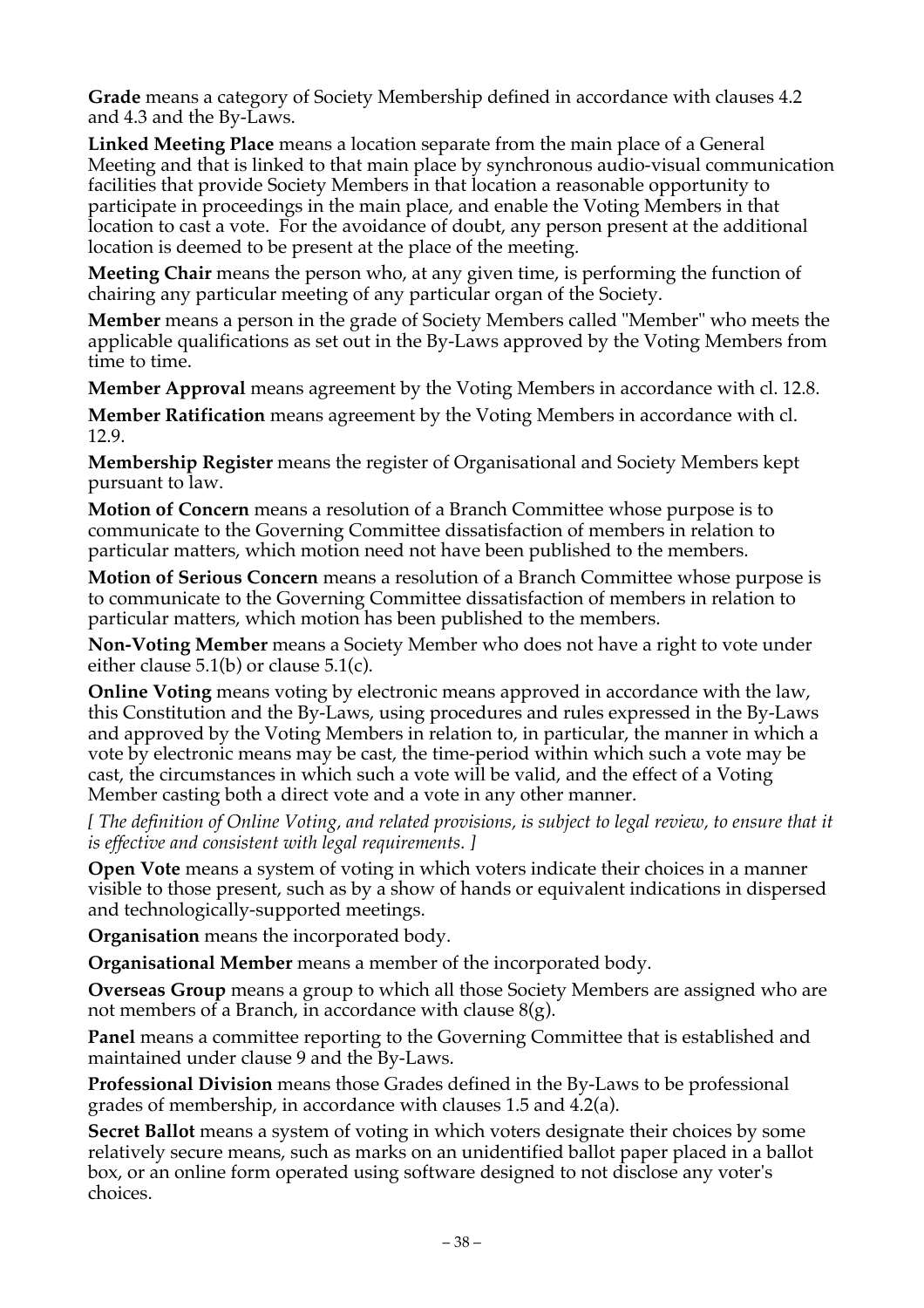**Society** means the organisation that is incorporated as the Australian Computer Society.

**Society Member** means a member of the Society in any Grade.

**Sub-Society** means a sub-organisation within the Society that operates relatively independently from the Society as a whole, but is supported by the Society, complies with the Society's Constitution and its own Charter, and includes in its communications an indication of its relationship with the Society;

**Voting Member** means a Society Member who has a right to vote under either clause 5.1(b) or clause 5.1(c).

## **15.2 Interpretation**

- (a) Headings are for convenience only and do not affect interpretation. Unless the context indicates a contrary intention, in this Constitution:
	- (i) a word importing the singular includes the plural (and vice versa);
	- (ii) a word indicating a gender includes every other gender;
	- (iii) if a word or phrase is given a defined meaning, any other part of speech or grammatical form of that word or phrase has a corresponding meaning;
	- (iv) the word "includes" in any form is not a word of limitation;
	- (v) a reference to something being "written" or "in writing" includes that thing being represented or reproduced in any mode that is capable of being rendered in a visible form;
	- (vi) a notice or document required by this Constitution to be signed may be authenticated by any manner permitted by law; and

[ The two preceding sub-clauses enable the constitutional document to refer throughout simply to 'writing' and 'signing', with such procedurally and technologically neutral language as may be appropriate expressed in one location rather than many. ]

- (vii) a reference to a statute includes its delegated legislation and a reference to a statute or delegated legislation or a provision of either includes consolidations, amendments, re-enactments and replacements.
- (b) A decision by the Governing Committee on the interpretation of any provision of the Constitution is binding on all Society Members, subject to the law, this Constitution and the By-Laws.

# **16. Transitional Provisions**

*[ Multiple provisions are needed to ensure as smooth a transition as practicable from the Society's operation under the existing Rules to operation under the new constitutional document. ]*

## **16.1 Validity of Prior Actions**

Everything done under the previous Rules of the Australian Computer Society Incorporated continues to have the same operation and effect after the date on which this Constitution comes into force as if properly done under this Constitution.

## **16.2 The Initial Governing Committee**

- (a) If an election is undertaken in accordance with the provisions of this Constitution prior to the date on which this Constitution comes into force, it is not invalid merely because of that deficiency.
- (b) On the first occasion on which an election is held, all positions are vacant, the candidates are sorted in order of the most votes received, and the successful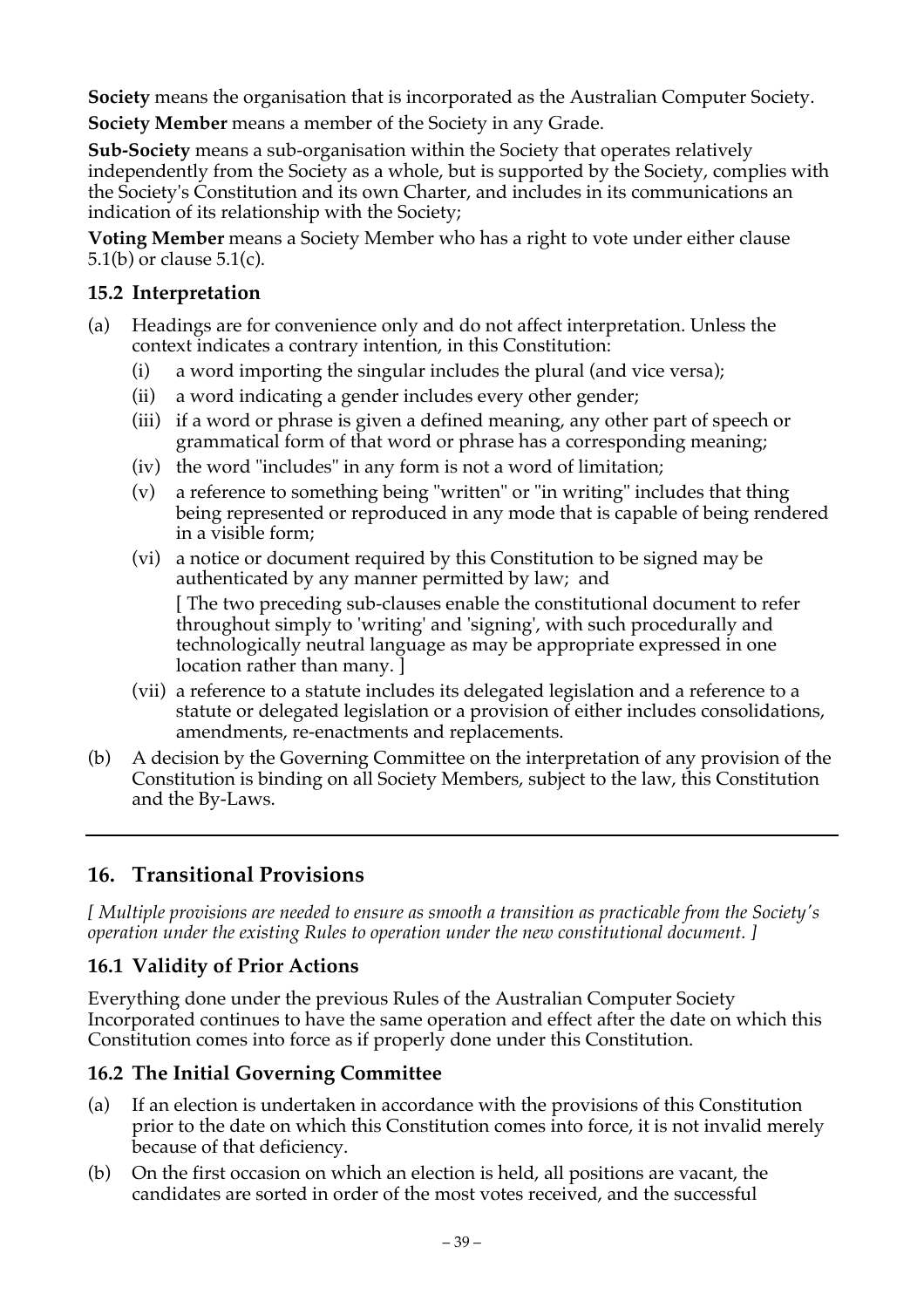candidates are allocated 3, 2 or 1 year terms, in order to establish a steady cycle in which similar numbers of positions fall vacant each year.

[ With 9 members of Governing Committee, 3 would retire each year. With 10 members, 1 of whom, the Chair, is on their own 3-year cycle, there would be 3 vacancies to fill each year, plus the Chair every third year. With 11 members, the pattern would be 4, 4 and 3 in each 3-year cycle. With 12 members, there would be 4 vacancies to fill each year. It would be considerably more complicated if the Chair has a different-length term from the other members. ]

# **16.3 Interim Governing Committee Members**

If, on the date when this Constitution comes into force, no election has been held, then, notwithstanding the provisions in this Constitution relating to retirements and maximum terms of Governing Committee members, each of the members of the Management Committee of the Society at that date shall be deemed to be a member of the Governing Committee for a sufficient period to enable the first elections of Governing Committee members to be undertaken in an orderly manner, after which they (unless elected through that process) shall cease to be members of the Governing Committee.

# **16.4 Prior Service on Management Committee**

In respect of each member of the Management Committee during the 2 years preceding the date on which this Constitution comes into force, the term they have served on the Management Committee counts towards determining the term that they have served as a member of the Governing Committee for the purposes of cl. 10.2.

*[ The '2 years' provision caters for the fact that, under cl. 10.2, the 'maximum term' threshold is defined as "may not be elected if they have served in that capacity for more than 7 years in the previous 9-year period". ]*

# **16.5 Existing Internal Organs**

At the date on which this Constitution comes into effect, all then-existing suborganisations of the Society continue as sub-organisations of the Society.

# **16.6 Existing Regulations and Additional Required Documents to be By-Laws**

At the date on which this Constitution comes into effect, the then-current versions of each document in each of Schedule A, Schedule B and Schedule C is adopted into the By-Laws.

## **16.7 Society Members**

At the date on which this Constitution comes into effect, each person who is part of the then Membership continues to be a Society Member, in the grade in which they were at that time.

## **16.8 Organisational Members**

At the date on which this Constitution comes into effect:

- (a) If the Society is an incorporated association, each person who is part of the then Membership becomes an Organisational Member; and
- (b) If the Society is a company limited by guarantee, each person who is part of the then Membership and who has signified consent to be an Organisational Member, becomes an Organisational Member.

## **16.9 Voting Rights of Associates**

(a) Notwithstanding clause 5.1(b), the right to vote in General Meetings of the Society, in Branch meetings and in all forms of Online Voting, is available to an Organisational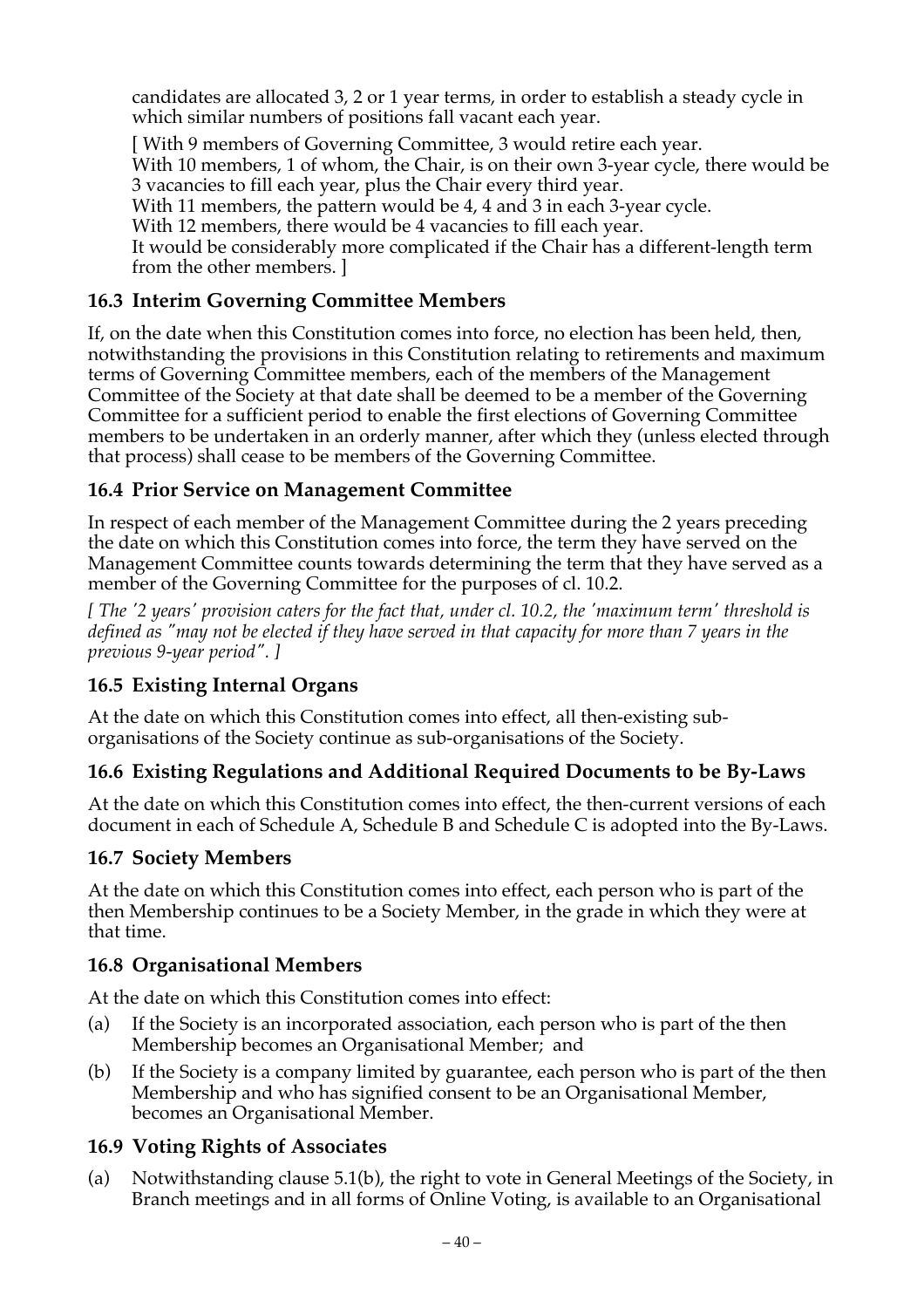Member who is in the Associate grade at the date on which this Constitution comes into force, and who, at the time of the vote taking place [1.2.2, 5.3.2]:

- (i) is a citizen or permanent resident of Australia; and
- (ii) is not a Student.
- (b) The right to vote under sub-clause (a) is suspended if, at the time of the vote, the person is a staff-member of the Society and has the right to vote solely because of sub-clause (a). [5.3.3]